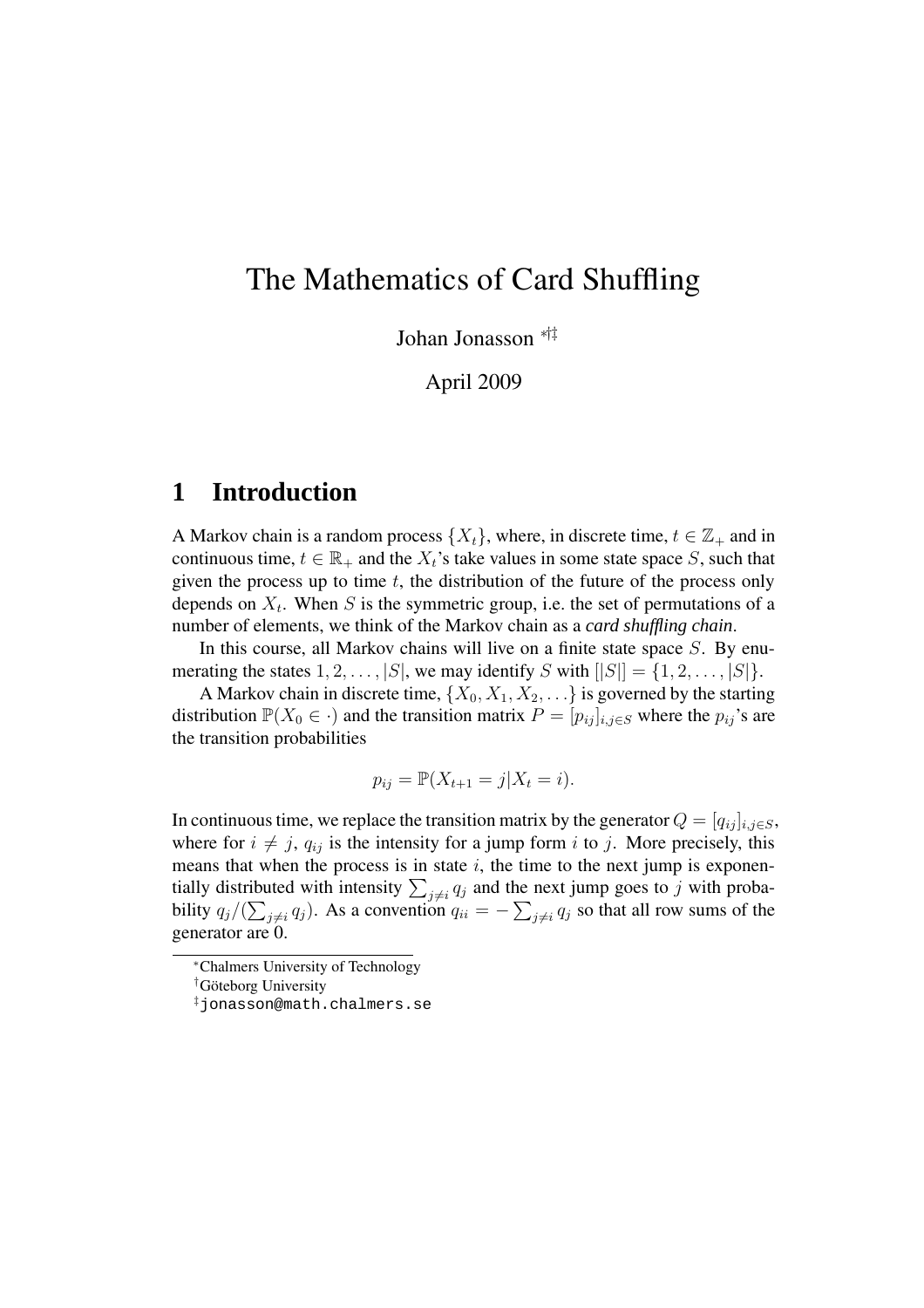In discrete time, a *stationary distribution* is a probability distribution  $\pi$  on S, such that

$$
\pi P = \pi.
$$

In other words, a stationary distribution is a left eigenvector of  $P$  to the eigenvalue 1. In continuous time, the corresponding relation is

$$
\pi Q=0
$$

and  $\pi$  is a left eigenvector of the eigenvalue 0. The following theorem is central for any first course in Markov chains.

**Theorem 1.1** Any *irreducible and, in discrete time aperiodic, Markov chain*  $\{X_t\}$ *has a unique stationary distribution*  $\pi$ *, such that*  $\mathbb{P}(X_t = i) \to \pi(i)$  *for all i.* 

The question in focus of this course is *how* large t needs to be for  $\mathbb{P}(X_t \in \cdot)$  to be close to  $\pi$ . Then we must first of all decide on what to mean by "close". There are several different criteria that are used for this. We will use only two of these.

**Definition 1.1** *Let*  $\mu$  *and*  $\pi$  *be two probability measures on S and let*  $p \in [1, \infty)$ *. Then the total variation distance between*  $\mu$  *and*  $\pi$  *is given by the norm:* 

$$
\|\mu - \pi\|_{TV} = \frac{1}{2} \sum_{i \in S} |\mu(i) - \pi(i)| = \max_{A \subseteq S} (\mu(A) - \pi(A)).
$$

*The*  $L^p$ -norm of the finite signed measure  $\nu$  with respect to  $\pi$  is given by

$$
\|\nu\|_{p} = \|\nu\|_{L^{p}(\pi)} = \left(\sum_{i \in S} \left|\frac{\nu(i)}{\pi(i)}\right|^{p} \pi(i)\right)^{1/p} = \left(\mathbb{E}_{\pi} \left|\frac{\nu(X)}{\pi(X)}\right|^{p}\right)^{1/p}.
$$

Obviously  $\|\mu - \pi\|_1 = 2\|\mu - \pi\|_{TV}$ . By the Cauchy-Schwarz inequality,  $\|\mu - \pi\|_p \le \|\mu - \pi\|_q$  when  $p \le q$ . Take it as an exercise to show this, as well as to show that

$$
\|\mu - \pi\|_2^2 = \sum_i \frac{|\mu(i) - \pi(i)|^2}{\pi(i)} = \sum_i \frac{\mu(i)^2}{\pi(i)} - 1.
$$

The most common criterion for closeness to the stationary distribution, and the one that will mainly focus on, is in terms of total variation distance. Later on, we will also work in terms of the  $L^2$ -norm. We define  $\tau_{\text{mix}}$  and  $\hat{\tau}$  as

$$
\tau_{\text{mix}} = \inf\{t : \|\mathbb{P}(X_t \in \cdot) - \pi\|_{TV} \le \frac{1}{4}\}.
$$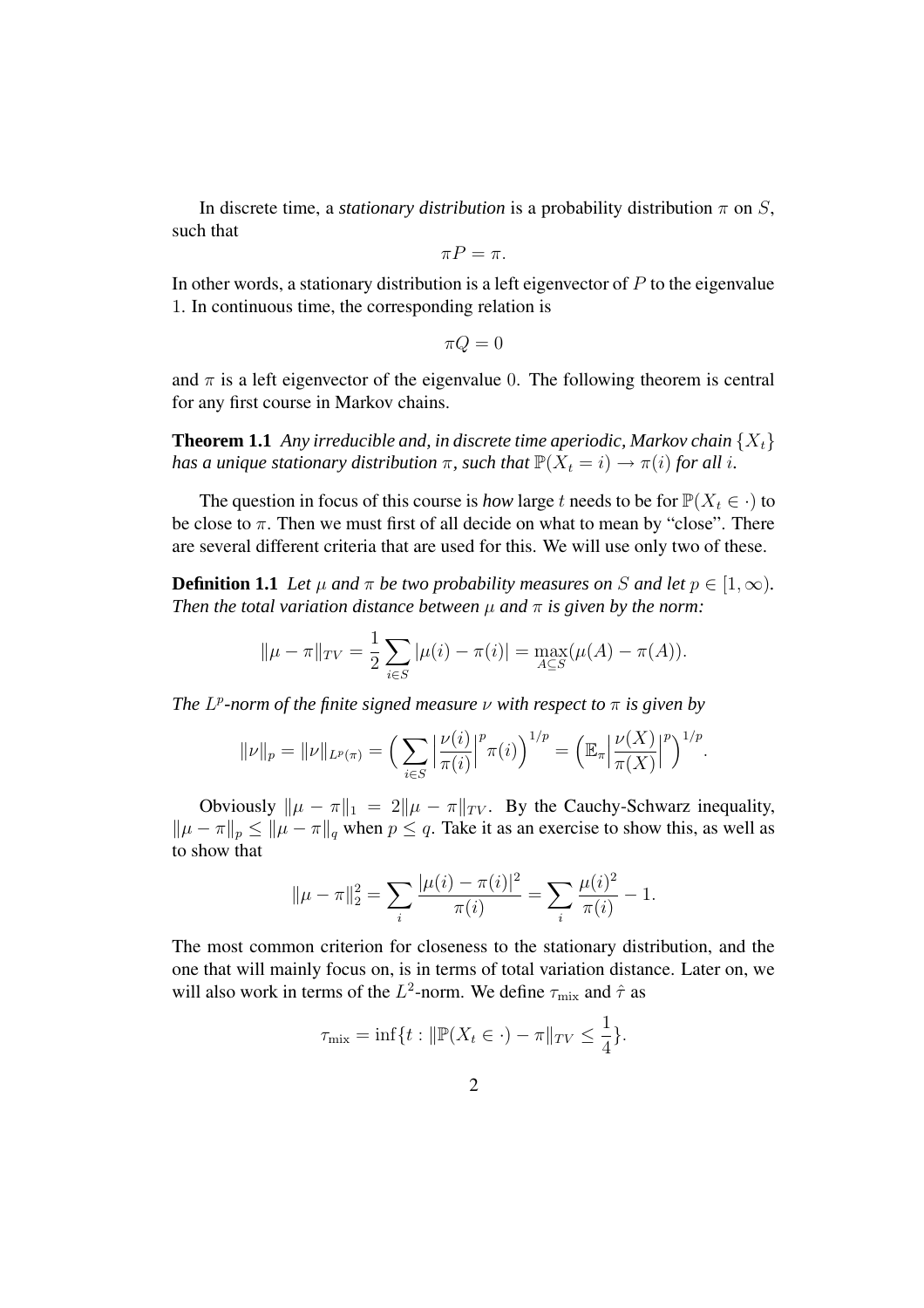$$
\hat{\tau} = \inf\{t : ||\mathbb{P}(X_t \in \cdot) - \pi||_2 \le \frac{1}{2}\}.
$$

By the above observation,  $\tau_{\text{mix}} \leq \hat{\tau}$ , so convergence in  $L^2$  is stronger than in total variation.

Usually when dealing with convergence rates problems, one lets  $|S| \to \infty$  in some way. This means that one has MC:s  $\{X_t^n\}$  with stationary distributions  $\pi^n$ . This is all very natural for card shuffling, where the number of cards increases, or for random walks on graphs such as  $\mathbb{Z}_n^d$ ,  $\mathbb{Z}_2^n$ ,  $K_n$  etc, where n tends to infinity. The results are almost always asymptotical in  $|S|$ , which means that we still cannot give a precise answer for a particular case. However we will have reached another level of confidence.

**Definition 1.2** For the convergence time of  $\{X_t^n\}$ , we say that  $t = t^n$  is

- *upper bound, if*  $\limsup_n \|\mathbb{P}(X_i^n \in \cdot) \pi^n\| \leq 1/4$ ,
- *lower bound, if*  $\liminf_n ||\mathbb{P}(X_i^n \in \cdot) \pi^n|| \geq 1/4$ ,
- *threshold, if, for any*  $a > 0$ ,  $(1 a)t$  *and*  $(1 + a)t$  *are lower and upper bounds respectively.*

Thresholds are very strong objects, but they surprisingly often exist. A threshold is of course on top of the wish-list. Second best is if we can find upper and lower bounds of the same order. If this also cannot be done, then of course any other information, such as e.g. only an upper bound, is also interesting.

**On discrete versus continuous time.** Since our primary focus is on card shuffling, we will basically only be interested in discrete time MC:s. Sometimes it is for technical reasons more convenient to work in continuous time. If one wants to do that, one can always "continuize" a discrete time MC, by letting times between updates be exponential with intensity 1, instead of being deterministically 1. However, one should be aware the there is no general way to translate results on mixing between corresponding discrete-time and continuous-time MC:s. Intuitively, the mixing time should be the same for both cases. This is often true, but not always and sometimes only for some criteria for mixing. The main reason for the discrepancy is that for continuous time, there is an extra randomness in the number of moves that have actually taken place at a certain point. Often this causes faster mixing for continuous time than for discrete time. An extreme case is when the discrete-time version MC is periodic and hence never mixes,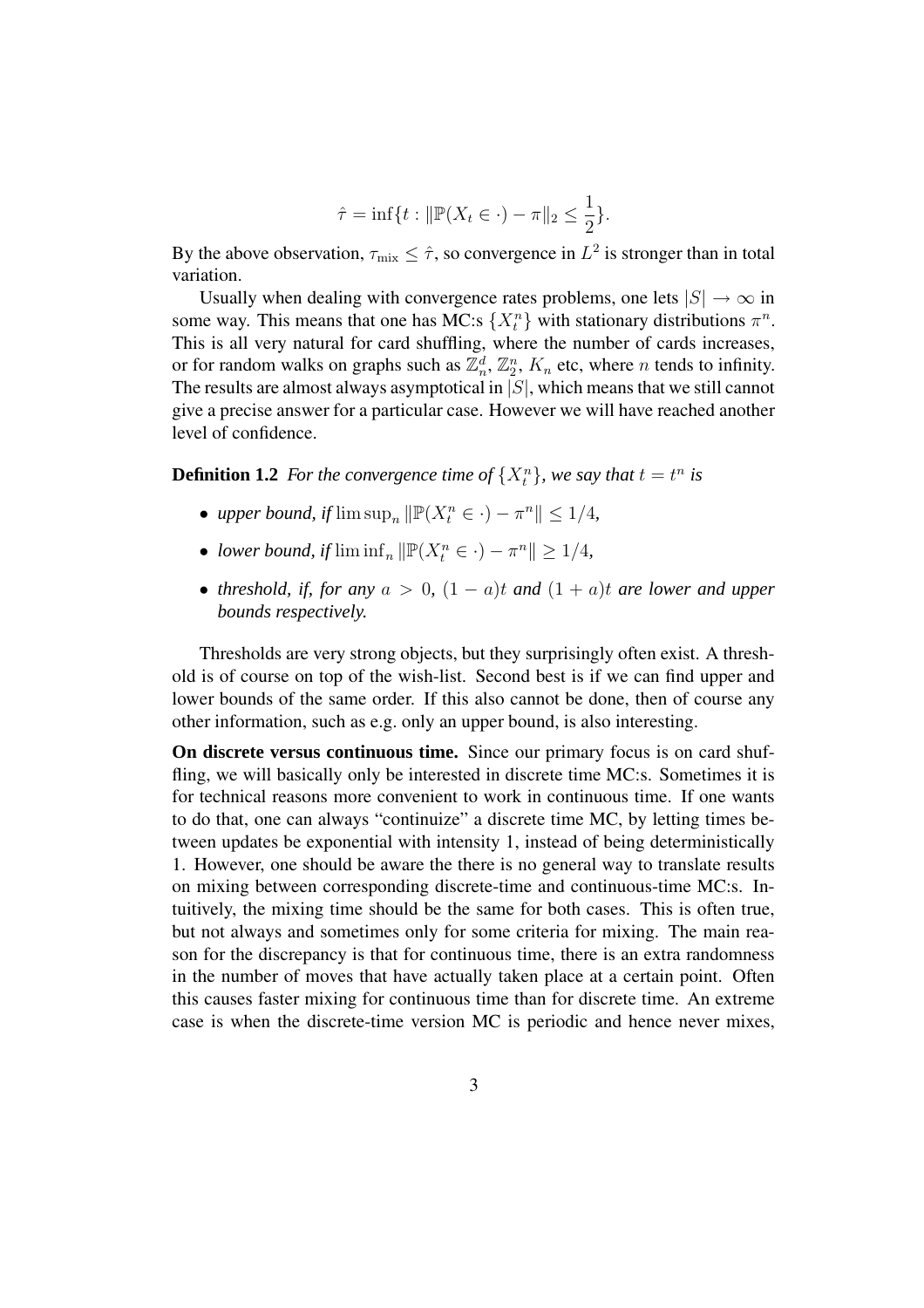but the continuous version does. Sometimes however, for fast-mixing chains, the situation can be the opposite.

On the other hand, there is one general situation where the discrete versus continuous time problem vanishes, namely if the discrete-time MC is *lazy*, i.e. if there is a constant  $a > 0$  independent of |S| such that  $p_{ii} \ge a$  for every i. In this case the same kind of randomness in the number of actual moves is present also in the discrete setting.

From now on, it is assumed that time is discrete until further notice.

**Deosn't the second eigenvalue say all we need to know?** Let P be the transition matrix and suppose that P has  $n = |S|$  distinct eigenvalues. Let  $1 = \lambda_1$  $|\lambda_2| > \ldots > |\lambda_n|$  where the  $\lambda$ 's are the eigenvalues of P, and write  $\phi_i$  for the corresponding left eigenvectors (so that  $\phi_1 = \pi$ ). Write the starting distribution in eigenvector base:

$$
\mathbb{P}(X_0 \in \cdot) = \sum_i c_i \phi_i.
$$

Then (since  $c_1$  must be 1)

$$
\mathbb{P}(X_t \in \cdot) = \mathbb{P}(X_0 \in \cdot)P^t = \pi + \sum_{i=2}^n c_i \phi_i P^t = \pi + \sum_{i=2}^n c_i \lambda_i^t \phi_i.
$$

Hence

$$
\|\mathbb{P}(X_t \in \cdot) - \pi\|_{TV} = \|\sum_{i=2}^n c_i \lambda_i^t \phi_i\|_{TV}
$$

which behaves like  $|\lambda_2|^t$  for large t. Thus it would seem that one only needs to know  $\lambda_2$  in order to know the convergence rate. However, this is incorrect for several reasons. For example, the set of eigenvalues may be to dense for this approximation to work in the interesting range of  $t$ . The perhaps most serious problem, however, is that in general the transition is much to large and complicated to leave us any hope of determining the second eigenvalue.

In situations where the second eigenvalue can be calculated, this can sometimes indeed be made use of, in particular when the MC under study is *reversible*. Recall that a MC is said to be reversible if it satisfies the so called detailed balance equations:

$$
\pi(i)p_{ij} = \pi(j)p_{ji}
$$

for all i and j. In continuous time one replaces  $p_{ij}$  with  $q_{ij}$ . For a reversible MC, all eigenvalues are real, since the symmetric matrix

$$
A = [\sqrt{\pi(i)/\pi(j)}p_{ij}]_{i,j \in S}
$$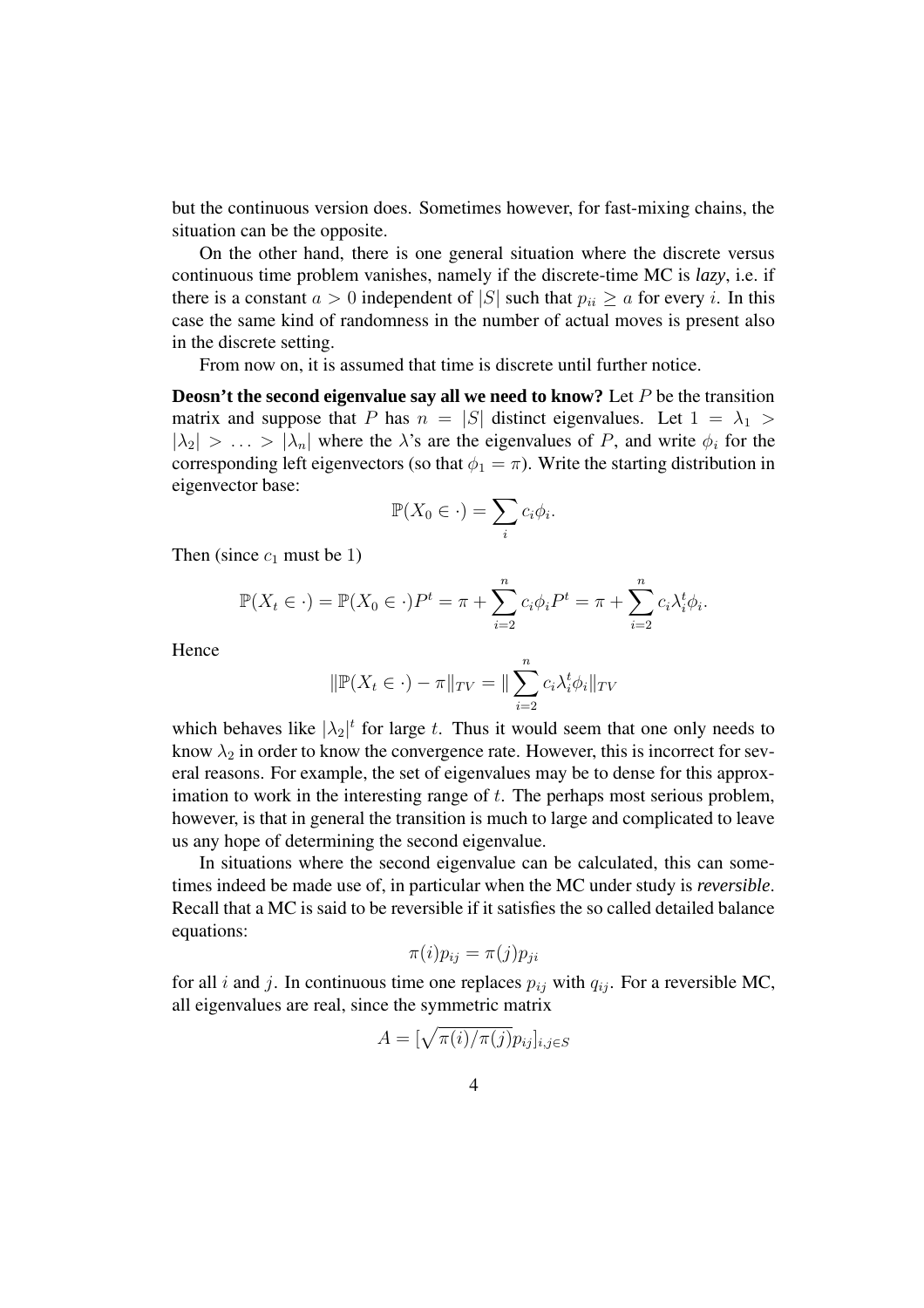has the same eigenvalues as P with eigenvectors  $[\sqrt{\pi(i)}\phi(i)]_{i\in S}$  when  $\phi$  is a (right) eigenvector of  $P$ . The same goes for  $Q$  in the continuous time case, just replacing  $p_{ij}$  with  $q_{ij}$ .

**Definition 1.3** *The relaxation time,*  $\tau_2$ *, for a reversible MC is given by*  $\tau_2$  =  $1/(1 - \lambda_2)$  *in discrete time, and*  $\tau_2 = 1/\lambda_2$  *in continuous time. In the continuous time case,*  $\lambda_2$  *is the second smallest eigenvalue of*  $-Q$ *.* 

Later on, we shall among other things, see that

$$
\|\mathbb{P}(X_t \in \cdot) - \pi\|_2 \le \frac{1}{\pi_*} e^{-t/\tau_2}
$$

where  $\pi_* = \min_i \pi(i)$ .

# **2 Coupling, strong stationary times and ad-hoc lower bounds**

### **2.1 Techniques for lower bounds**

Until very recently, there was no sophisticated general technique for finding lower bounds on  $\tau_{\text{mix}}$ ; one had, and usually still has, to use an argument that works for the special case under study. The most common way to do this, is to find an event  $A = A^n$  such that for  $t = t^n$  one has

$$
\mathbb{P}(X_t^n \in A) \to 1
$$

and

$$
\pi^n(A) \to 0
$$

as  $n \to \infty$ . Then t is a lower bound for  $\tau_{\text{mix}}$ .

There are also other ideas. See e.g. Aldous and Fill [3], chapter 4. For example, it is a general fact that  $\tau_{\text{mix}} \geq \tau_2$ . One can than e.g. determine  $\tau_2$  for the movement of a single card (in the case of card shuffling), thereby getting a lower bound for the whole MC.

*Wilson's technique* is a clever development of this fact. Section 3 is devoted to his techique. In this section, however, we will settle for ad-hoc lower bounds of the "classical" kind.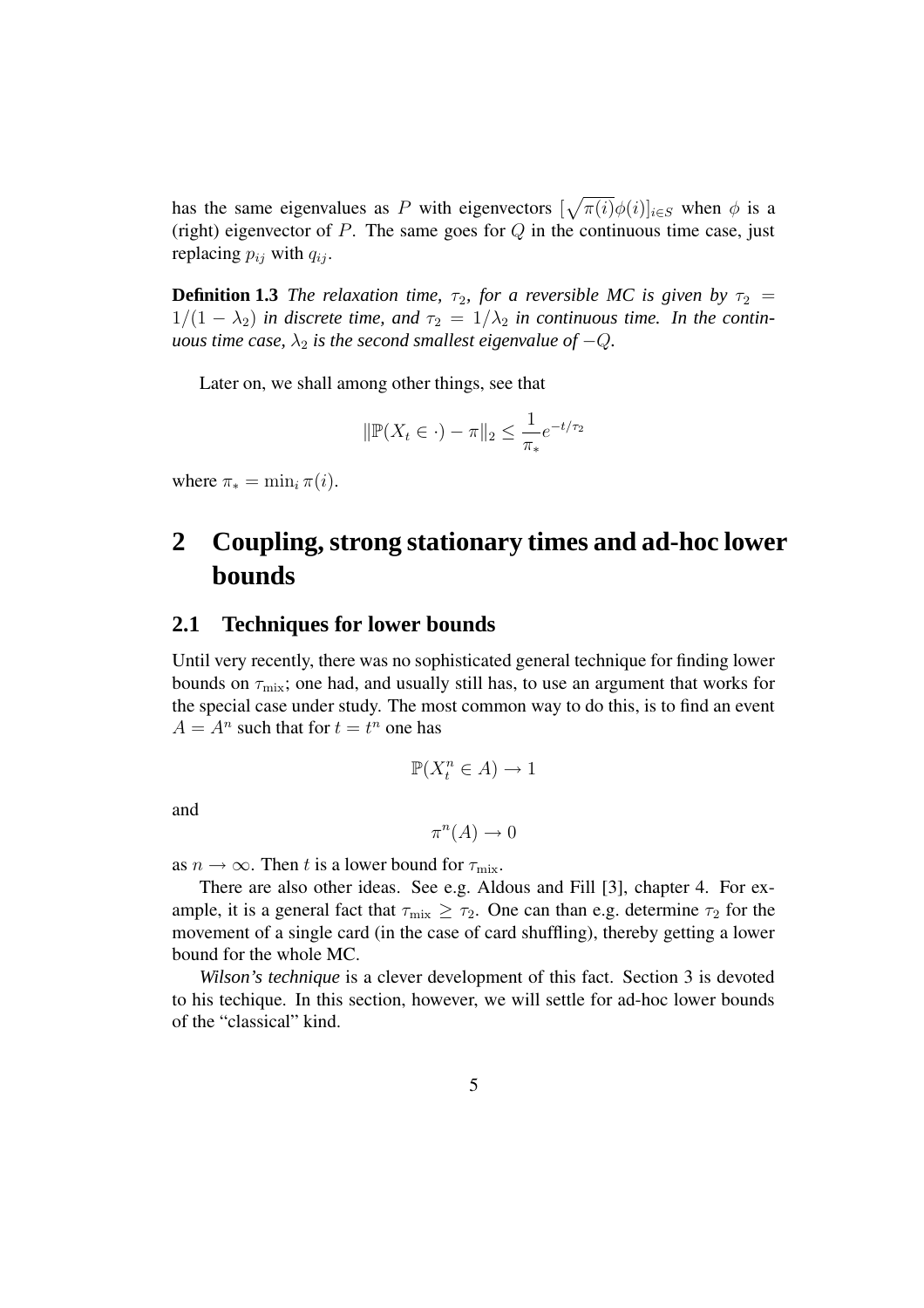### **2.2 Techniques for upper bounds**

The most basic and useful techniques for upper bounds are *coupling* and *strong stationary times*. Other, more advanced, techniques that we will see more of later on, are Nash inequalities, log-Sobolev inequalities and relative entropy technique. Another method uses so called *evolving sets*, see Morris and Peres [16]

**Coupling.** Let  ${Y_t}$  be a MC with the same transition matrix (generator) as  ${X_t}$ , but starting from stationarity, i.e.  $\mathbb{P}(Y_0 \in \cdot) = \pi$ . Suppose also that the updates of the two MC's are synchronized in such a way that whenever  $t < t'$  and  $X_t = Y_t$ , then  $X_{t'} = Y_{t'}$ . (Obviously, such a synchronization can alway be implemented without tampering with the marginal distributions of the two chains.) Let

$$
T = \inf\{t : X_t = Y_t\}.
$$

The stopping time T is called the *coupling time.* The following important inequality is called the *coupling inequality*:

$$
\|\mathbb{P}(X_t \in \cdot) - \pi\|_{TV} \le \mathbb{P}(T > t).
$$

*Proof.* For any  $A \subseteq S$ ,

$$
\mathbb{P}(X_t \in A) - \pi(A) = \mathbb{P}(X_t \in A) - \mathbb{P}(Y_t \in A)
$$
  
\n
$$
= \mathbb{P}(X_t \in A, T \le t) - \mathbb{P}(Y_t \in A, T \le t)
$$
  
\n
$$
+ \mathbb{P}(X_t \in A, T > t) - \mathbb{P}(Y_t \in A, T > t)
$$
  
\n
$$
\le \mathbb{P}(T > t)
$$

where the inequality follows from that the events of the first two terms are the same.  $\Box$ 

**Strong stationary times.** Assume that T is a stopping time such that  $P(X_T \in$  $\cdot$ ) =  $\pi$  and  $X_T$  is independent of T. Then T is called a *strong stationary time*. Again, the coupling inequality holds:

$$
\|\mathbb{P}(X_t \in \cdot) - \pi\|_{TV} \le \mathbb{P}(T > t).
$$

*Proof.* In the discrete time case

$$
\mathbb{P}(X_t \in A) = \sum_{s=1}^t \mathbb{P}(X_t \in A | T = s) \mathbb{P}(T = s) + \mathbb{P}(X_t \in A, T > t)
$$
  
=  $\pi(A) \mathbb{P}(T \le t) + \mathbb{P}(X_t \in A, T > t)$   
 $\le \pi(A) + \mathbb{P}(T > t).$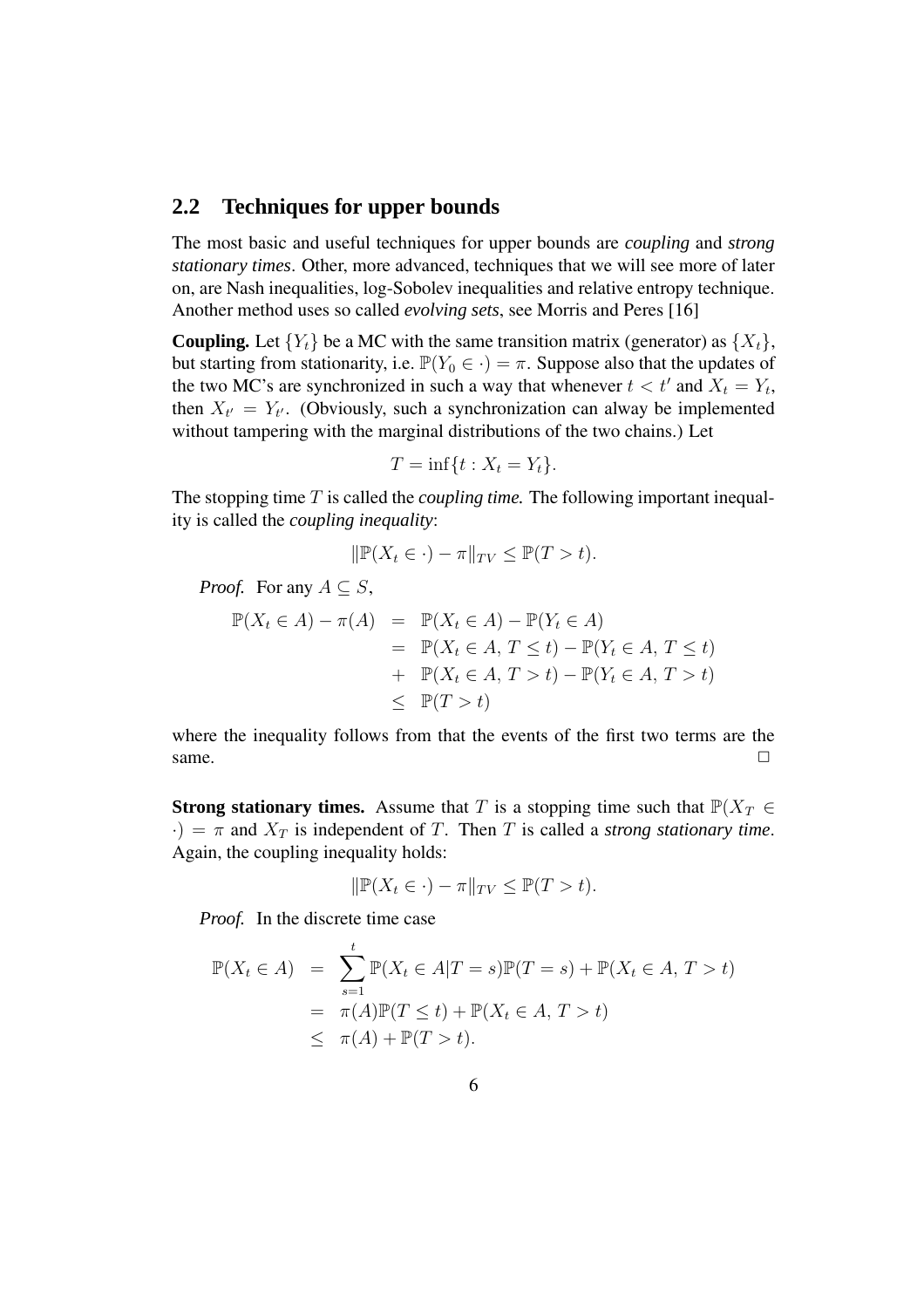In the continuous time case, replace the sum with an integral from 0 to t.  $\Box$ 

The independence assumption is important. It is easy to construct examples of uniform, but useless, stopping times. Consider e.g. simple random walk on the triangle  $K_3$  and let  $T = 1$  with probability  $1/3$  and  $T = 2$  with probability  $2/3$ . Clearly  $X_T$  is uniform, but equally clearly, the coupling inequality is not satisfied.

**Random walks on groups.** Suppose that the state space S is a group. The MC  ${X<sub>t</sub>}$  is then called a random walk on S if there is a probability measure  $\nu$  on S such that

$$
p_{ij} = \nu(i^{-1}j).
$$

Then all column sums of P are 1 and hence  $\pi = U$ , the uniform distribution. Most card shuffling chains we shall encounter are random walks on the symmetric group, but in some cases, we will study card shuffling MC's, where the updating permutation has a distribution that depends on the state the MC is in.

A useful general observation for random walks on groups is that the timereversed MC,  $\{\hat{X}_t\}$ , converges to uniformity exactly as quickly as the  $\{X_t\}$  itself. This follows from the simple fact that the updating measure  $\hat{\nu}$  of the time-reversed process is given by  $\hat{\nu}(g) = \nu(g^{-1})$ , so that  $\mathbb{P}(\hat{X}_t \in A) = \mathbb{P}(X_t \in A^{-1})$ .

We are now ready to attack some card shuffling chains. Always when working with such MC's, it is assumed that  $X_0 = id = (1\ 2\ 3\ \dots\ n)$ .

### **2.3 The top-to-random shuffle**

For each step of the shuffle, take the top card and insert it at a uniformly chosen random position. Formally, this is a random walk on  $S_n$  (assuming that there are n cards) and the updating measure  $\nu$  is given by

$$
\nu(k k - 1 k - 2 \dots 1)) = \frac{1}{n}, \ k = 1, 2, \dots, n.
$$

The following result was proved by Aldous and Diaconis [2]:

**Theorem 2.1** *A threshold for the top-to-random shuffle is given by*

$$
t = n \log n.
$$

*Proof.* Let  $T_0 = 0$  and let  $T_1$  be the first time that the top card gets inserted into position n. Then inductively define  $T_2, T_3, \ldots, T_n$  by letting  $T_k$  be the first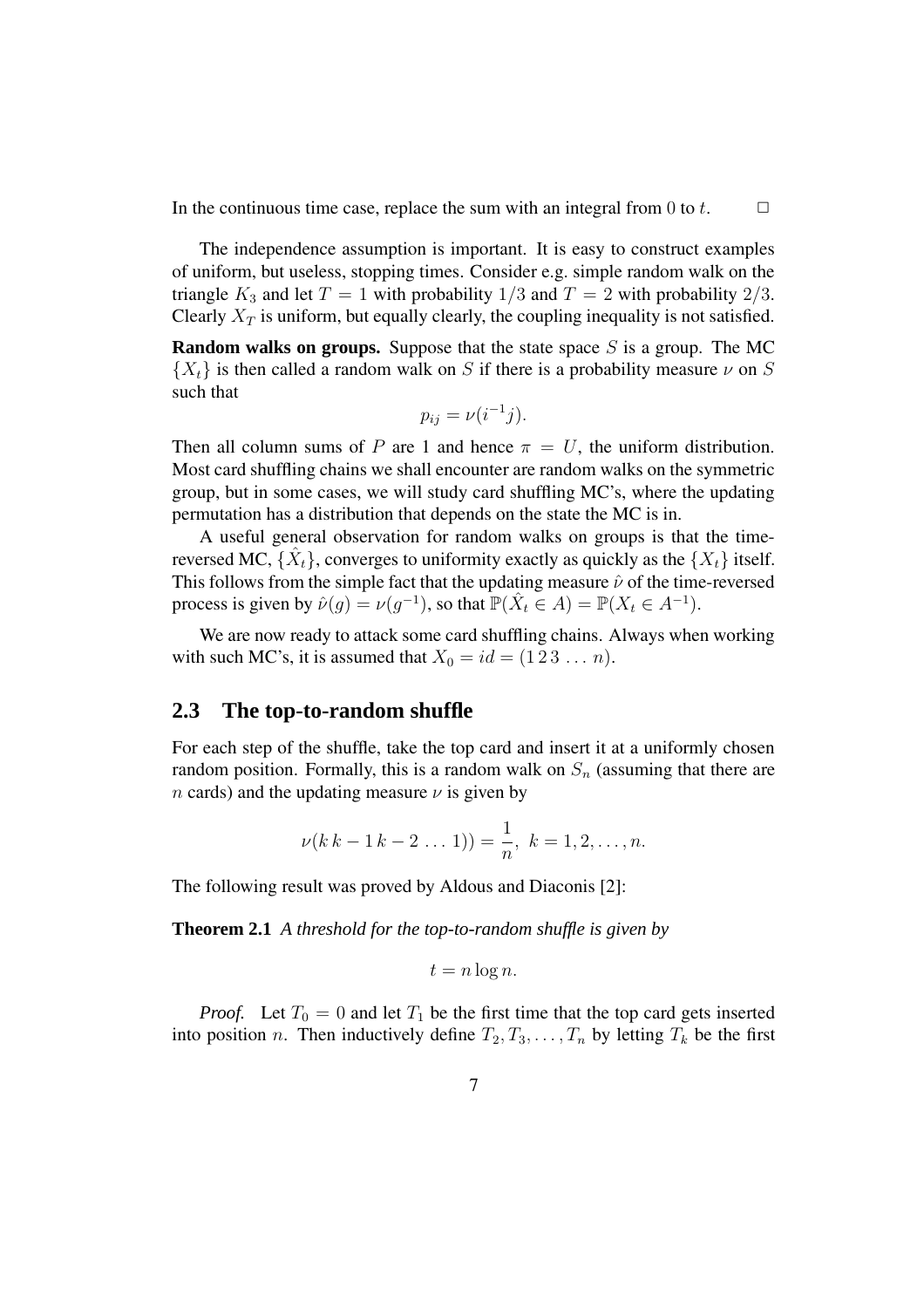time after  $T_{k-1}$  that the top card gets inserted into either position  $n, n-1, \ldots$ , or  $n - k + 1$ .

Then  $T = T_n$  is obviously a strong stationary time. To estimate  $\mathbb{P}(T > t)$ , write  $T = \sum_{i=1}^{n} V_i$ , where  $V_i = T_i - T_{i-1}$ . The  $V_i$ 's are independent and  $V_i$ is geometrically distributed with parameter  $i/n$ . Thus  $\mathbb{E}V_i = n/i$  and  $\mathbb{V}(\text{ar}V_i) =$  $(n-i)/n^2 \leq n^2/i^2$ . Hence  $\mathbb{E}T = n \sum_{i=1}^n$  $\frac{1}{i} = (1+o(1))n \log n$  and  $\mathbb{V}arT \leq Cn^2$ , where  $C = \sum_i i_{-2} < \infty$ . Now, for any  $a > 0$ , by Chebyshev's inequality,

$$
\mathbb{P}(T > (1+a)n \log n) \le \mathbb{P}(|T - \mathbb{E}T| > an \log n) \to 0.
$$

Hence by the coupling inequality,  $(1 + a)n \log n$  is an upper bound for  $\tau_{\text{mix}}$ .

For a lower bound, let A be the event that card n is among the bottom  $n/\log n$ cards (assuming for simplicity of notation that  $n/\log n$  is an integer). Then  $\pi(A) = 1/\log n \to 0$ . However

$$
\mathbb{P}(X_t \in A) \ge \mathbb{P}(T_{n/\log n} > t)
$$

and since  $T_{n/\log n}$  has expectation  $(1+o(1))n(\log n - \log \log n) = (1+o(1))n \log n$ and variance bounded by  $Cn^2$ , we get by an analogous use of Chebyshev's inequality that  $\mathbb{P}(X_t \in A) \to 1$  when  $t = (1 - a)n \log n$ . This shows that  $(1 - a)n \log n$  is a lower bound for  $\tau_{\text{mix}}$ .  $(1 - a)n \log n$  is a lower bound for  $\tau_{\text{mix}}$ .

### **2.4 The random transpositions shuffle**

Here, the right and left hand independently each pick a uniformly chosen card. Then, unless both hands have chosen the same card, the two cards are interchanged. Formally, this means that the updating measure given by  $\nu(id) = 1/n$ and  $\nu(i j) = 2/n^2$  for  $i \neq j$ . The following sharp result was proven by Matthews [12]:

**Theorem 2.2** *A threshold for the random transpositions shuffle is given by*

$$
t = \frac{1}{2}n\log n.
$$

*Proof.* Let us start with a lower bound  $(1 - a) \frac{1}{2}$  $\frac{1}{2}n \log n$ . For this, let A be the event that at least  $\log n$  cards are in their starting positions. Since the expected number of such cards at stationarity is 1, it follows from Markov's inequality that  $\pi(A) \to 0.$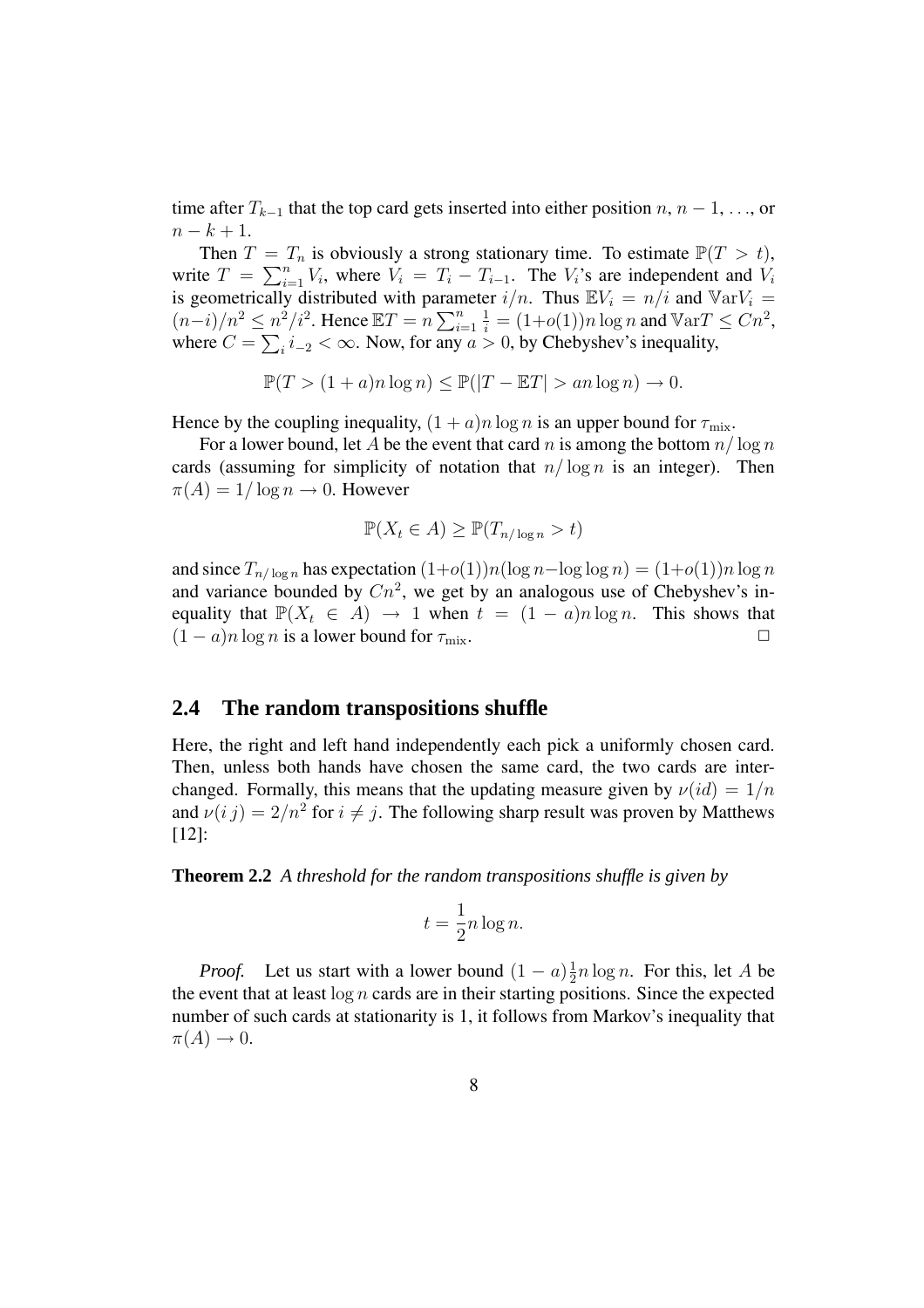However,  $\mathbb{P}(X_t \in A)$  is bounded from below by the probability that at least  $log n$  cards are untouched by time  $t$ . Since at most two cards are touched at each step, it follows by mimiking the arguments for the top-to-random shuffle, that at time  $t = (1 - a)\frac{1}{2}n \log n$ ,  $\mathbb{P}(X_t \in A) \to 1$ .

For an upper bound  $(1+a)^{\frac{1}{2}}$  $\frac{1}{2}n \log n$ , we define a strong stationary time via the following *marking procedure*. Start with all cards unmarked and then mark cards according to the two rules:

- (1) If both cards chosen are unmarked, then mark the card chosen by the left hand. This also applies when both hands chose the same unmarked card.
- (2) If only one of the hands chose an unmarked card, then mark this card.

Then, letting T be the first time that all cards are marked, we have that T is a strong stationary time. This is proved by induction, noting that at each time a new card is marked, that card is in a uniform position among the cards that are marked so far.

Since each step invloves two randomly chosen cards, one for the left hand and one for the right hand, the now familiar Chebyshev argument shows that

$$
P(T > (1+a)n \log n) \to 0.
$$

Our next shuffle is much slower than two we have seen so far.

### **2.5 The transposing neighbors shuffle**

At each step, do nothing with probability  $1/2$  and with probability  $1/2$  pick a position uniformly at random from  $\{1, 2, \ldots, n-1\}$  and swith the card there with the card next to and below it. I.e.

$$
\nu(id) = \frac{1}{2}, \ \nu(i, i+1) = \frac{1}{2(n-1)}, \ i = 1, \dots, n-1.
$$

**Theorem 2.3** (Aldous [1]*) There is a constant*  $K < \infty$  *(independent of n) such that*  $\tau_{\text{mix}} \leq Kn^3 \log n$ *. There is also a*  $c > 0$  *such that*  $\tau_{\text{mix}} \geq cn^3$ *.* 

*Proof.* A coupling will be used for the upper bound. Let  $\{X_t\}$  be the ordinary deck and let  ${Y_t}$  be another deck wih the same transition rules, started from

 $\Box$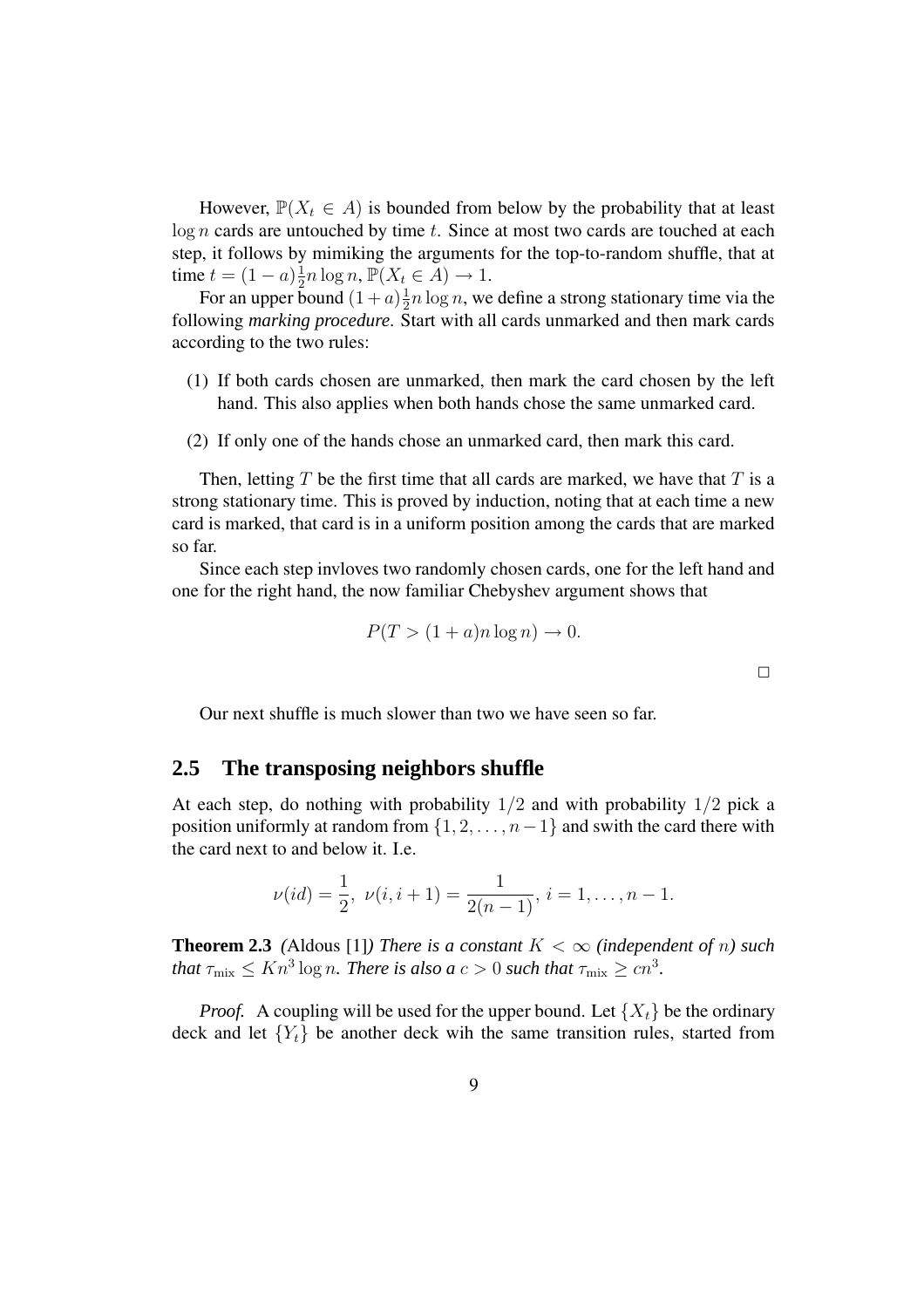uniformity. Say that a card i is coupled at time t if  $X_t(i) = Y_t(i)$ , i.e. if i is in the same position in the two decks at time  $t$ .

One way of describing the shuffling rules, is to say that one makes two uniformly random choices, the first being a position in  $\{1, \ldots, n-1\}$  and the second whether or not to swith the card at the chosen position with its neighbor.

Couple the transitions of the two decks by using the same first choice,  $i$ , for the Y-process as for the X-process. Then, if either the card at position  $i$  or the card at position  $i + 1$  is coupled, make the same second choice for the two decks. If not, make the opposite second choices for the  $Y$ -process as for the  $X$ -process.

Now clearly the marginal updating distributions are correct, and a given card in one deck cannot pass its copy in the other deck without being coupled. Hence, if  $T$  is the first time that every card has visited position 1 in both decks, then the two decks are coupled at time T and  $\|\mathbb{P}(X_t \in \cdot) - \pi\|_{TV} \leq \mathbb{P}(T > t)$ .

Fix a card i and let  $Z_t = X_t(i)$  be i's position at time t. Then  $\{Z_t\}$  is a random walk, reflected in 1 and n, whose steps are  $-1$  or 1 with probability  $1/2(n - 1)$ each and 0 with probability  $1 - 1/(n - 1)$ . By Donsker's Theorem (see Durrett [9], p. 365),

$$
\{\frac{1}{n}Z_{sn^3}\}_{s\geq 0} \to \{B_s\}_{s\geq 0}
$$

where  $B_s$  is standard Brownian motion, reflected at 0 and 1, and convergence is in distribution. It is a well known result (see Durrett [9] again) that the probability that  ${B_s}$  has not been reflected at 0 before time t is bounded by  $Ce^{-\alpha t}$ , where  $C < \infty$  and  $\alpha > 0$ . Letting  $T_i$  be the first time that card i has visited 1 in both decks, this entails that

$$
\mathbb{P}(T_i > b(n)n^3) \le 2Ce^{-\alpha b(n)}
$$

where the factor 2 refers to that we are considering two decks. With  $K = 2/\alpha$ and  $b(n) = K \log n$ , the rhs is bounded by  $2Cn^{-2}$ . Finally, since  $T = \max_i T_i$ ,

$$
\mathbb{P}(T > Kn^3 \log n) \le n \mathbb{P}(T_i > Kn^3 \log n) \le \frac{2C}{n}.
$$

For the lower bound, note that after time  $cn^3$ , the position of card i has variance  $(1+o(1))cn^2$ , so for c small enough, this is far from the uniform distribution which has variance  $(1+o(1))n^2/12$ . We omit some details here, since this lower bound will be improved upon in the next section.  $\Box$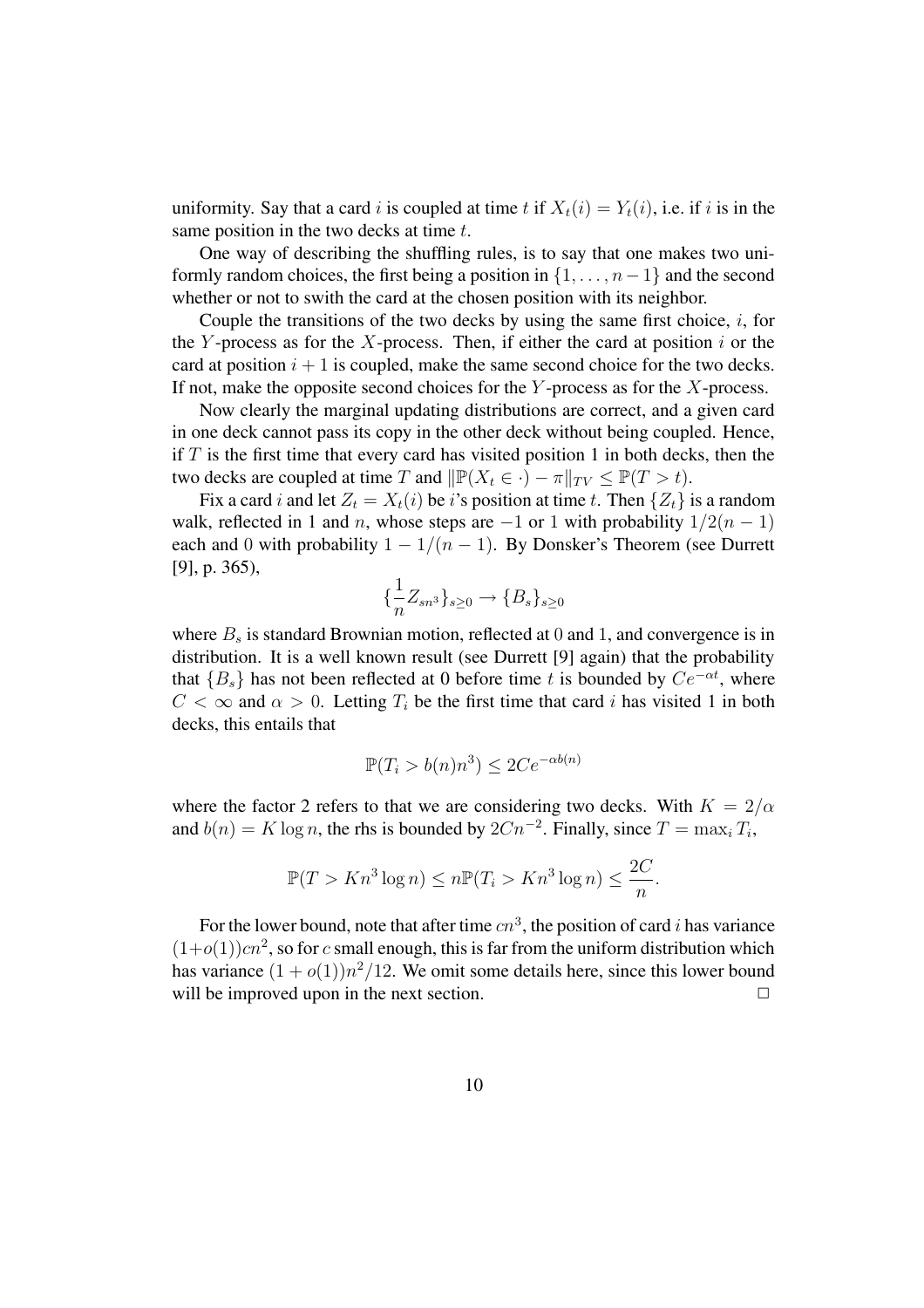### **2.6 The overhand shuffle**

This is our first model of a "real" shuffle, in the sense that people actually use it to mix a deck of cards.

The model has a probability parameter  $p \in (0, 1)$ . Given p, each of the  $n - 1$ slots between successive cards is *marked* with probability p, independently of other slots. Then, given the marks, each pack of cards between two successive marks, is reversed. (To be true, a step of the shuffle described gives the reversed deck of what one gets from an actual overhand shuffle. Of course, every second time, one gets back the "real" deck. It is equally obvious that the convergence rate is not affected.)

**Example.**  $123|45|6|789$  results in 321546987.

The following result was established by Pemantle [17].

**Theorem 2.4** *There exists a constant*  $C = C(p) < \infty$  *such that for the overhand* shuffle,  $\tau_{\text{mix}} \leq C n^2 \log n$ . On the other hand,  $\tau_{\text{mix}}$  is at least of order  $n^2$ .

*Proof.* The lower bound part will only be sketched, since it will be improved upon later on. Here we simply note that each card makes a random walk which is very close to symmetric with step size variance of order 1. (Only very close since the boundaries of the deck have a slight repelling effect.) Hence, disregarding the fact that the random walk is not perfectly symmetric, the CLT entails that mixing time of a single card is of order  $n^2$ .

For the upper bound, we use a coupling. Let  $X_t$  and  $Y_t$  be the original and the stationary deck respectively, as usual. For simplicity, let us consider a circular deck, i.e. we get an extra slot between positions 1 and  $n$  and cards may "come around the corner". (This means that a single cards makes a perfectly summetric random walk on  $\mathbb{Z}_n$  and so the lower bound argument above is compete as it stands.) Now we couple the decks by using the same nearest marked slots around each coupled card. More precisely, this means that when we flip coins for determining the status of a slot, we start with the slots closest to coupled cards.

After having found the nearest marked slots, the status of the rest of slots are determined independently for the two decks.

Now consider a single card, i, and let  ${V_t}$  and  ${W_t}$  denote its random walk in the the two decks respectively. Let us again simplify a bit, by assuming that  $p = 1/2$ , letting general p be an exercise for the reader. Then the step size distribution of these random walks is that the step size is  $j \pmod{n}$  with probability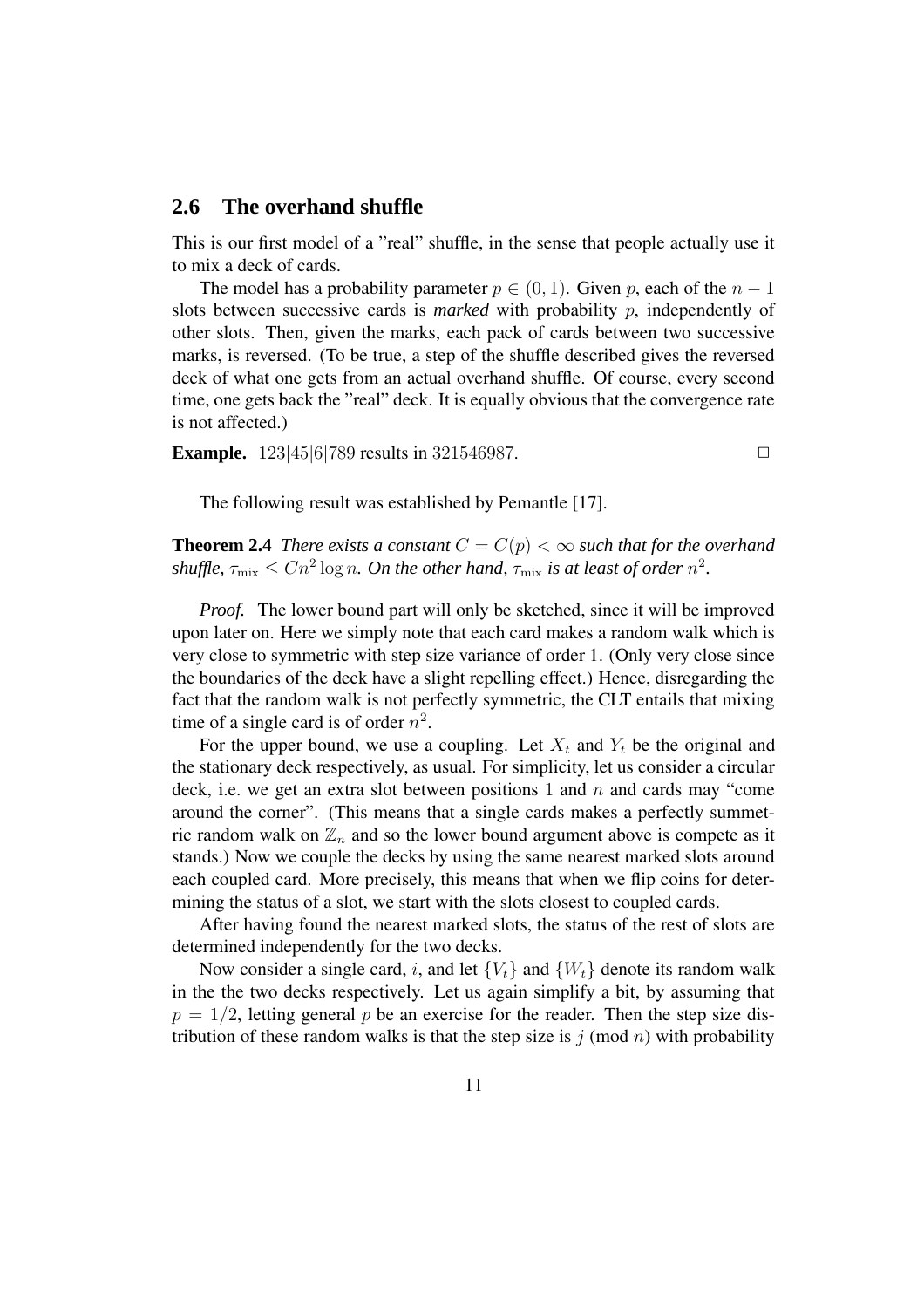1  $rac{1}{3}(\frac{1}{2})$  $(\frac{1}{2})^{|j|}, j \in \mathbb{Z}$ . Hence the step size distribution has step size variance of order 1. From this one can show that there is a constant c, such that within time  $cn^2 - 1$ , the distance between  $V_t$  and  $W_t$ , will at least once be at most 1. (Proving this properly is more complicated than one would think, since the two random walks are slightly dependent and this dependence is non-negligible when they are close to each other.) Now, given that the distance between card  $i$ 's position in the two decks is 1 at some time, then the probability that  $i$  gets coupled in the next step is at least  $(1/2)^6$ . This entails that the probability that i is coupled at time  $cn^2$  is at least  $(1/2)^7$ . This means that there is a constant C such that at time  $Cn^2 \log n$ , card *i* is coupled with probability at least  $1 - 1/n^2$ , and thus

$$
\mathbb{P}(T > Cn^2 \log n) \le \frac{1}{n}
$$

.

## **2.7 The riffle shuffle**

This is a model for the most commonly used shuffle, when people shuffle a real deck of cards, where the deck is divided in two packs of roughly  $n/2$  cards each, and then these two packs are interleafed. Bayer and Diaconis [5] showed that for this shuffle,  $\frac{3}{2} \log_2 n$  is a theshold and, via a detailed analysis, that for  $n = 52, 7$ shuffles is sufficient to bring  $\|\mathbb{P}(X_t \in \cdot) - \pi\|_{TV}$  down to about 0.3. This result was considered of such common interest, that it made it to the front page of the New York Times!

Here we shall only make the immediate observation that  $\log_2 n$  is a lower bound and give the surprisingly simple argument of Aldous and Diaconis [2], that  $2 \log_2 n$  is an upper bound.

First we describe the model. Each step of the shuffle is a function of a sequence  $\xi_1, \xi_2, \ldots, \xi_n$  of iid random variables where  $\mathbb{P}(\xi_i = 0) = \mathbb{P}(\xi_i = 1) = 1/2$ . Such a sequence is interpreted in the following way. The number of 0's of the sequence tells us how many cards that goes in the top pack when the deck is divided in two. Then the order of the 0's and 1's tells us in what order the cards fall during the interleafing part, where, of course, a 0 corresponds to a card from the top pack and a 1 to a card from the bottom pack.

**Example.** If the  $n = 10$  cards are in the order

$$
abcdefghi j
$$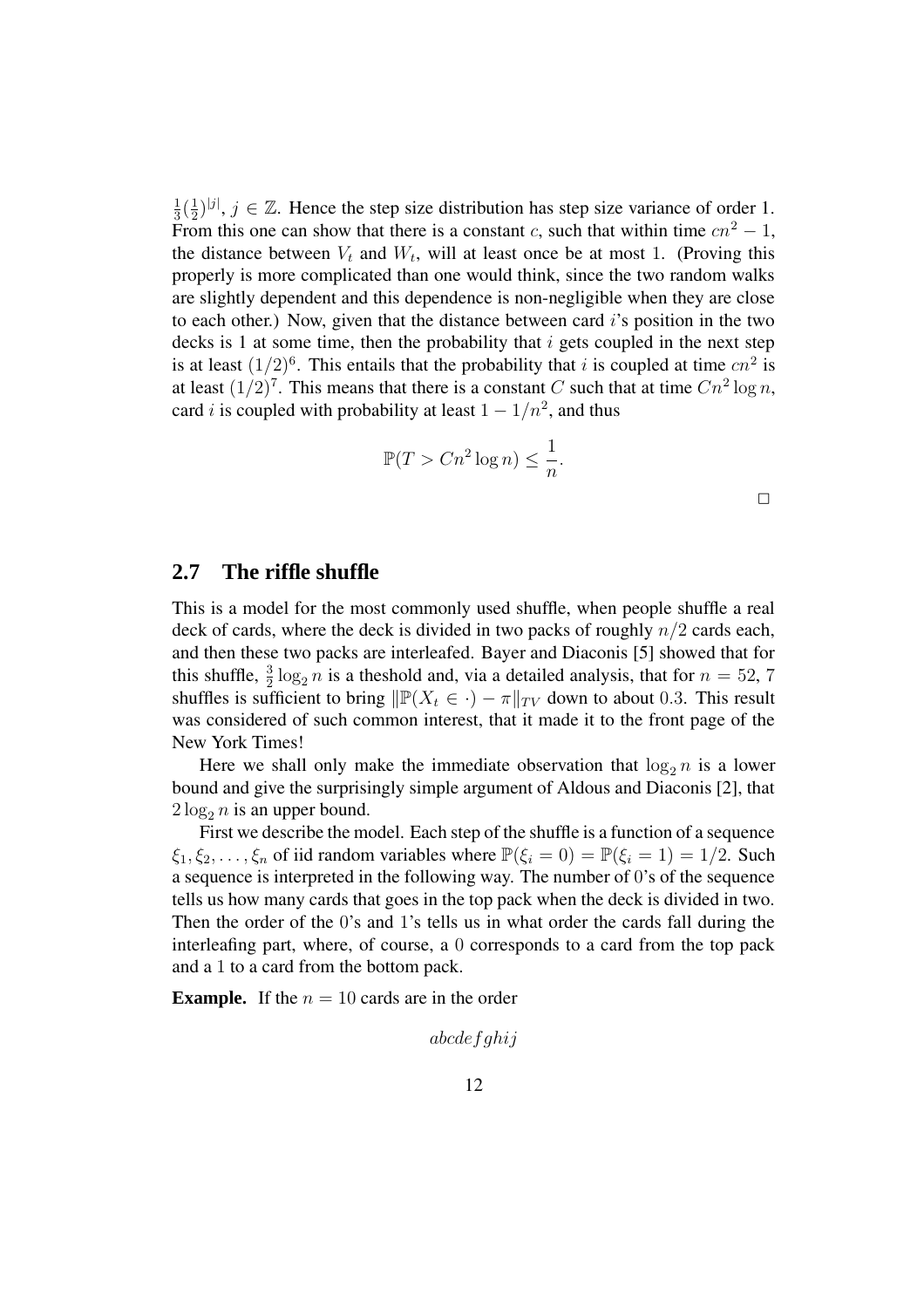and the random sequence is 0110111010, then the order of the cards after this step of the shuffle is

$$
a {{\it e}} f {b} g h i {c} j d.
$$

Since there are at most  $2^n$  (in fact exactly  $2^n - n - 1$ ) possible outcomes of each step of the shuffle and  $n! > n^n/e^{2n} = 2^{(1+o(1))n \log_2 n}$  by Stirling's formula, we get that  $\tau_{\text{mix}} \geq (1 + o(1)) \log_2 n$ .

For the upper bound, we will use the fact that the time-reversed MC has the same mixing time as the original MC. One step of the time-reversed chain "undoes" the riffle shuffle, i.e. for the given sequence of 0's and 1's, it takes the cards at positions corresponding to a 0 and puts them on top of the other cards, without changing their relative order.

#### **Example.** The sequence 0011010001 takes abcde f ghij to abeghicdf j.  $\Box$

Let us say that a card in a position corresponding to a 0 is *marked* with a 0 in that step, and similarly with a 1. Then in each step of the suffle, each card gets a new mark, so after k shuffles, each card has an iid sequence of k marks. Now make a coupling with a stationary deck by always letting each card get the same mark in the two decks.

Let T be the coupling time and let  $\hat{T}$  be the fist time that all cards have distinct sequences of marks. When all cards have distinct mark sequences, the positions of the cards can be read off from the marks. This is so, since when comparing two cards, we have that the card which has a 0-mark at the latest time that the marks differ, is higher up in the deck. Hence  $T \leq \hat{T}$ . Now, since there are  $\binom{n}{2}$  $\binom{n}{2}$  pairs of cards and since the probability that two given cards have the same mark sequences after k shuffles is  $(1/2)^k$ ,

$$
\mathbb{P}(\hat{T}>k)\leq \binom{n}{2}2^{-k}<\frac{n^2}{2}2^{-k}
$$

which is less than  $1/4$  when  $k = 2 \log_2 n + 1$ .

**Remarks.** The model for the riffle shuffle is fairly realistic, but it deviates from how people really shuffle in the following significant aspect. Since the 0/1 sequence that models a step is iid, it follows that for each stage of the interleafing part of the shuffle that, if there are  $k_r$  cards left in the right hand and  $k_l$  cards in the left hand, then the probability that the next card is dropped from the right hand is  $k_r/(k_r + k_l)$ , no matter which hand dropped the card before.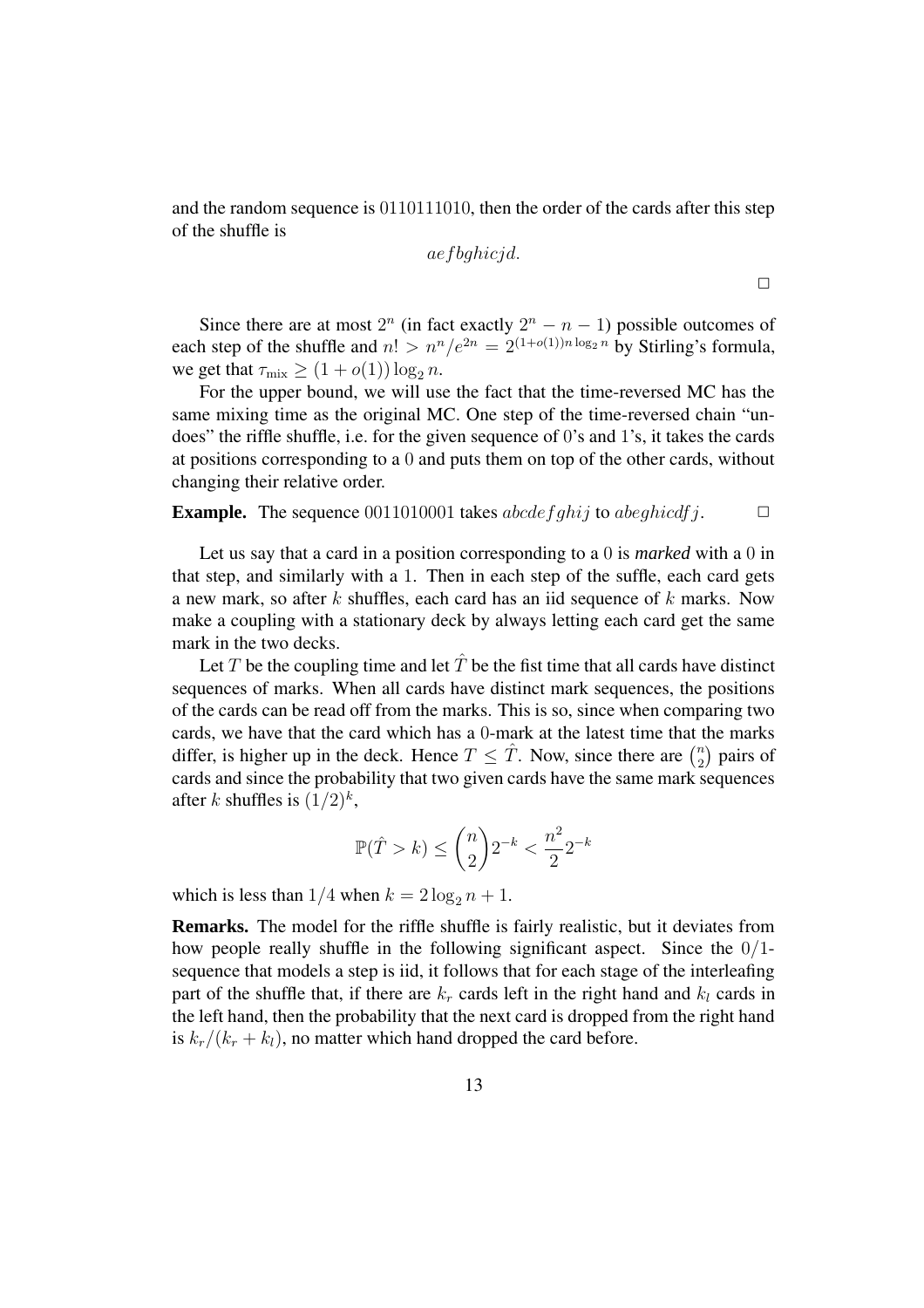In practice, people have a slight tendency to drop the next card from the other hand. Thus the  $0/1$ -sequence which on average changes from 0 to 1 or vice versa  $n/2$  times, should, in order to be more realistic, be replaced by a dependent sequence that changes, say,  $3n/4$  times. To analyse such a model is a difficult open problem. Note that the coupling above breaks down in this case.

The Thorp shuffle, to which a later section is devoted, is another variant of a finer riffle shuffle.

## **3 Wilson's technique for lower bounds**

Wilson's technique is the first systematic technique for finding test functions that provide tight lower bounds on the mixing time. The tecnique tends to work well in situations where the motion of a single card is easily analyzed and when cards move firly independently. Sometimes one can alternatively use some other simple MC's embedded in the MC under study. The metod was introduced in [19] and [20]. The presentation here is based on those papers and on the extensions presented in [11] and [10].

### **3.1 The basic setup**

Let as usual  $\{X_t\}_{t=0}^{\infty}$  denote the (irreducible aperiodic) MC under study. The test function used in basic Wilson technique is a (right) eigenvector,  $\phi$ , of the transition matrix, i.e. a function on the state space  $S$  such that

$$
\mathbb{E}[\phi(X_{t+1})|X_t] = \lambda \phi(X_t)
$$

almost surely. For simplicity, we will start with assuming that  $\phi$  corresponds to a real eigenvalue  $\lambda = 1 - \gamma$ , so that  $\phi$  itself is also real-valued. (This holds automatically e.g. when  $\{X_t\}$  is reversible.) We also make the very mild assumption that  $0 < \gamma < 1/2$ . Let

$$
R = \max_{s \in S} \mathbb{E}[(\phi(X_{t+1}) - \phi(X_t))^2 | X_t = s]
$$

and assume that  $\phi(X_0) > 0$ . Fix  $a > 0$  and let

$$
T = \frac{\log \phi(X_0) - \frac{1}{2} \log \frac{4R}{\gamma a}}{-\log(1-\gamma)}.
$$

The following result is the key to Wilson's technique.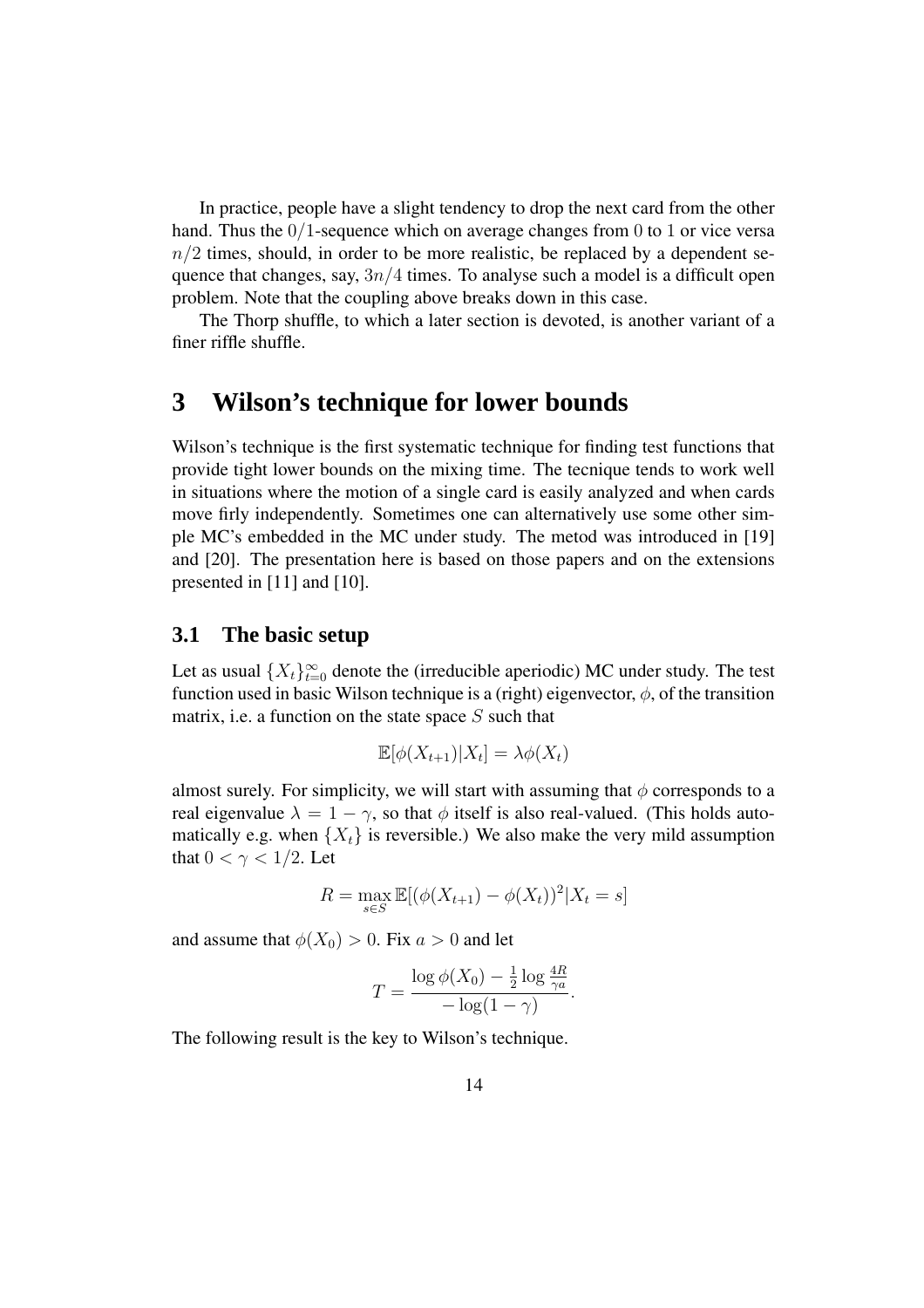**Theorem 3.1** *(Key Theorem) For all*  $t \leq T$ *,* 

$$
\|\mathbb{P}(X_t \in \cdot) - \pi\|_{TV} \ge 1 - a.
$$

Usually when applying the key theorem, one takes  $a$  to be some specific value of at most  $3/4$ , e.g.  $a = 1/2$  so that the ratio in the second term of the numerator of T becomes  $8R/\gamma$ . In almost all cases we will have  $\gamma = \gamma(n) = o(1)$ , so that, with  $a = 1/2$ ,

$$
T = (1 + o(1))\gamma^{-1}(\log \phi(X_0) - \frac{1}{2}\log(8R/\gamma)).
$$

*Proof.* Let X be a random variable on S distributed according to  $\pi$ . By induction

$$
\mathbb{E}\phi(X_t)=(1-\gamma)^t\phi(X_0).
$$

Hence, letting  $t \to \infty$ , we have  $\mathbb{E}\phi(X) = 0$ .

Write  $\Delta \phi = \phi(X_{t+1}) - \phi(X_t)$ . Since  $\phi(X_{t+1})^2 = \phi(X_t)^2 + 2\phi(X_t)\Delta \phi +$  $(\Delta \phi)^2$  and  $\mathbb{E}[\Delta \phi | X_t] = -\gamma \phi(X_t)$ ,

$$
\mathbb{E}[\phi(X_{t+1})^2 | X_t] \le (1 - 2\gamma)\phi(X_t)^2 + R.
$$

Using this inductively, utilizing the assumption that  $\gamma < 1/2$ , it follows that for all  $t$ ,

$$
\mathbb{E}[\phi(X_t)^2] \le (1 - 2\gamma)^t \phi(X_0)^2 + \frac{R}{2\gamma}.
$$

This entails

$$
\begin{aligned}\n\mathbb{V}\text{ar}\phi(X_t) &= \mathbb{E}[\phi(X_t)^2] - (\mathbb{E}\phi(X_t))^2 \\
&\leq \left( (1 - 2\gamma)^t - (1 - \gamma)^{2t} \right) \phi(X_0)^2 + \frac{R}{2\gamma} \\
&\leq \frac{R}{2\gamma}.\n\end{aligned}
$$

Hence, by Chebyshev's inequality

$$
\mathbb{P}\Big(|\phi(X_t) - \mathbb{E}\phi(X_t)| \ge \sqrt{\frac{R}{\gamma a}}\Big) \le \frac{a}{2}
$$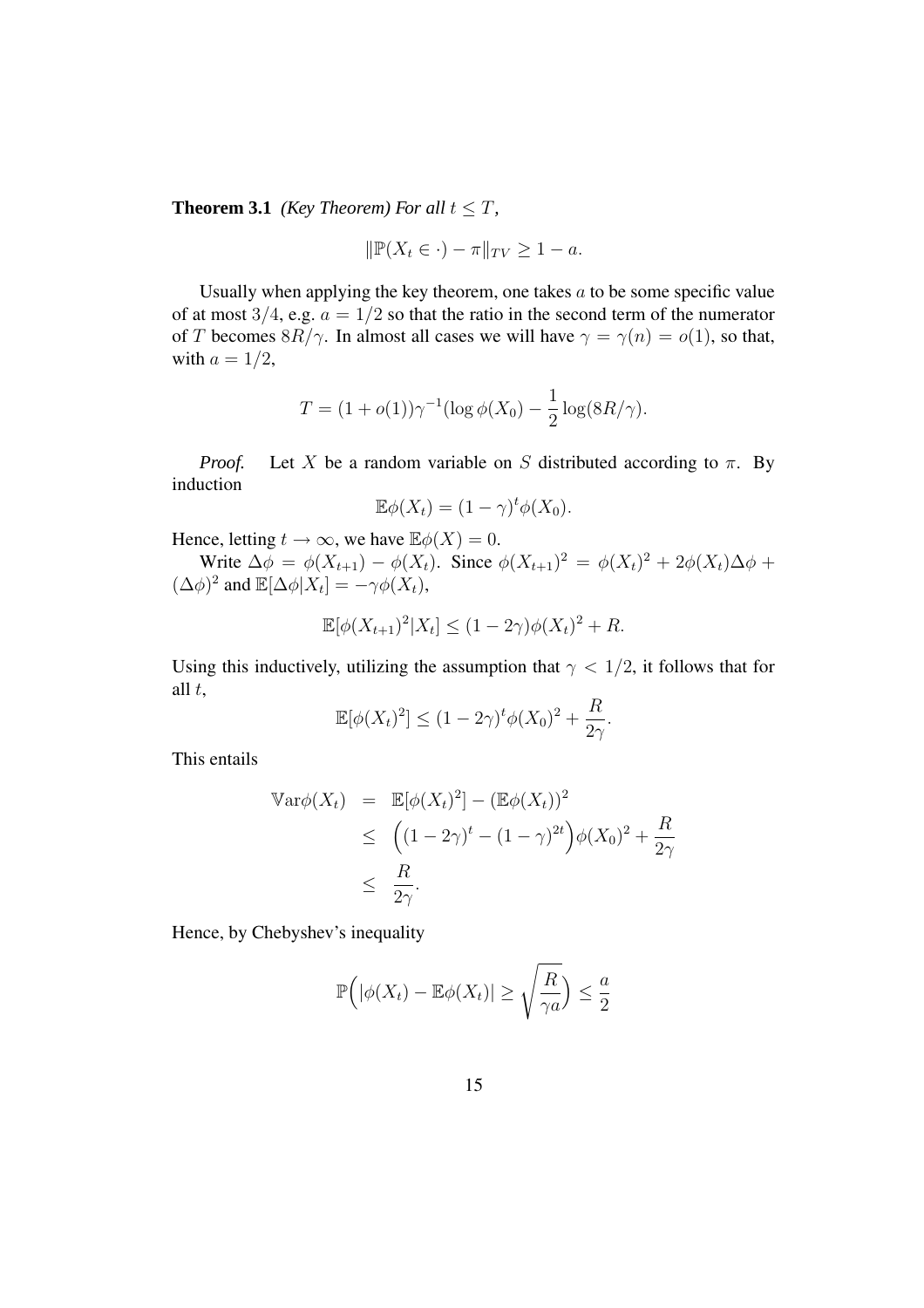and by letting  $t \to \infty$  and keeping in mind that  $\mathbb{E}\phi(X) = 0$ ,

$$
\mathbb{P}(|\phi(X)| \ge \sqrt{\frac{R}{\gamma a}}) \le \frac{a}{2}.
$$

This implies that if t is such that  $\mathbb{E}\phi(X_t) \geq \sqrt{\frac{4R}{\gamma a}}$ , then

$$
\|\mathbb{P}(X_t \in \cdot) - \pi\|_{TV} \ge 1 - a.
$$

Finally we observe that

$$
T = -\log_{1-\gamma} \frac{\phi(X_0)}{\sqrt{(4R)/(\gamma a)}}
$$

and since  $\mathbb{E}\phi(X_t) = (1 - \gamma)^t \phi(X_0)$ , it follows that this holds for all  $t \leq T$ .  $\Box$ 

**Example. Transposing neighbors, continued.** Let us go back to the transposing neighbors shuffle, for which we established above that  $\tau_{\text{mix}}$  is at least of order  $n^3$ and at most of order  $n^3 \log n$ . We will now establish that  $n^3 \log n$  is the correct order of  $\tau_{\text{mix}}$ , following the analysis in [20]. For convenience we will make a slight adjustment of the shuffle and use the circular deck convention and skip the holding probability of  $1/2$ . Thus the updating measure is now given by

$$
\nu(id) = \nu(1\,2) = \nu(2\,3) = \ldots = \nu(n-1\,n) = \nu(n\,1) = \frac{1}{n+1}.
$$

Let  $Z_t = Z_t^i$  be the position of card i at time t. Then

$$
\mathbb{E}[\cos\frac{2\pi Z_{t+1}}{n}|X_t] = (1 - \frac{2}{n+1})\cos\frac{2\pi Z_t}{n} + \frac{1}{n+1}\cos\frac{2\pi(Z_t+1)}{n} \n+ \frac{1}{n+1}\cos\frac{2\pi(Z_t-1)}{n} \n= (1 - \frac{2}{n+1})\cos\frac{2\pi Z_t}{n} + \frac{2}{n+1}\cos\frac{2\pi Z_t}{n}\cos\frac{2\pi}{n} \n= (1 - \gamma)\cos\frac{2\pi Z_t}{n}
$$

where  $\gamma = 2(1 - \cos(2\pi/n))/(n + 1) = (1 + o(1))4\pi^2/n^3$ . Hence  $\cos(2\pi Z_t/n)$ is an eigenvector of the eigenvalue  $1 - \gamma$ . By linearity of expectation, this also holds for

$$
\phi(X_t) = \sum_{i=1}^m \cos \frac{2\pi Z_t^i}{n}
$$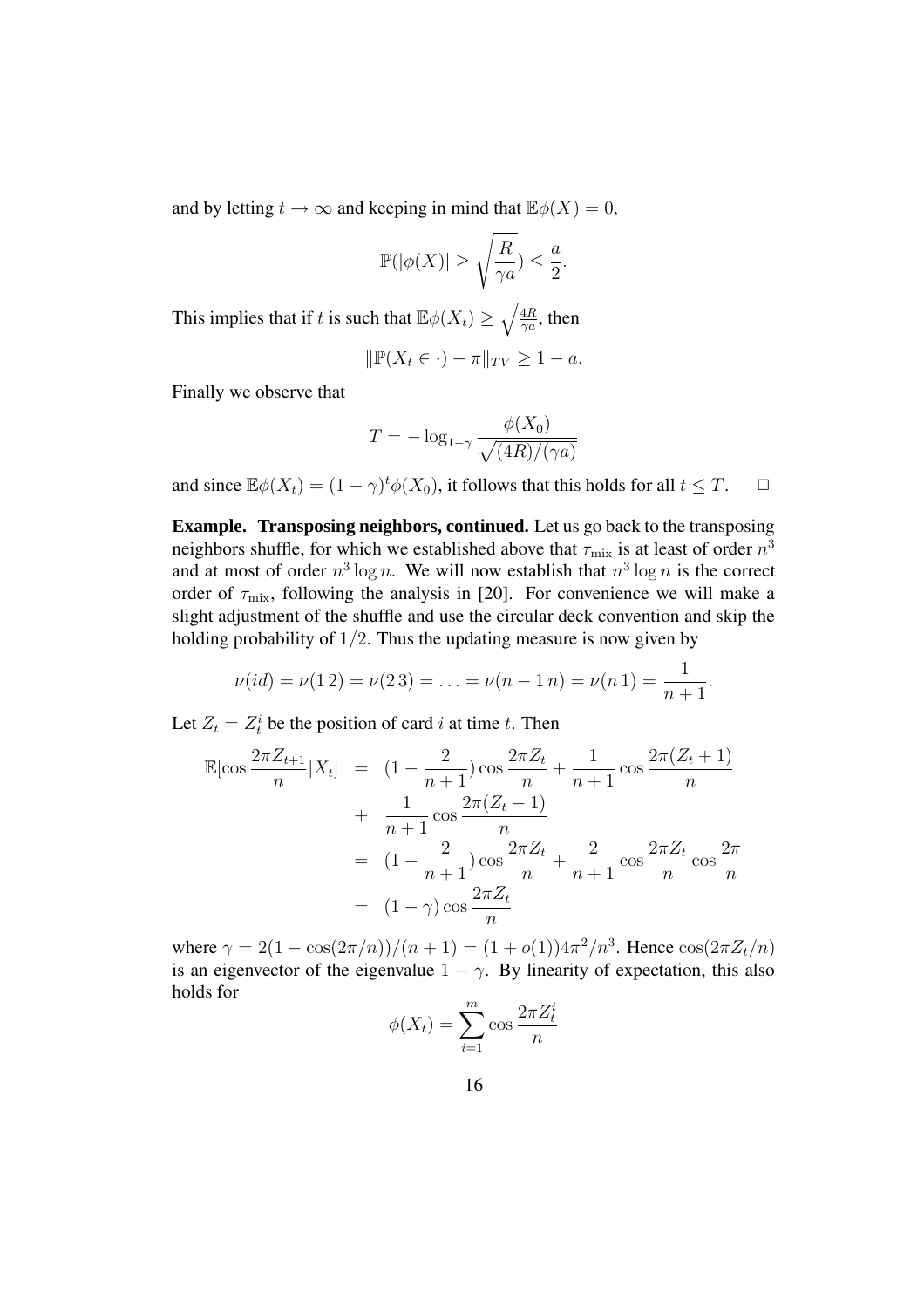where  $m = |n/2|$ .

Let us now apply the key theorem. Since the starting order of the deck is irrelevent for the mixing time, we can start with the cards in an order that maximizes  $\phi(X_0)$ . Then  $\phi(X_0) = \sum_{i=1}^m \sin \frac{2\pi i}{n} = Cn$  where  $C = (1 + o(1))1/\pi$ . Since  $\phi(X_{t+1})$  and  $\phi(X_t)$  differ only if step  $t+1$  consists of a transposition of one of the cards  $1, \ldots, m$  and one of the other cards,

$$
R \le \left(\cos\left(\frac{\pi}{2} - \frac{2\pi}{n}\right)\right)^2 \le \left(\frac{2\pi}{n}\right)^2.
$$

Plugging all this into the key theorem (with  $a = 1/2$ ), we get

$$
\tau_{\text{mix}} \ge T = \frac{n^3}{4\pi^2} \Big( \log(Cn) - \frac{1}{2} \log \frac{32\pi^2/n^2}{4\pi^2/n^3} \Big)
$$
  
=  $(1 + o(1)) \frac{1}{8\pi^2} n^3 \log n.$ 

 $\Box$ 

**Remark.** It is not an essential problem to remove the circular deck assumption. When doing so, the given  $(1-\gamma, \phi)$  is not an eigenvalue/eigenvector pair, but only very close. Quantifying the error term in the conditional expectation, one can then use the extension of the key theorem in [11]. Alternatively one can use Newton's method to find a true eigenvalue/eigenvector pair close to  $(1 - \gamma, \phi)$ .

**Example. Random transpositions.** We already know that the threshold for random transpositions is  $\frac{1}{2}n \log n$ , but let us for illustration derive a lower bound via Wilson's technique.

Let again  $Z_t = Z_t^i$  denote the position of card i at time t. Then, if n is even,

$$
\mathbb{E}[(-1)^{Z_{t+1}}|X_t] = (1 - \frac{2}{n})(-1)^{Z_t} + \frac{1}{n}(-1)^{Z_t} - \frac{1}{n}(-1)^{Z_t}
$$

$$
= (1 - \frac{2}{n})(-1)^{Z_t}
$$

where the terms in the first equality correpond to the card  $i$  not being touched, card  $i$  touched and moved an even number of steps and card  $i$  touched and moved an odd number of steps, respectively. If  $n$  is odd, this equality is not exact, but the error is of order  $n^{-2}$  and will hence vanish in the limit.

Now, with  $m = \lfloor n/2 \rfloor$ , let

$$
\phi(X_t) = \sum_{i=1}^m (-1)^{Z_t^i}.
$$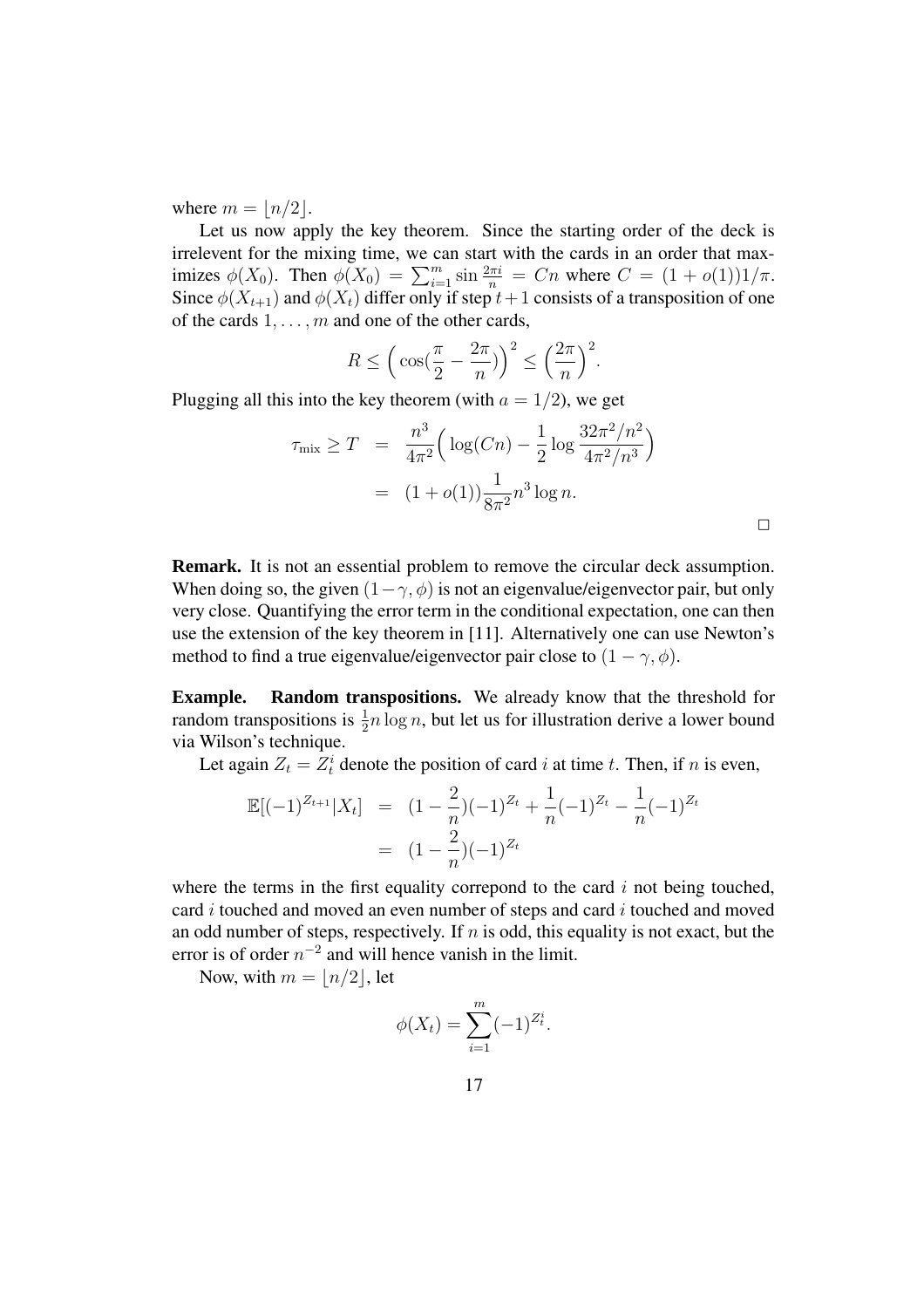Then  $\mathbb{E}[\phi(X_{t+1})|X_t] = (1 - 2/n)\phi(X_t)$ , so we may apply the key theorem with  $\gamma = 2/n$ . Starting with cards 1, ..., m in even positions, we have  $\phi(X_0) = m$  and since at most two crads move at a given step,  $R \leq 2^2 = 4$ . Hence

$$
\tau_{\text{mix}} \le T = (1 + o(1)) \frac{n}{2} \Big( \log m - \frac{1}{2} \log(16n) \Big) = (1 + o(1)) \frac{1}{4} n \log n.
$$

**Remark.** Note that for random transpositions, Wilson's technique gave a lower bound which deviates from the true threshold by a factor 2. For transposing neighbors, it is also believed that the true mixing time is twice as large as the one we got from Wilson's technique and this deviation by a factor two seems to very common when applying Wilson. It would be interesting if one could find a general explanation for this fact and a remedy for it.

**Example. The overhand shuffle, continued.** We know from above that for the overhand shuffle,  $\tau_{\text{mix}}$  is at most of order  $n^2 \log n$ . Here we will via Wilson's technique, following [11], establish a lower bound of the same order.

Assume to begin with, that a slot is marked with probability  $1/2$ . Use also the circular deck convention. (This can be removed along the lines indicated in a remark above, see [11].) As we observed in the previous section, each card makes a symmetric random walk on  $\mathbb{Z}_n$ , where the probability of moving j steps equals  $(1/2)^{|j|}/3, j \in \mathbb{Z}$ . Thus

$$
\mathbb{E}[\cos\frac{2\pi Z_{t+1}}{n}|X_t] = \frac{1}{3}\cos\frac{2\pi Z_t}{n}
$$
  
+ 
$$
\frac{1}{3}\sum_{j=1}^{\infty}\frac{1}{2^j}\left(\cos\frac{2\pi(Z_t+j)}{n} + \cos\frac{2\pi(Z_t-j)}{n}\right)
$$
  
= 
$$
\frac{1}{3}\cos\frac{2\pi Z_t}{n}\left(1+2\sum_{j=1}^{\infty}\frac{\cos(2\pi j/n)}{2^j}\right)
$$
  
= 
$$
(1-\gamma)\cos\frac{2\pi Z_t}{n}
$$

where  $\gamma = (1 + o(1))8\pi^2/n^2$ ; the value of  $\gamma$  follows from Taylor's formula:

$$
\cos \frac{2\pi j}{n} = 1 - \frac{2\pi^2 j^2}{n^2} + O((j/n)^4)
$$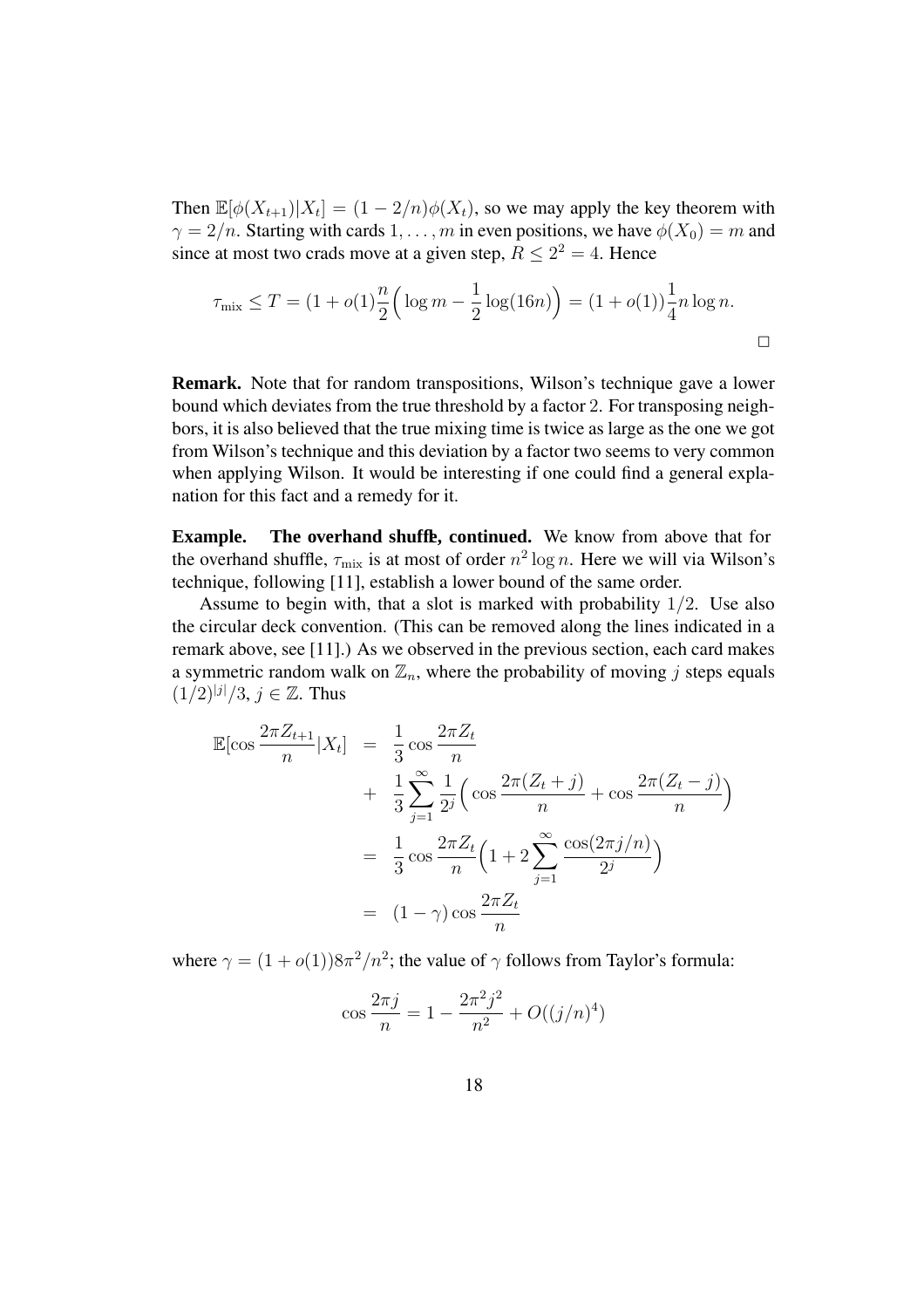and that  $\sum_{j=1}^{\infty} j^2/2^j = 6$ . Letting, with  $m = \lfloor n/2 \rfloor$ ,

$$
\phi(X_t) = \sum_{i=1}^{m} \cos \frac{2\pi Z_t^i}{n}
$$

we have that  $\phi$  is a eigenvector corresponding to  $1 - \gamma$ . Starting with the cards in a suitable order, we have, as for transposing neighbors,  $\phi(X_0) = Cn$ .

Now we must bound R. Let

$$
Y_i = \cos \frac{2\pi Z_{t+1}^i}{n} - \cos \frac{2\pi Z_t^i}{n}.
$$

Then  $(\phi(X_{t+1}) - \phi(X_t))^2 = (\sum_{i=1}^m Y_i)^2$ . Hence

$$
\mathbb{E}[(\phi(X_{t+1}) - \phi(X_t))^2 | X_t] = \sum_i \sum_j \mathbb{E}[Y_i Y_j | X_t].
$$

Consider a given  $(i, j)$ . Let  $Y'_i$  and  $Y'_j$  be distributed as  $Y_i$  and  $Y_j$  but independent. Then we can make a coupling such that  $(Y_i, Y_j) = (Y'_i, Y'_j)$  on the event, A, that there are at least two marked slots between cards i and j for update  $t + 1$  of the shuffle. If the distance between card i and card j at time t is at least, say,  $10 \log n$ , then  $\mathbb{P}(A) = 1 - o(1/n^5)$  and hence

$$
\mathbb{E}[Y_i Y_j | X_t] = \mathbb{E}[Y_i' | X_t] \mathbb{E}[Y_j' | X_t] + o(n^{-5}) = O(n^{-4}).
$$

For other  $i$  and  $j$ ,

$$
\mathbb{E}[Y_i Y_j | X_t] \le \max_{s \in S} \mathbb{E}[Y_i^2 | X_t = s] = \frac{2}{3} \sum_{j=1}^{\infty} \frac{1}{2^j} \left( \sin \frac{2\pi j}{n} \right)^j < 50n^{-2}.
$$

Hence

$$
\sum_{i} \sum_{j} \mathbb{E}[Y_i Y_j | X_t] < m^2 O(n^{-4}) + 20n \log n \cdot 50n^{-2}
$$
\n
$$
= O(n^{-2}) + 1000n^{-1} \log n.
$$

Thus, we may use  $R = (1 + o(1))1000n^{-1} \log n$  in the key theorem, together with  $\phi(X_0) = Cn$  and  $\gamma = (1 + o(1))8\pi^2/n^2$  and get

$$
\tau_{\text{mix}} \ge (1 + o(1)) \frac{1}{16\pi^2} n^2 \log n.
$$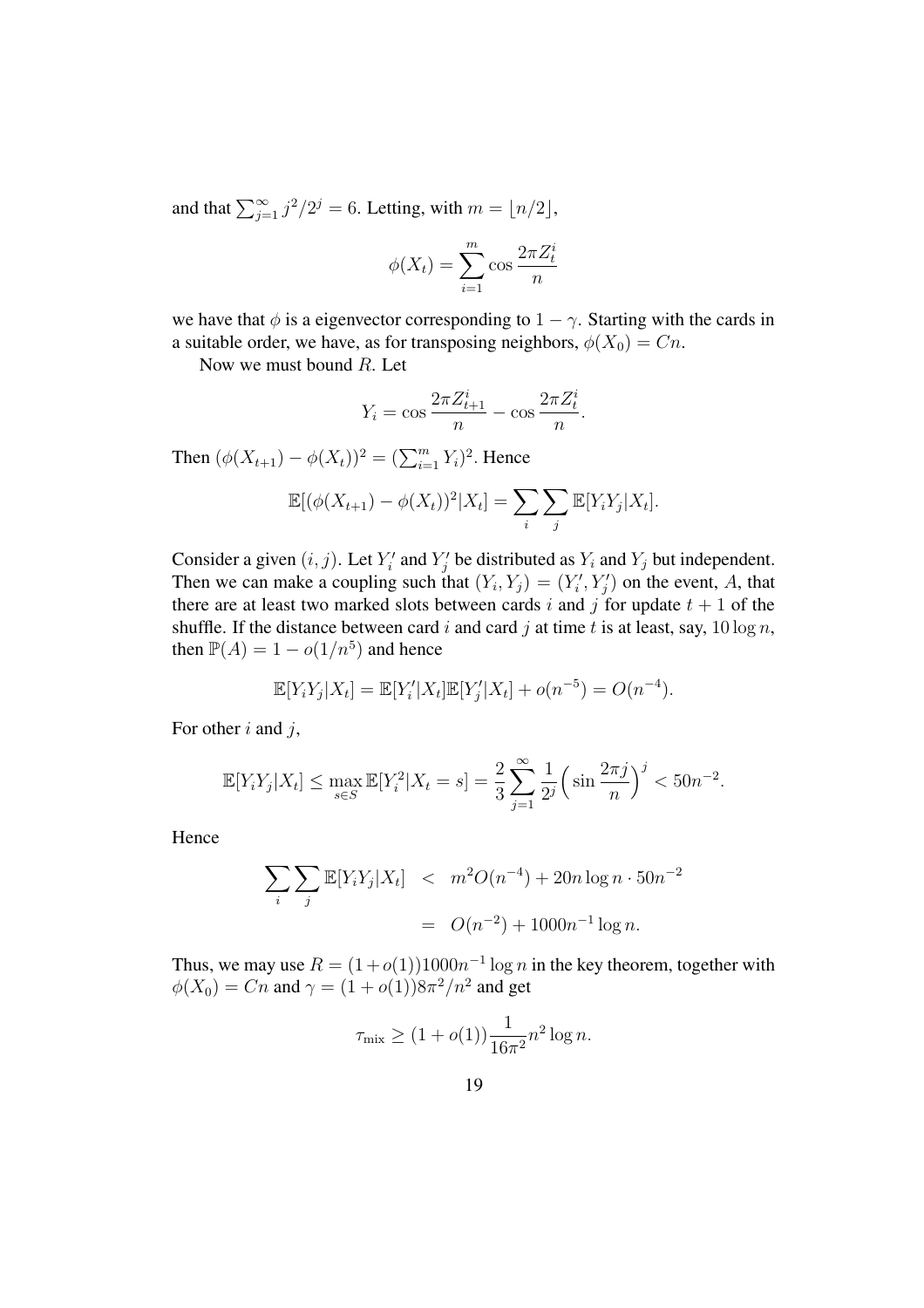In the more general case where slots are marked with probability  $p$  (we just did the case  $p = 1/2$ , the step size distribution for the random walk described by single card is that one moves distance j with probability  $p(1-p)^{|j|}/(2-p)$ ,  $j \in \mathbb{Z}$ . Recalculating the above with this step size distribution gives

$$
\gamma = (1 + o(1))4\pi^2 \frac{1 - p^2}{p^2(2 - p)} n^{-2}
$$

which in the end leads to

$$
\tau_{\max} \ge \frac{p^2(2-p)}{8\pi^2(1-p^2)} n^2 \log n.
$$

 $\Box$ 

### **3.2 The move-to-front rule and the first extension**

The basic setup for Wilson's technique has some restrictions that we now set out to relieve. One restriction is the assumption that eigenvalues be real. For a nonreversible MC, this is usually not the case, and the right order of mixing is connected to how close eigenvalues are to 1 in absolute value, rather than the distance in the complex plane between the eigenvalues and the point 1. Thus we would like a modification of the setup that enables us to confirm this. We will come back to this in the next subsection.

Another restriction is that in the basic setup, only one eigenvalue is used. In some situations, e.g. when different cards have different behavior, one may have to use a combination of different eigenvector/eigenvalue pairs. This is the issue that will now be addressed.

**The first extension.** Suppose that  $\phi_1, \phi_2, \ldots, \phi_k$  are eigenvectors of the transition matrix corresponding to the eigenvalues  $\gamma_1, \gamma_2, \ldots, \gamma_k$ . Assume that

$$
\mathbb{C}\mathrm{ov}(\phi_i(X_t), \phi_j(X_t)) \leq 0, \ i \neq j
$$

and that for all  $i$ ,

$$
\max_{s \in S} \mathbb{E}[(\phi_i(X_{t+1}) - \phi_i(X_t))^2 | X_t = s] \le \gamma_i.
$$

(In fact, the last condition is just a mattar of scaling, since an eigenvector can be scaled as one likes. What will be crucial is the relation between  $\gamma_i$  and  $\phi(X_0)$  after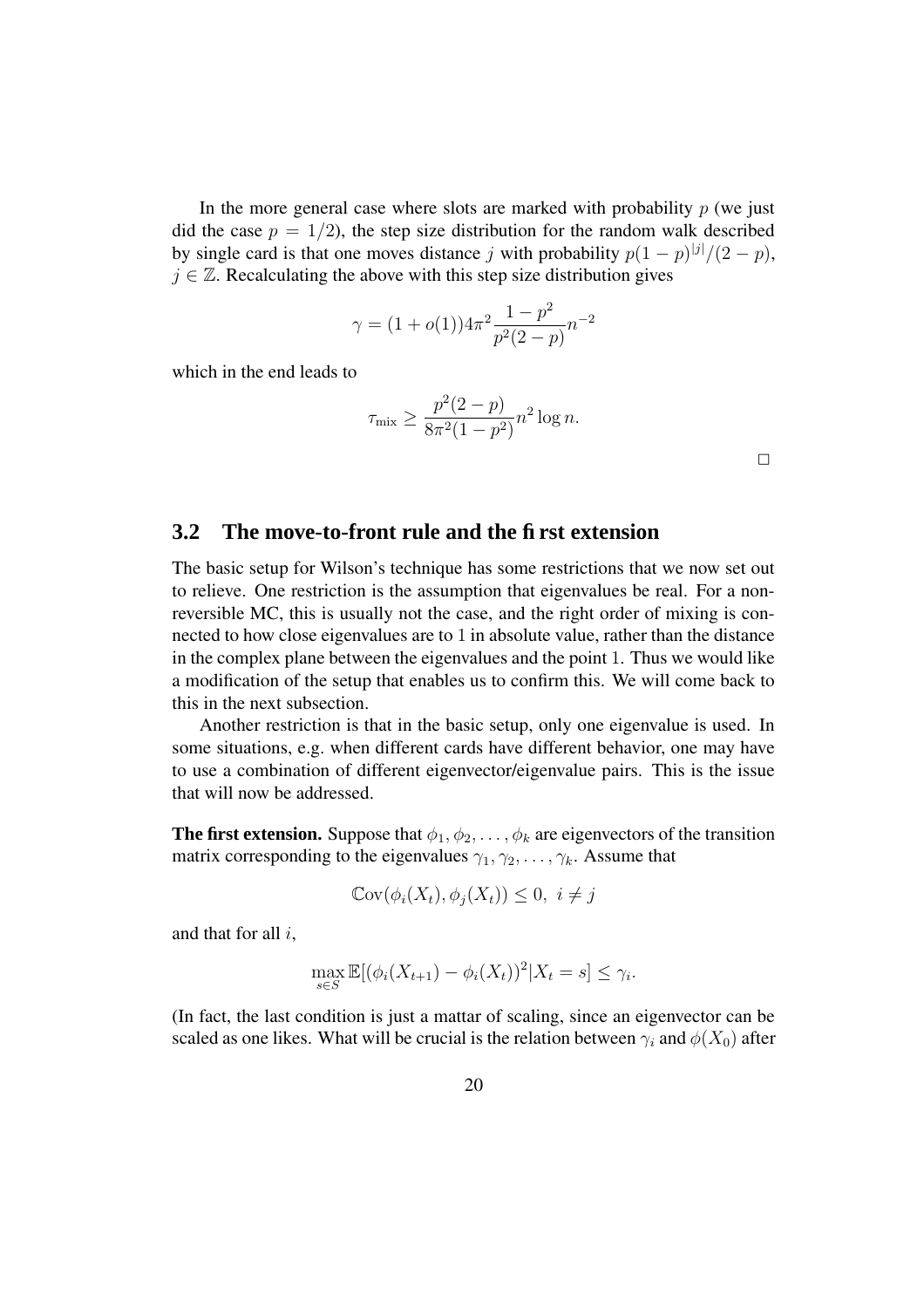the scaling.) Now, plug in  $\phi_i$  in the beginning of the proof of the key theorem to get

$$
\mathbb{V}\mathrm{ar}\phi_i(X_t) \le \frac{1}{2}.
$$

Let  $\alpha_i$ ,  $i = 1, ..., k$ , be positive numbers (or *weights*) such that  $\sum_i \alpha_i^2 = 1$  and let

$$
\phi(X_t) = \sum_i \alpha_i \phi_i(X_t).
$$

Then, by the negative correlation condition,

$$
\mathbb{V}\mathrm{ar}\phi(X_t) \le \frac{1}{2}.
$$

Now, plugging in  $\phi$  in the second part of the proof of the key theorem yields that  $\|\mathbb{P}(X_t \in \cdot) - \pi\|_{TV} \ge 1 - a$  as long as  $\mathbb{E}\phi(X_t) \ge \sqrt{4/a}$ . Since

$$
\mathbb{E}\phi(X_t) = \sum_i \alpha_i (1 - \gamma_i)^t \phi_i(X_0)
$$

this holds e.g. when, for all  $i$ ,

$$
\alpha_i(1-\gamma_i)^t\phi_i(X_0) \ge \alpha_i^2\sqrt{4/a},
$$

i.e. when  $(1 - \gamma_i)^t \phi_i(X_0) \ge \alpha_i \sqrt{4/a}$ . This gives us

$$
\tau_{\text{mix}} \ge \min_{i} \frac{\log \phi_i(X_0) - \frac{1}{2} \log(4\alpha_i^2/a)}{-\log(1-\gamma_i)}.
$$

Typically  $\gamma_i = o(1)$ ,  $\alpha_i = o(1)$  and  $\phi_i(X_o) = O(1)$  for all i, and then we get

$$
\tau_{\max} \ge (1 + o(1)) \min_i \gamma_i^{-1} \log \alpha_i^{-1}.
$$

When using this result, the idea is of course to use weights  $\alpha_i$  such that the ratios in the minimum are equal or approximately equal.

**Example.** The move-to-front rule. This is a random-to-top shuffle, where different cards have different probabilities of being picked. More precisely, to each card, i, a probability  $p_i$  is associated. At each step of the shuffle, a card is chosen at random according to these probabiltites and the chosen card is moved from its present position to the top of the deck. (The standard metaphor for the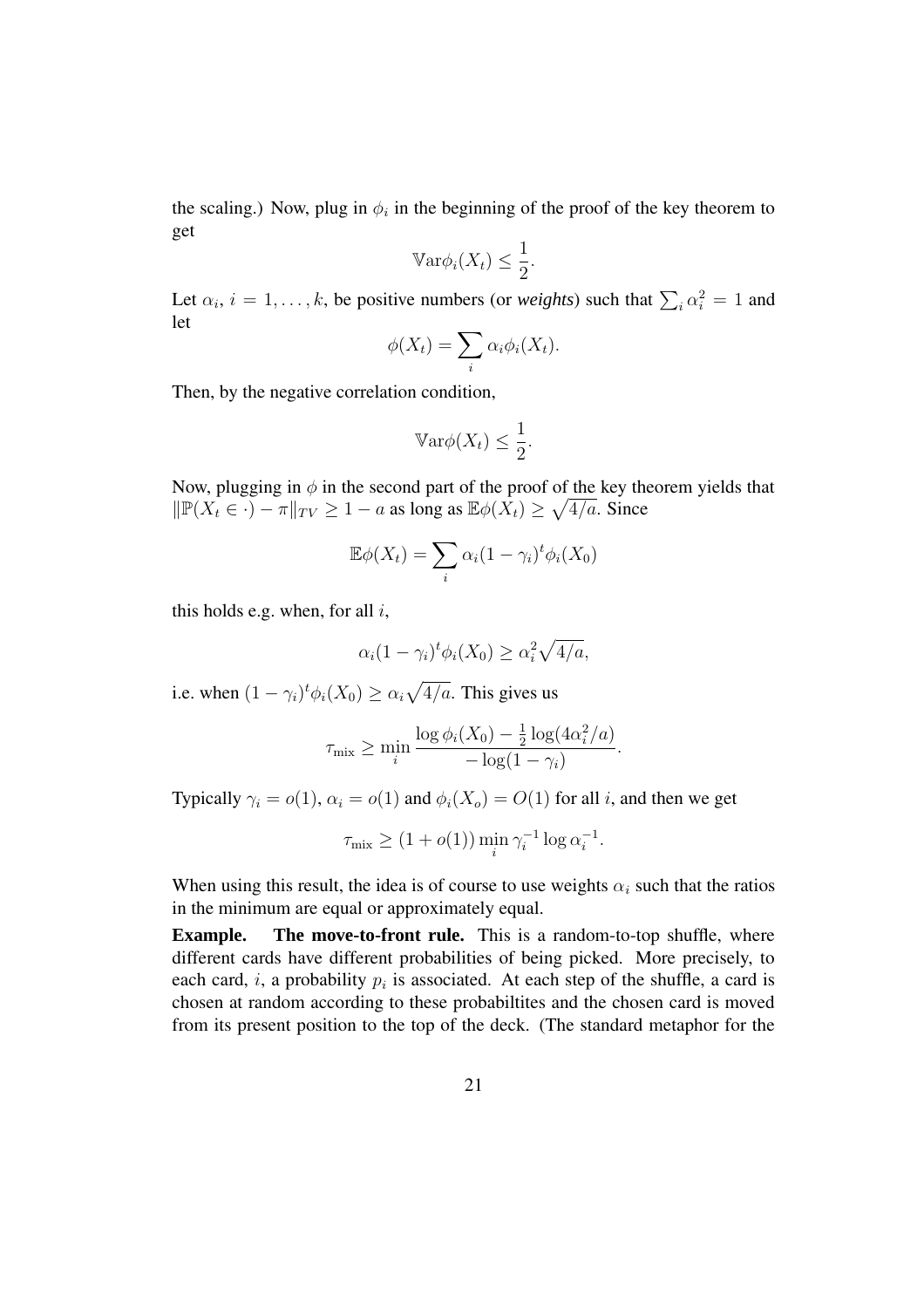items is "books" rather than "cards", but in practice, the "books" are usually data files.)

Note that this is not a random walk on  $S_n$  in the above sense, since the probability for a given updating permutation depends on the present order of the cards. Hence the stationary distribution is not necessarily uniform. Inded, the stationary distribution is given by

$$
\pi((c_1 c_2 c_3 \ldots c_n)^{-1}) = \prod_{k=1}^n \frac{p_{c_k}}{1 - \sum_{i=1}^{k-1} p_i},
$$

see e.g. [18].

Without loss of generality, we assume that  $p_1 \leq p_2 \leq \ldots \leq p_n$ . For this shuffle, the mixing time may depend on the starting state. In such cases one is usually interested in the slowest possible mixing. Not surprisingly, a starting order which turns out to achieve the highest possible order of mixing, is to start, as we do, with the cards in the order  $123 \dots n$ .

To apply the extension of the key theorem, let, for each odd  $i$ ,

$$
\phi_i(X_t) = \begin{cases}\n\frac{p_{i+1}}{p_i + p_{i+1}}, & Z_t^i < Z_t^{i+1} \\
-\frac{p_i}{p_i + p_{i+1}}, & Z_t^i > Z_t^{i+1}\n\end{cases}
$$

Then it is readily checked, considering the two cases  $Z_t^i < Z_t^{i+1}$  and  $Z_t^i > Z_t^{i+1}$ separately, that  $\mathbb{E}[\phi_i(X_{t+1})|X_i] = (1 - p_i - p_{i+1})\phi(X_t)$ . Hence  $\gamma_i = p_i + p_{i+1}$ . Since  $|\phi_i(X_{t+1}) - \phi_i(X_t)| \leq 1$  and the probability that  $\phi_i$  changes at all in one step is bounded by  $p_{i+1}$ ,

$$
\mathbb{E}[(\phi_i(X_{t+1}) - \phi_i(X_t))^2 | X_t] \le p_{i+1} \le \gamma_i.
$$

We must also check that  $\phi_i$  and  $\phi_j$ ,  $i \neq j$ , are not positively correlated. However, given that card k or card  $k + 1$  has at least once been touched by time t, the expectation of  $\phi_k(X_t)$  is 0. Hence

$$
\mathbb{E}\phi_k(X_t) = (1 - \gamma_k)^t \phi_k(X_0)
$$

and similarly

$$
\mathbb{E}[\phi_i(X_t)\phi_j(X_t)] = (1 - \gamma_i - \gamma_j)^t \phi_i(X_0)\phi_j(X_0)
$$

from which the required negative correlation is immediate. Now let

$$
\phi(X_t) = \sum_i \alpha_i \phi_i(X_t)
$$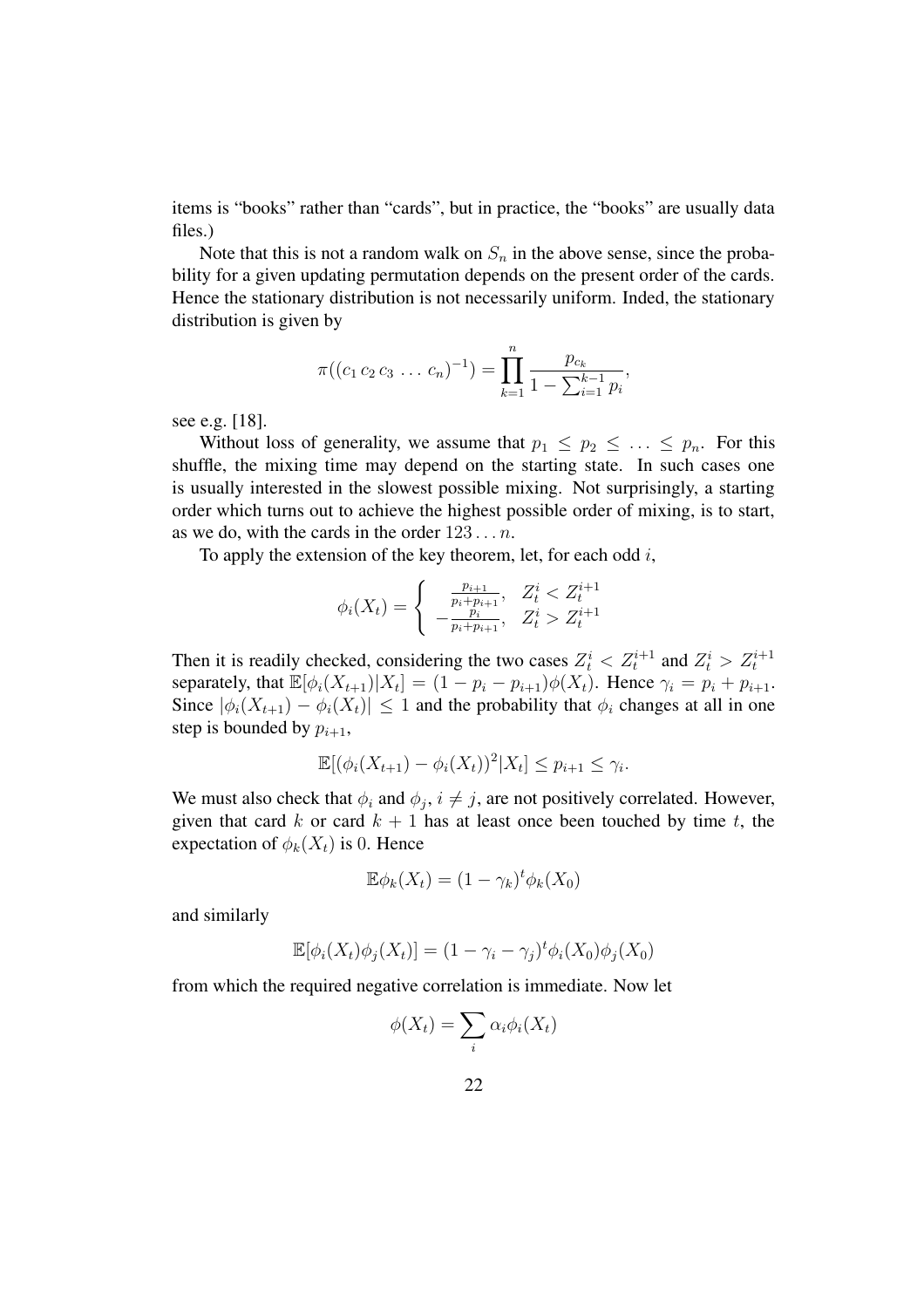where the sum is over odd i's and  $\sum_i \alpha_i^2 = 1$ . Apply the extension of the key theorem with  $a = 1/2$  using that  $\phi(\overline{X_0}) \geq 1/2$  to get

$$
\tau_{\text{mix}} \ge \min_i \frac{\frac{1}{2}\log(\alpha_i^{-2}/8) - \log 2}{-\log(1-\gamma_i)}.
$$

When  $\gamma_i = o(1)$  and  $\alpha_i = o(1)$ , this becomes, as remarked above,

$$
\tau_{\text{mix}} \ge (1 + o(1)) \min_{i} \gamma_i^{-1} \log \alpha_i^{-1}.
$$

In order to optimize, we would like all  $\gamma_i^{-1}$  $i^{-1} \log \alpha_i^{-1}$  $i<sup>-1</sup>$  to be equal. This means to let  $\alpha_i$  be proportional to  $e^{-\gamma_i}$ . However, in the special case, it is easier to pick the  $\alpha_i$ 's only approximately optimal, via inspection of the  $p_i$ 's. We will now study four special cases.

**Case A.** Ordinary random-to-top, i.e.  $p_i = 1/n$  for all i. Then  $\gamma_i = 2/n$  and we can take  $\alpha_i = (2/n)^{1/2}$ . This gives

$$
\tau_{\text{mix}} \ge (1 + o(1)) \frac{1}{4} n \log n.
$$

**Case B.** Let  $m = |n/2|$  and let  $p_i = 2/n(n+1)$  for  $i \le m$  and  $p_i = 2/(n+1)$ for  $i > m$ . Then the corresponding  $\gamma_i$ 's are  $(1 + o(1))\frac{4}{n^2}$  and  $(1 + o(1))\frac{4}{n}$ respectively. The important cards are the first  $m$  cards, since these are most seldom touched. Taking  $\alpha_i = (1 + o(1))2n^{-1/2}$ ,  $i \leq m$  and  $\alpha_i = 0$  otherwise, we get

$$
\tau_{\text{mix}} \ge \frac{1}{8} n^2 \log n.
$$

**Case C.** Let  $p_i = (n+1-i)^{-1}/(\sum_{j=1}^n j^{-1}) = (1+o(1))(n+1-i)^{-1}/\log n$ . This gives  $\gamma_i = (1 + o(1))2/(n + 1 - i) \log n$ . Taking  $\alpha_i = 2n^{-1/2}$  for  $i \leq m$  and  $\alpha_i = 0$  otherwise gives

$$
\tau_{\text{mix}} \ge \frac{1}{8} n (\log n)^2.
$$

**Case D.** Let  $p_i = 2i/n(n + 1)$ . Here we need only put weight on the first few cards, e.g.  $\alpha_1 = \alpha_3 = \ldots = \alpha_{127} = 1/8$ . This gives

$$
\tau_{\text{mix}} \ge \gamma_{128}^{-1}(\frac{1}{2}\log 8 - \log 2) = Cn^2
$$

for a constant C. This turns out to be the correct order of mixing.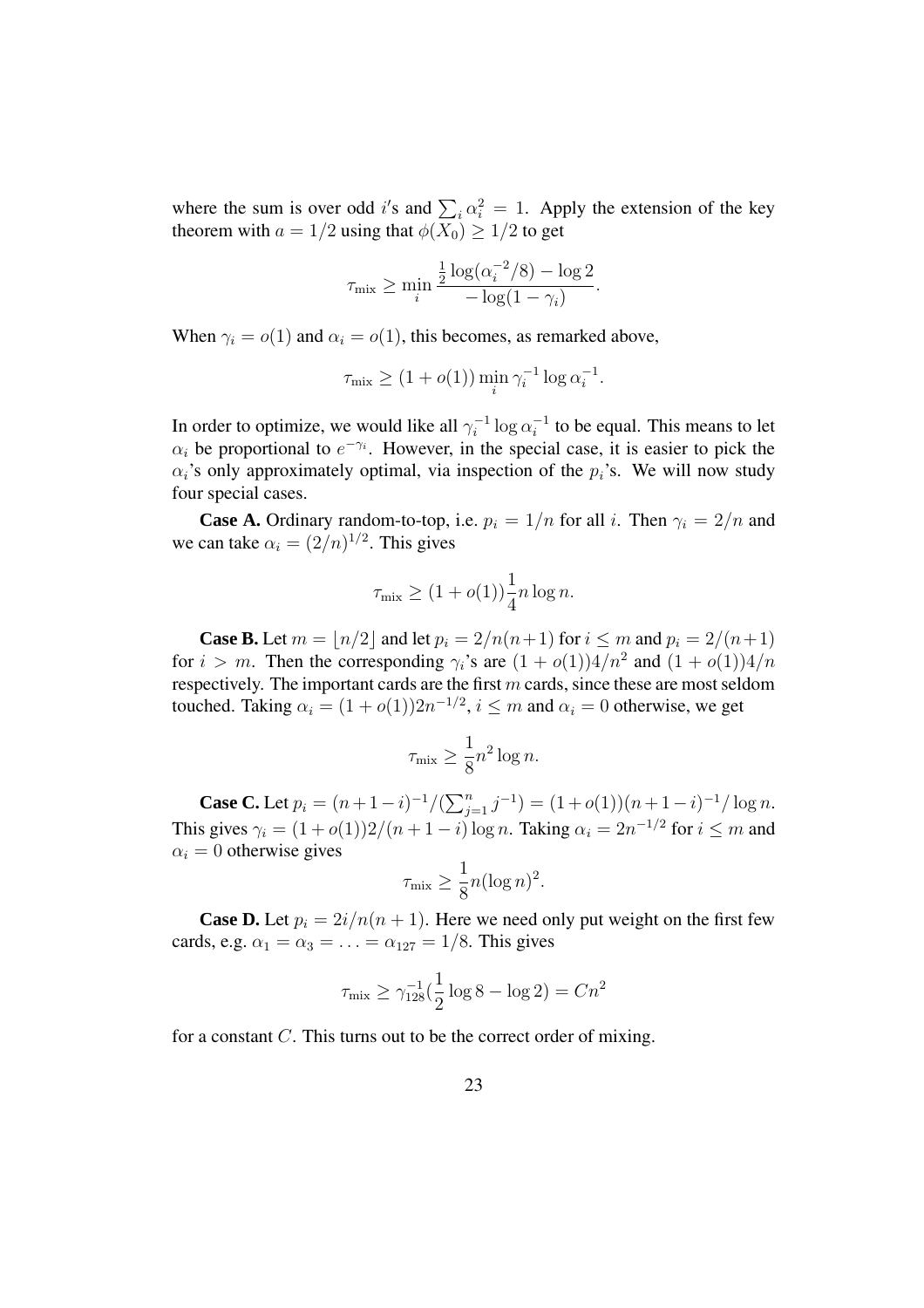We would now like to match these lower bounds with good upper bounds. We do this via coupling. As usual  $\{X_t\}$  denotes the MC under study and  $\{Y_t\}$  a stationary copy of it. The coupling is very simple: always move the same card in the two decks. With  $T$  for the coupling time, we have that  $T$  must have occured as soon as all but one card has been touched, in particular when all cards  $2, 3, \ldots, n$ have been touched. Hence

$$
\mathbb{P}(T \ge t) \le \sum_{i=2}^{n} (1 - p_i)^t.
$$

Letting

$$
\tau_u = \min\{t : \sum_{i=1}^n (1 - p_i)^t \le \frac{1}{4}\}
$$

we get  $\tau_{\text{mix}} \leq \tau_u$ . (One can also show that  $\tau_{\text{mix}} \geq \tau_u/25$ , see [10].) Let us now estimate  $\tau_u$  for the above special cases.

**Case A.**  $\sum_{i=2}^{n} (1-p_i)^t = (n-1)(1-1/n)^t$  which is less than 1/4 when  $t \geq \log(4(n-1))/\log(n/(n-1)) = (1+o(1))n\log n$ . Thus

$$
\tau_{\text{mix}} \le n \log n.
$$

**Case B.** Here

$$
\sum_{i=2}^{n} (1 - p_i)^t = (1 + o(1)) \frac{n}{2} \left( (1 - \frac{2}{n})^t + (1 - \frac{2}{n^2})^t \right)
$$

which is less than  $1/4$  for  $t \ge (1 + o(1))\frac{1}{2}n^2 \log n$ . Hence

$$
\tau_{\text{mix}} \le (1 + o(1)) \frac{1}{2} n^2 \log n.
$$

**Case C.** In this case, with  $t = cn(\log n)^2$ ,

$$
\sum_{i=2}^{n} (1 - p_i)^t = (1 + o(1)) \sum_{i=1}^{n-1} \left( 1 - \frac{1}{i \log n} \right)^{cn(\log n)^2}
$$

which clearly tends to 0 for  $c > 1$  (and tends to 1 for  $c > 1$ , you may take it as an exercise to show this). Hence

$$
\tau_{\text{mix}} \le n(\log n)^2.
$$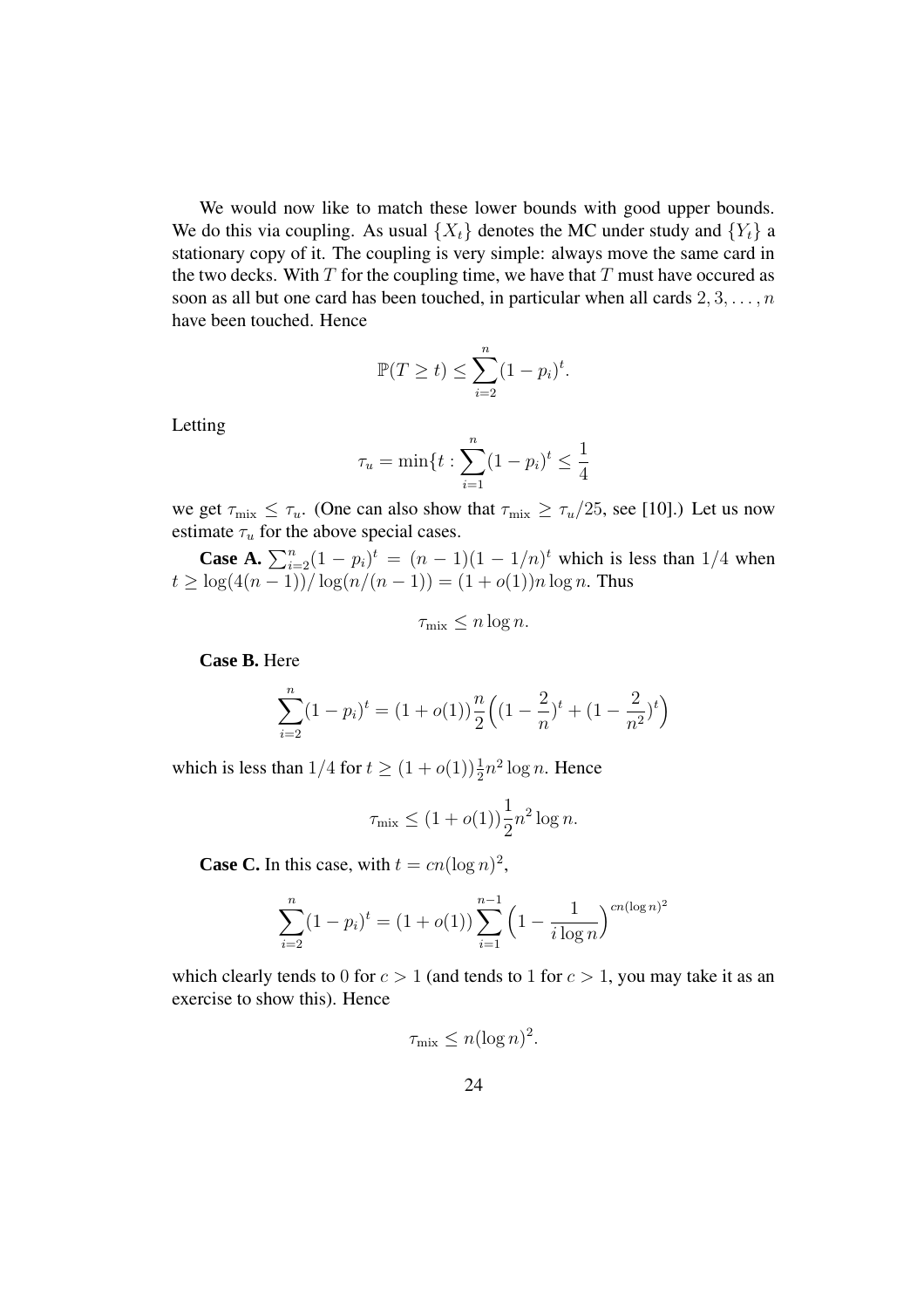**Case D.** Taking  $t = cn^2$ , we get

$$
\sum_{i=2}^{n} (1 - p_i)^t = (1 + o(1)) \sum_{i=2}^{n} \left( 1 - \frac{2i}{n^2} \right)^{cn^2}
$$

$$
= (1 + o(1)) \sum_{i=2}^{n} e^{-2ci}
$$

$$
= (1 + o(1)) \frac{e^{-4c}}{1 - e^{-2c}}
$$

which is less than  $1/4$  when  $c > \frac{1}{2}$  $\frac{1}{2} \log(8/(\sqrt{17}-1))$ . Hence

$$
\tau_{\text{mix}} < 0.471n^2.
$$

 $\Box$ 

## **3.3 GR-shuffles and the second extension**

Similar in spirit to the move-to-front rule are the shuffles where one instead of moving *card*  $i$  to the top with probability  $p_i$ , one moves the card in *position*  $i$  to the top with probability  $p_i$ . We will call such shuffles *Generalized Rudvalis shuffles* or, in short *GR-shuffles*, since they are generaization of the so called Rudvalis shuffle, where  $p_{n-1} = p_n = 1/2$ . They are also generalizations of the random-totop shuffle (the time-reversal of top-to-random) for which  $p_i = 1/n$  for all i.

Unlike the move-to-front rule, the GR-shuffles are random walks on the symmetric group. The updating measure  $\nu$  is given by  $\nu(1\,2\ldots i) = p_i, i = 1, 2, \ldots, n$ . Thus the stationary distribution is uniform. They are however non-reversible, so when using Wilson's technique for lower bounds, we face the problem of dealing with complex eigenvalues/eigenvectors. Wilson [19] deals with this via an extension of the state space. Here we will take a slightly different route.

**The second extension.** Suppose that  $\phi$  is an eigenvector of the transition matrix of the MC  $\{X_t\}$ , that corresponds to the eigenvalue  $(1 - \gamma)e^{i\theta}$ , where  $\gamma \in (0, 1/2)$ and  $\theta \in [0, \pi]$ . Let

$$
R \ge \max_{s \in S} \mathbb{E}[|e^{-i\theta}\phi(X_{t+1}) - \phi(X_t)|^2 | X_t = s].
$$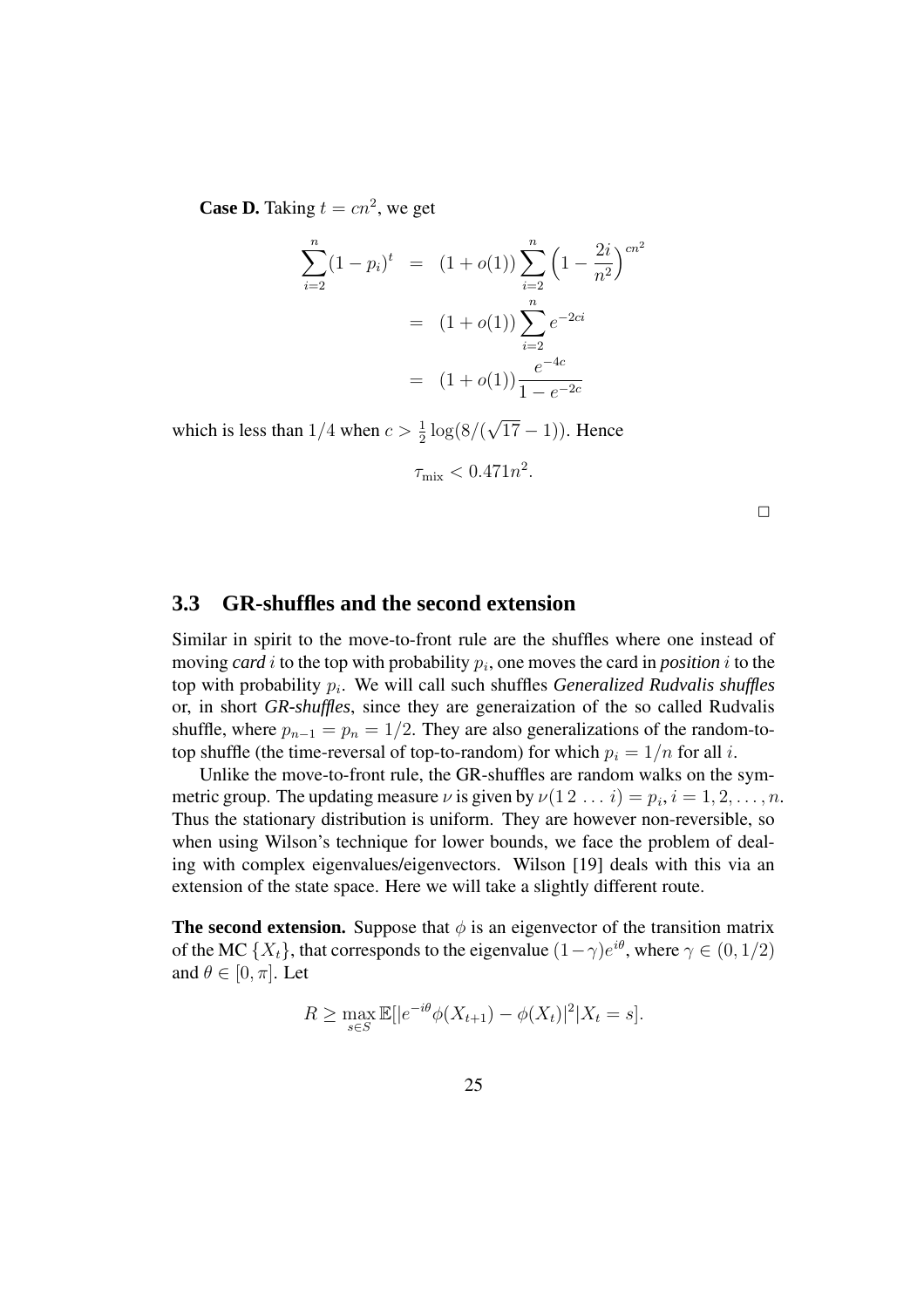Then  $\tau_{\text{mix}} \geq 1 - a$  for  $t \leq T$ , where

$$
T = \frac{\log |\phi(X_0)| - \frac{1}{2} \log(4R/\gamma a)}{-\log(1-\gamma)}.
$$

*Proof.* This is a fairly starightforward modification of the proof for the basic setup.

Let  $X \in S_n$  be uniform. Then  $\mathbb{E}\phi(X_t) = (1-\gamma)^t e^{it\theta} \phi(X_0)$  and consequently  $\mathbb{E}\phi(X) = 0$ . Now let  $\psi_t = e^{-it\theta}\phi$ . Then  $\mathbb{E}\psi_t(X_t) = (1 - \gamma)^t \phi(X_0)$ . Moreover,

$$
\mathbb{E}[|\psi_{t+1}(X_{t+1}) - \psi_t(X_t)|^2 | X_t] = |e^{-it\theta}|\mathbb{E}[|e^{-i\theta}\phi(X_{t+1}) - \phi(X_t)|^2 | X_t] \leq R.
$$

by assumption.

Now mimik the proof for the basic setup, replacing  $\phi(X_t)^2$  with  $|\psi_t(X_t)|^2$ and keeping in mind that for a complex-valued random variable,  $Y$ ,  $VarY =$  $\mathbb{E}[|Y - \mathbb{E}Y|^2] = \mathbb{E}[|Y|^2] - |\mathbb{E}Y|^2$  $\Box$ 

When it comes to upper bounds for GR-shuffles, we will rely on coupling. It will turn out, for upper as well as lower bounds, that we will achieve useful results only in some simple special cases. The only case where we will be able to determine the precise order of  $\tau_{mix}$  is the *bottom-to-top shuffle*, presented below.

**Lower bounds.** As in many of the examples above, we will use the movement of a single card to find eigenvalue/eigenvector pairs to use. Even so, it turns out that even in the simplest special cases, it is virtually impossible to determine these exactly. Then the following approximation lemma is very useful.

**Lemma** 3.1 *(Approximation Lemma) Let*  $\mathbb{D}$  *be the closed unit disc in the complex plane.* Assume that  $f : \mathbb{D} \to \mathbb{C}$  *is analytic (e.g. a polynomial),*  $f(0) = 1$  *and*  $|f'(z)| \geq 1$  *for all z. Then there exists*  $z_0 \in \mathbb{D}$  *such that*  $f(z_0) = 0$ *.* 

The real-valued analog of the approximation lemma is obvious. A proof of the lemma can be found in [10]. It requires, however, a background in complex analysis that is not contained in this course.

The way the approximation lemmma will be used, is to draw the conclusion that if  $f(z_1) = a$  and  $|f'(z)| \ge b$  in a sufficiently large neighborhood of  $z_1$ , then f has a root within distance  $a/b$  of  $z_1$ .

Writing  $P^{(1)}$  for the transition matrix of the MC described by a single card, writing the eigenvalue/eigenvector relation  $P^{(1)}\xi = \lambda \xi$  coordinatewise and letting  $m_k = \sum_{j < k} p_j$  and  $M_k = \sum_{j > k} p_j$  yields

$$
\lambda \xi(k) = p_k \xi(1) + m_k \xi(k) + M_k \xi(k+1),
$$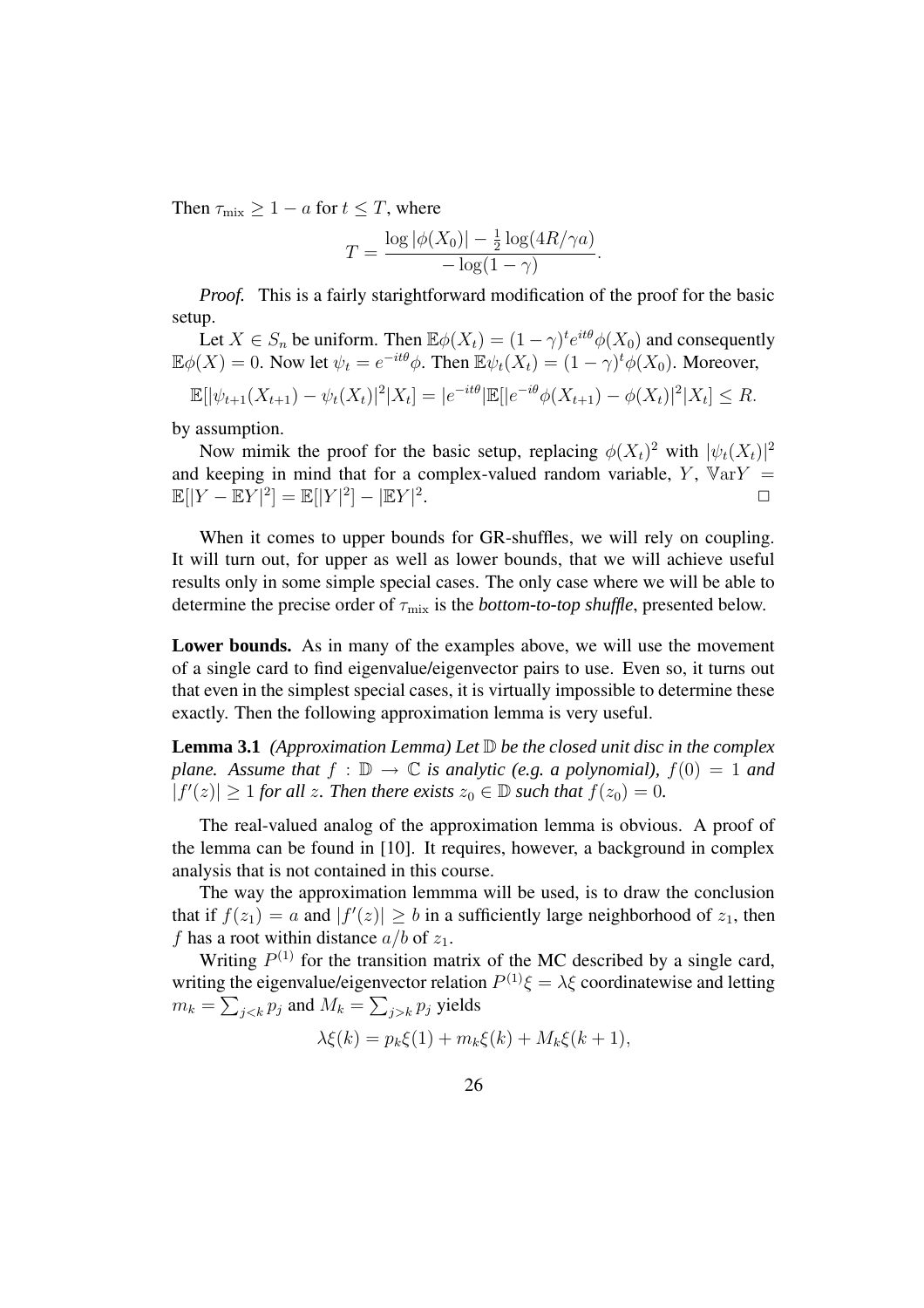$k = 1, 2, \ldots, n$ . For general  $p_i$ 's, this system of equations is intractable. We will consider two special cases: the bottom-to-top shuffle and the *overlapping cycles shuffle*.

**Example.** The **bottom-to-top shuffle.** This shuffle is given by  $p_{n-k+1}$  =  $p_{n-k+2} = \ldots = p_n = 1/k$  for some fixed  $k = k(n)$ . The eigenvalue/eigenvector equations then simplify to  $\xi(1) = 1$  (assumed without loss of generality),

$$
\lambda \xi(j) = \xi(j+1),
$$

 $j = 1, \ldots, n - k$  and

$$
\lambda \xi(n - k + j) = \frac{1}{k} + \frac{j - 1}{k} \xi(n - k + j) + \frac{k - j}{k} \xi(n - k + j + 1),
$$

 $j=1,\ldots,k.$ 

The first  $n - k$  equations imply that  $\xi(n - k + 1) = \lambda^{n-k}$ . Solving for  $\xi(n)$  in the last equation yields

$$
\xi(n) = \frac{1}{k\lambda - k + 1}
$$

(or  $\lambda = (k-1)/k$  which is not a useful eigenvalue for our purposes). Inserting into equation  $n - 1$  and solving for  $\xi(n - 1)$ , then leads to

$$
\xi(n-1) = \frac{1+\xi(n)}{\lambda - k + 2} = \frac{1}{k\lambda - k + 1} = \xi(n).
$$

Insert this into equation  $n - 2$  and solve for  $\xi(n - 2)$  to get

$$
\xi(n-2) = \frac{1+2\xi(n)}{\lambda - k + 3} = \frac{1}{k\lambda - k + 1} = \xi(n).
$$

Carrying on like throughout the last  $k$  equations yields

$$
\xi(n) = \phi(n-1) = \ldots = \xi(n-k+1) = \frac{1}{k\lambda - k + 1}.
$$

Equating the two expressions for  $\xi(n-k+1)$  gives us the following characteristic equation for  $\lambda$ :

$$
g(\lambda) := \lambda^{n-k+1} - \frac{k-1}{k} \lambda^{n-k} - \frac{1}{k} = 0.
$$

Assume now for a while that  $k = o(n)$ . Let  $w = 2\pi/n$ . We will now true to "guess" a root of  $g(\lambda)$ , estimate the error and the derivative of g and use the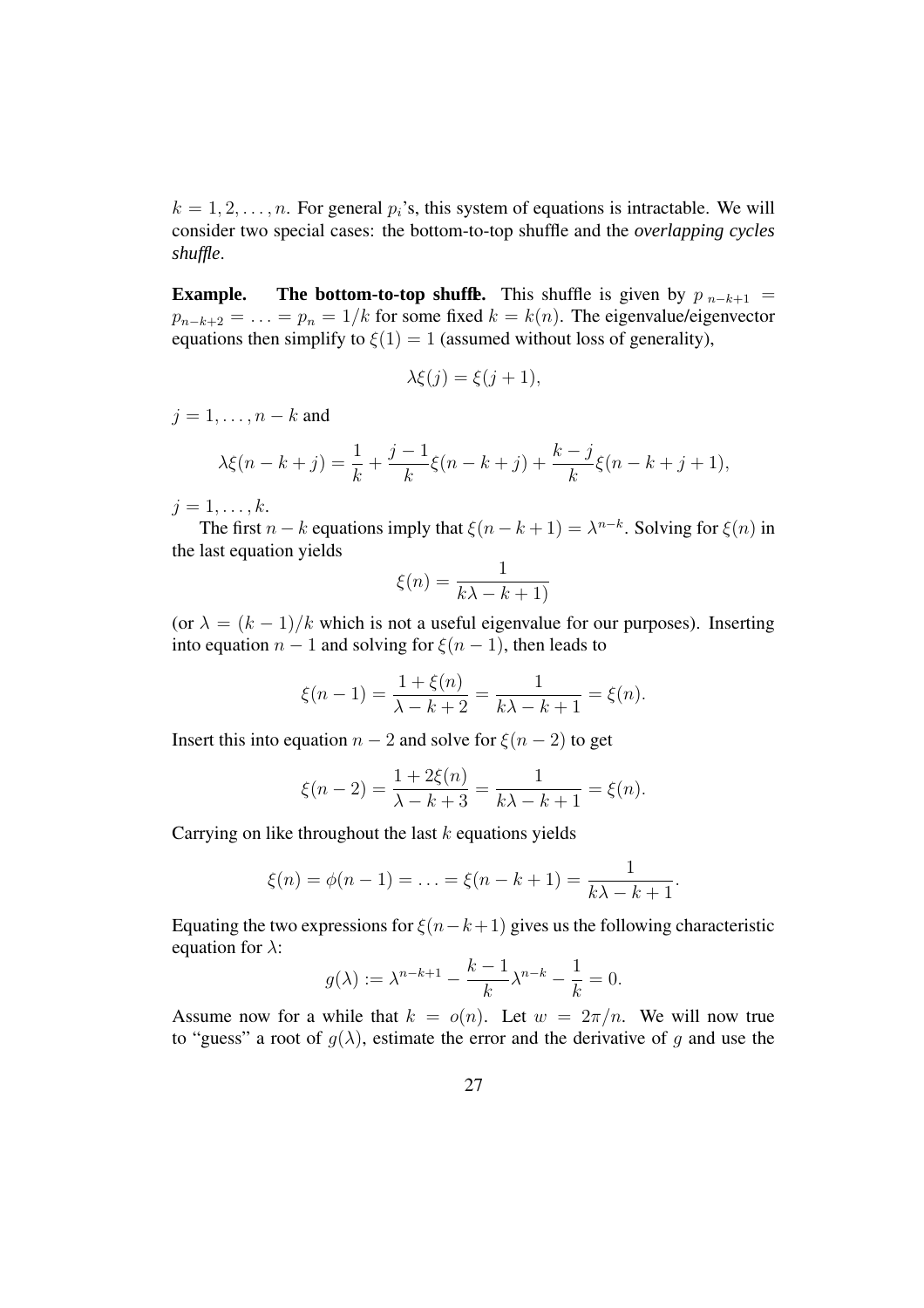approximation lemma. We will be slightly sketchy about this, referring to [10] for more details.

It is easy to see, using Taylor's formula for the sine and cosine functions, that taking  $\lambda = e^{iw}$  gives an  $\Im g(\lambda) = O(k^3 n^{-3})$  and  $\Re g(\lambda) = O(k^2 n^{-2})$ . The worst of these errors is the one for the real part, so in order to adjust for this, our next guess is

$$
\lambda_0 = (1 - \gamma_0)e^{iw}
$$

for a small order real  $\gamma_0$ . Inserting this we get

$$
\Re g(\lambda_0) \approx (1 - n\gamma_0)(1 - \frac{(k-1)^2 w^2}{2}) - \frac{k-1}{k}(1 - n\gamma_0)(1 - \frac{k^2 w^2}{2}) - \frac{1}{k}
$$
  
 
$$
\approx -\frac{n}{k}\gamma_0 + \frac{k-1}{2}w^2
$$

which vanishes if  $\gamma_0 = k(k-1)w^2/(2n)$ . Since  $\gamma_0$  is of order  $k^2n^{-3}$  it readily seen, using one more term in Taylor's formula for sine and cosine, that  $\Im q(\lambda_0) =$  $O(k^2n^{-3})$  and  $\Re g(\lambda_0) = O(k^3n^{-4})$ . Hence

$$
g(\lambda_0) = O(k^2 n^{-3}).
$$

Since

$$
g'(\lambda) = (n - k + 1)\lambda^{n-k} + \frac{k-1}{k}(n - k)\lambda^{n-k-1} = (1 + o(1))\frac{n}{k}
$$

within distance, say,  $\gamma_0/2$  of  $\lambda_0$ , the approximation lemma entails that g has a root within distance  $O(k^3n^{-4})$  of  $\lambda_0$ , in particular, there is an eigenvalue  $\lambda =$  $(1 - \gamma)e^{i\theta}$ , where  $\gamma = (1 + o(1))k(k - 1)w^2/(2n)$  and  $\theta = (1 + o(1))w$ .

Now we apply the second extension. As usual,  $Z_t^i$  denotes the position of card *i* at time *t*. Let  $\phi^{i}(X_t) = \xi(Z_t^i)$  and let

$$
\phi = \sum_{i=1}^{m} \phi^i,
$$

where  $m = |n/2|$ . Then  $(\lambda, \phi)$  is an eigenvalue/eigenvector pair. Since  $|\xi(i)| =$  $1 + O(k^2n^{-2})$  for all *i*, starting with the cards in order gives  $|\phi(X_0)| = Cn$ . Next we must control the quadratic change of  $\phi$  for one step of the shuffle. By the triangle inequality

$$
|e^{-i\theta}\phi(X_{t+1}) - \phi(X_t)| \leq \sum_i |e^{-i\theta}\xi(Z_{t+1}^i) - \xi(Z_t^i)|.
$$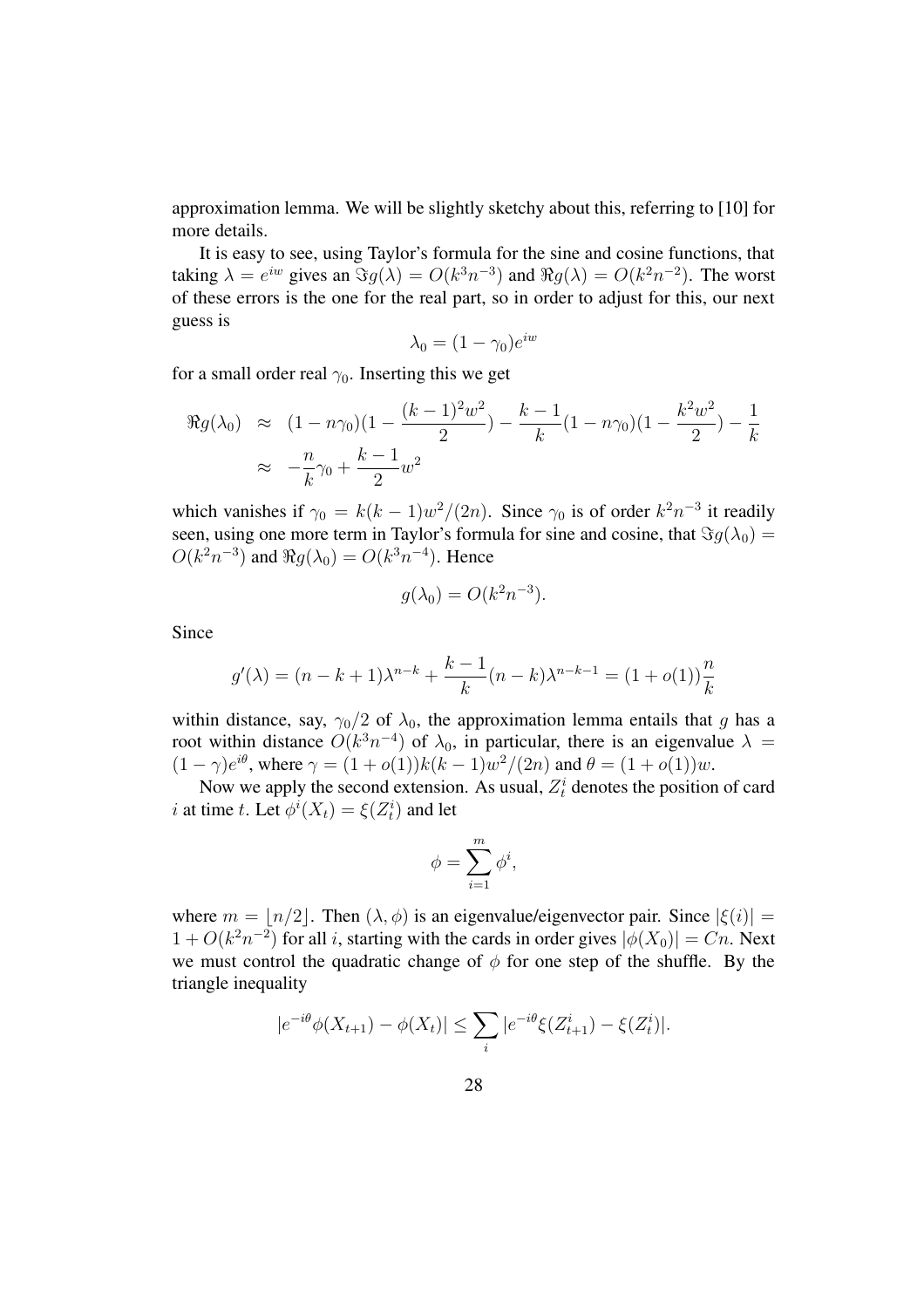For the at most  $m \leq n - k$  cards in a position r among the top  $n - k$  positions,

$$
|e^{-i\theta}\xi(Z_{t+1}^i) - \xi(Z_t^i)| \le |\lambda|^r \gamma \le \gamma = O(k^2 n^{-3}).
$$

For the card taken to the top,  $e^{-i\theta}\xi(Z_{t+1}^i)$  and  $\xi(Z_t^i)$  differ by  $|1 - e^{-i\theta}\lambda^{n-k}| =$  $O(kn^{-1})$ . For the k cards in the bottom of the deck, the worst case is when  $k - 1$ of them stay put and for such a card

$$
|e^{-i\theta}\xi(Z_{t+1}^i) - \xi(Z_t^i)| = |\lambda^{n-k}(1 - e^{-i\theta})| = O(n^{-1}).
$$

Summing up

$$
|e^{-i\theta}\phi(X_{t+1}) - \phi(X_t)| \leq mO(k^2n^{-3}) + O(kn^{-1}) + (k-1)O(n^{-1})
$$
  
=  $O(kn^{-1}).$ 

Hence we can take  $R = O(k^2n^{-2})$ . Taking  $a = 1/2$  in the second extension and recalling that  $w = 2\pi/n$  now gives

$$
\tau_{\text{mix}} \ge (1 + o(1))\gamma^{-1}(\log(Cn) - \frac{1}{2}\log(8R/\gamma))
$$

$$
= (1 + o(1))\frac{1}{4\pi^2k(k-1)}n^3\log n.
$$

Note that a special case is the Rudvalis shuffle for which we get the lower bound  $(1/(8\pi^2))n^3\log n$ , the same lower bound as Wilson found in [19] via a state space extension. The result deserves to be stated as a theorem.

**Theorem 3.2** For the bottom-to-top shuffle taking a card from the bottom  $k =$ o(n) *positions,*

$$
\tau_{\max} \ge \frac{1}{4\pi^2 k(k-1)} n^3 \log n.
$$

 $\Box$ 

**Example.** The **overlapping cycles shuffle.** Here  $k = k(n)$  is again a predetermined fixed number and  $p_{n-k} = p_n = 1/2$ . To avoid periodicity, we must stipulate that  $k$  be odd. The name "overlapping cycles shuffle" was proposed by Angel, Peres and Wilson in [4], where a detailed analysis of the eigenvalues for the single card MC is carried out; it turns out that these describe two overlapping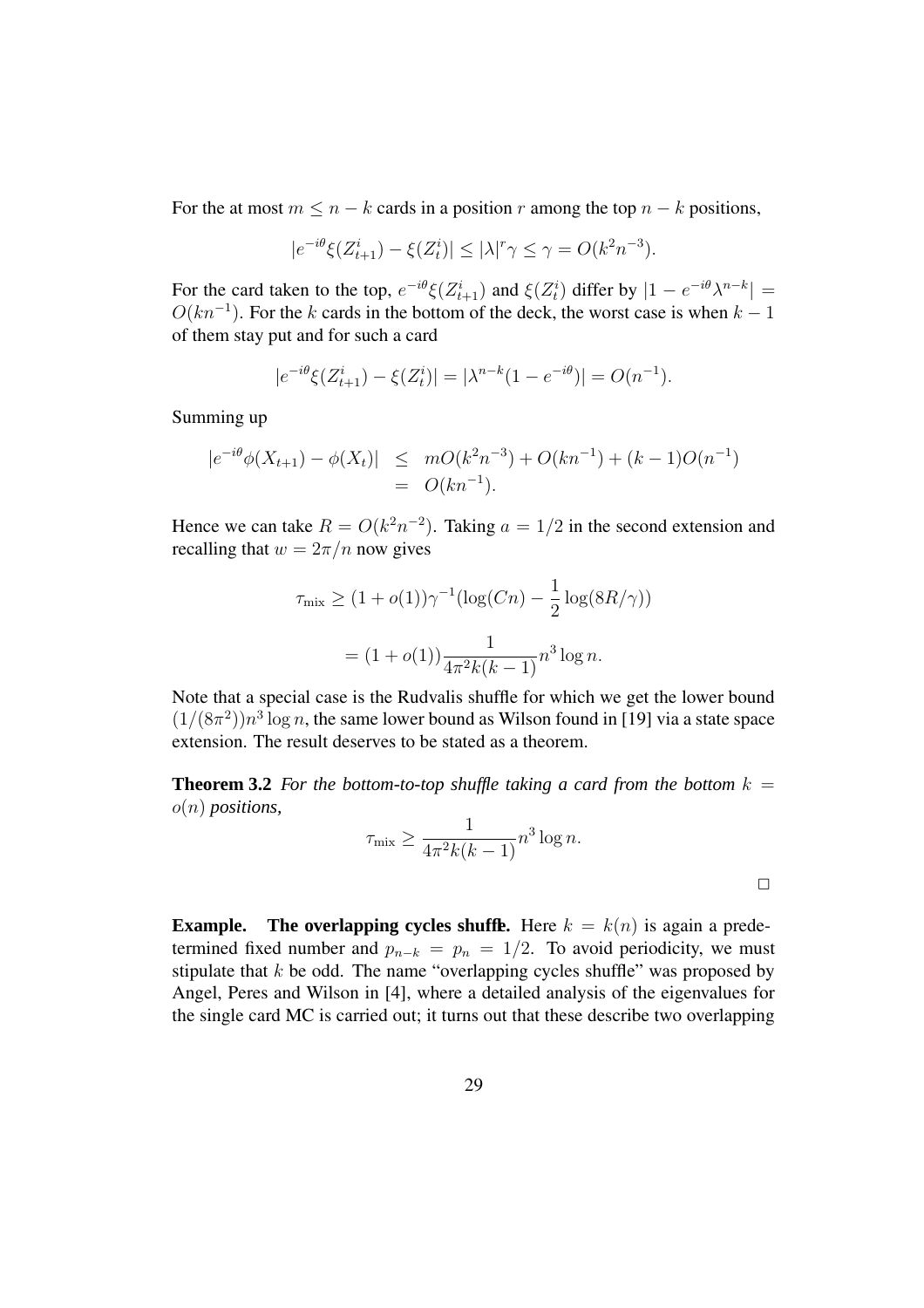cycles in the unit disc of the complex plane. The equations for  $(\lambda, \xi)$  for the single card chain now become

$$
\lambda \xi(j) = \xi(j+1),
$$

 $j = 1, 2, \ldots, n - k - 1$ ,

$$
\lambda \xi(n-k) = \frac{1}{2}\xi(1) + \frac{1}{2}\xi(n-k+1),
$$
  

$$
\lambda \xi(j) = \frac{1}{2}\xi(j) + \frac{1}{2}\xi(j+1),
$$

 $j = n - k + 1, \ldots, n - 1$  and

$$
\lambda \xi(n) = \frac{1}{2}\xi(1) + \frac{1}{2}\xi(n).
$$

Here we will be very sketchy, referring to [10] and [4] for all details.

Solving forward and backward to get two expressions for  $\xi(n - k)$  gives the characteristic equation

$$
(2\lambda - 1)^k (2\lambda^{n-k} - 1) - 1 = 0.
$$

Some guessing work leads to the eigenvalue candidate  $\lambda_0 = (1 - \gamma_0)e^{i2\pi/n}$ , where  $\gamma_0 \leq 2\pi^2 k(k+1)/n^3$ . Estimating the error and the derivative of the characteristic polynomial and using the approximation lemma, tells us that there is a true eigenvalue  $\lambda = (1 - \gamma)e^{i\theta}$  where  $\gamma = (1 + o(1))\gamma_0$  and  $\theta = (1 + o(1))2\pi/n$ .

An analogous use of the second extension to that for the bottom-to-top shuffle, then yields

$$
\tau_{\max} \ge \frac{1}{4\pi^2 k(k+1)} n^3 \log n.
$$

We conjecture that for  $k = O(1)$ , this is the true order of mixing.

For other k however, this is probably not the case. The case  $k = n/2$  was treated in [10], where is was shown that  $\tau_{mix}$  is at least of order  $n^2$ . This was done via a "classical" argument, i.e. by finding an event which is highly probable for the actual chain but highly unlikely for the uniform deck.

Angel, Peres and Wilson [4] found (which I failed to do in [10]) that when  $k$  is of the same order as  $n$ , there are actually eigenvalues that confirm this. E.g. when  $k = n/3$ , there is an eigenvalue very close to  $(1 - 3\pi^2/n^2)e^{i3\pi/n}$ . Hence

$$
\tau_{\text{mix}} \ge \tau_2 \ge \tau_2^{(1)} = (1 + o(1)) \frac{2}{3\pi^2} n^2,
$$

where  $\tau_2^{(1)}$  $\frac{1}{2}$  is the relaxation time for the single card chain.

What Angel, Peres and Wilson found, was the following surprising result.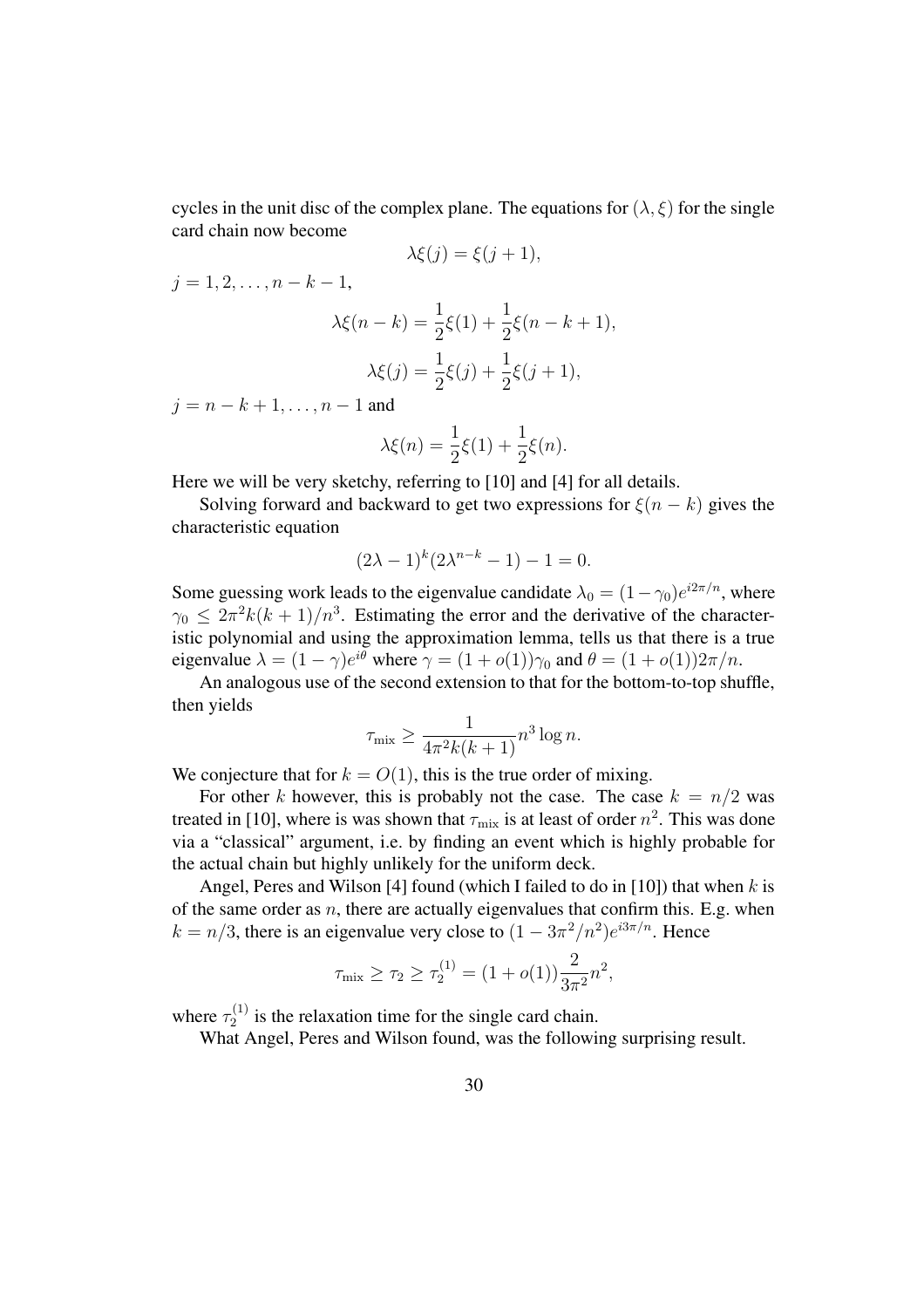**Theorem 3.3** *Let*  $k = \lfloor \alpha n \rfloor$ ,  $\alpha \in (0, 1)$ *. For almost every*  $\alpha$ ,  $\tau_2^{(1)}$  $i_2^{(1)}$  *is of order*  $n^{3/2}$ *. However, when*  $\alpha = p/q$ *, where* p and q are *two* relatively prime *integers, then* 

$$
\tau_2^{(1)} = \begin{cases} (1+o(1))\frac{2}{\pi^2 pq}n^2, & p \text{ and } q \text{ both odd} \\ (1+o(1))\frac{8}{\pi^2 pq}n^2, & otherwise \end{cases}
$$

Unfortunately, due to the strong dependence between cards, Wilson's technique cannot increase this result by the usual  $\log n$ -factor for the whole deck. It is still a wide open question, what the mixing time of the whole deck is.

However, the ideas of [4] can be used to make a slight improvement (but still probably not tight) of the lower bounds when k is of larger order than  $n^{2/3}$  and lower order than *n*. Assume e.g. that  $2k|n - k$ . (This corresponds to p and q odd in the above result.) Then, using the approximation lemma, one can check that there is an eigenvalue of the single card chain,

$$
\lambda = (1 - \gamma)e^{i\theta}
$$

where  $\gamma = (1 + o(1))\pi^2/(2nk)$  and  $\theta = (1 + o(1))\pi/k$ . The second extension then gives

$$
\tau_{\text{mix}} \ge (1 + o(1)) \frac{1}{\pi^2} n k \log \frac{n}{k}.
$$

Assuming instead that  $n - k$  is divisible by k but not 2k (corresponding to p or q even), gives  $\gamma = (1 + o(1))2\pi^2/(nk)$  and  $\theta = (1 + o(1))2\pi/k$  and in the end the lower bound

$$
\tau_{\text{mix}} \ge (1 + o(1)) \frac{1}{4\pi^2} nk \log \frac{n}{k}.
$$

All of this works fine for all  $k = o(n)$ , but gives no improvement over earlier results for  $k = O(n^{2/3})$ .

In analogy with the above theorem, we conjecture that for most  $k = o(n)$  (i.e. where  $n - k$  is not divisible by k), the relaxation time for the single card chain is of order  $1/(n\sqrt{k})$ of order  $1/(n\sqrt{ }$  $\overline{k}$ ).

**Upper bounds.** This will only be done for the bottom-to-top shuffle. We assume  $k = o(n)$ , leaving  $k = \Theta(n)$  to the reader.

Let  ${Y_t}$  denote a stationary copy of the MC under study. Let  $A_t$  and be the set of cards, that at time t are in one of the bottom k positions in the  $\{X_t\}$ -process and let  $B_t$  be the corresponding set for  ${Y_t}$ . Couple  ${Y_t}$  to  ${X_t}$  by, for the  $t + 1$ 'th step for each  $t$ , when a card in  $A_t \cap B_t$  is moved to the top on one deck, letting the same card be moved to the top in the other deck too. When the card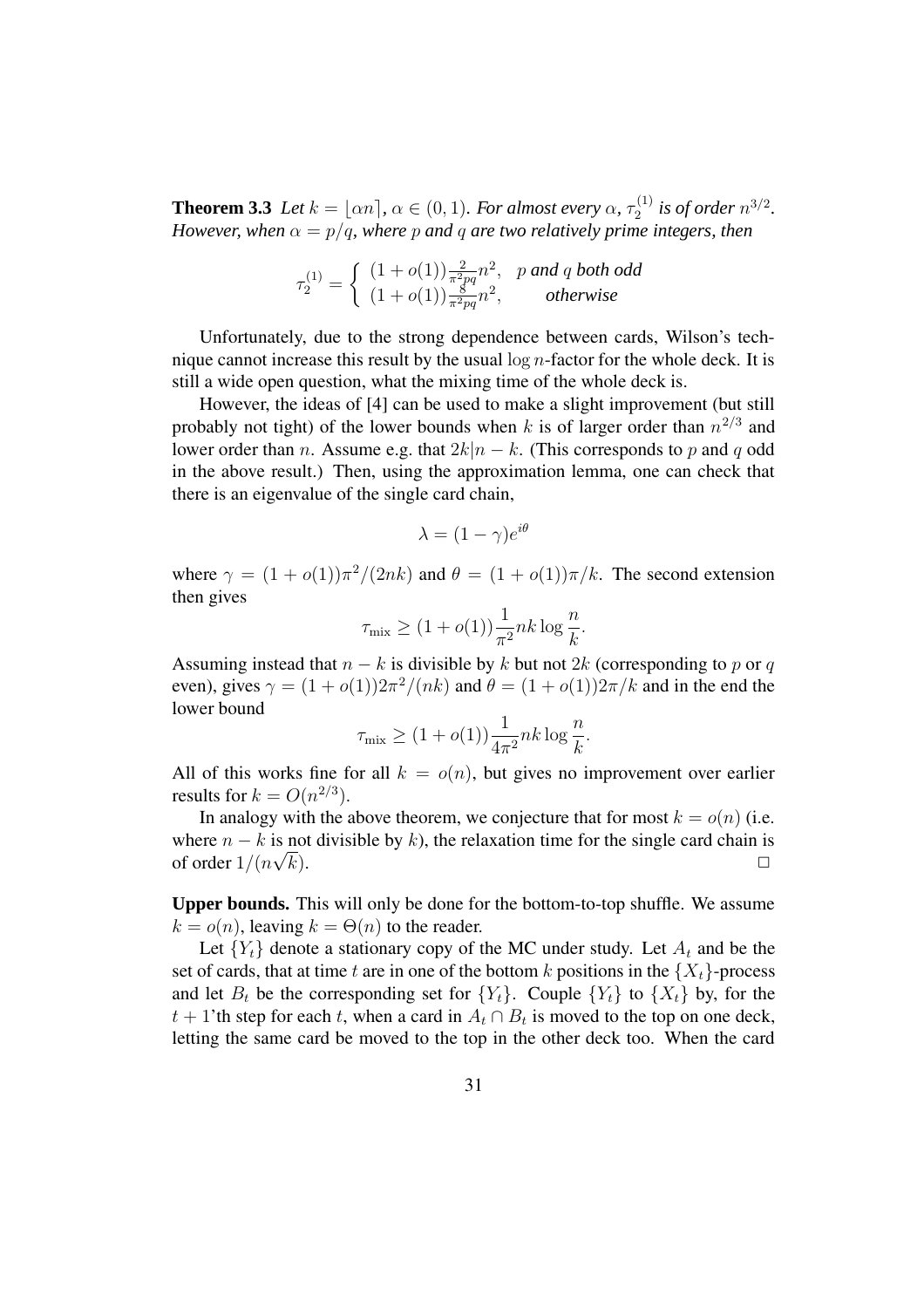moved to the top for  $\{X_t\}$  is in  $A_t \setminus B_t$ , then pick a uniformly chosen card from  $B_t \setminus A_t$  for  $\{Y_t\}$ . Note about this coupling that

- A card, *c*, can never pass its copy in the other deck unless  $c \in A_t \cap B_t$ .
- If  $c \in A_t \cap B_t$ , it will be coupled as soon as it is moved to the top.

Consequently, the decks will be coupled as soon as every card c has been in  $A_t \cap$  $B_t$  and, after the first time this happens, all cards that are at that time in one of the bottom  $k$  positions, have been moved to the top. Let  $T$  as usual denote the coupling time, let

$$
T_0(c) = \min\{t : c \in A_t \cap B_t\}
$$

and let  $T_0 = \max_c T_0(c)$ . Since  $T - T_0$  is bounded by the time taken to pick to the top, every card in  $A_t$ ,  $\mathbb{E}[(T - T_0)^+] \le k \log k$  be the cuopon collector's problem. Hence

$$
\mathbb{P}(T - T_0 \ge f(n)k \log k) = o(1)
$$

for any  $f(n) \to \infty$ . It remains to analyze  $T_0$ .

For this, it will be more convenient to denote the positions  $0, 1, \ldots, n - 1$ rather than  $1, 2, \ldots, n$  and consider a transformation of the decks:

$$
X'_{t} = (n - 1 \ n - 2 \ \dots \ 1 \ 0)^{t} \circ X_{t}
$$

$$
Y'_{t} = (n - 1 \ n - 2 \ \dots \ 1 \ 0)^{t} \circ Y_{t}.
$$

In words, the shuffle acting on the transformed decks behaves in the following way. An "active layer" of  $k$  cards starts from the bottom of the deck. At each step of the shuffle, a uniformly chosen card in the active layer is moved to the bottom of the layer, mod n. Then the active layer is moved one step up the deck mod n.

Fix a card c. Let  $\tau_j$  be the j'th time c leaves  $A_t$  and let  $\nu_j$  be the j'th time it leaves  $B_t$ ,  $j = 1, 2, \ldots$  Let J be the smallest J such that  $\tau_j = \nu_j$  or  $\tau_j = \nu_{j+1}$ . Then  $\tau_J = T_0(c)$ . We now want to estimate J.

Let  $\tau_j - \tau_{j-1}$  be called the j' the cycle for c in  $\{X_t\}$ . During a cycle, c moves  $k - G$  steps down the transformed deck mod n, where G is geometric with parameter  $1/k$ . Also, up to cycle J, c moves independently in the two decks. Hence, letting

$$
U_j = X'_{\tau_j}(c) - Y'_{\nu_j}(c),
$$

 ${U_j}$  is a simple random walk on  $\mathbb{Z}_n$  with step size mean 0 and step size variance  $2k(k-1)$ , starting from somewhere in  $(0, n-1)$  and not passing 0 until cycle J.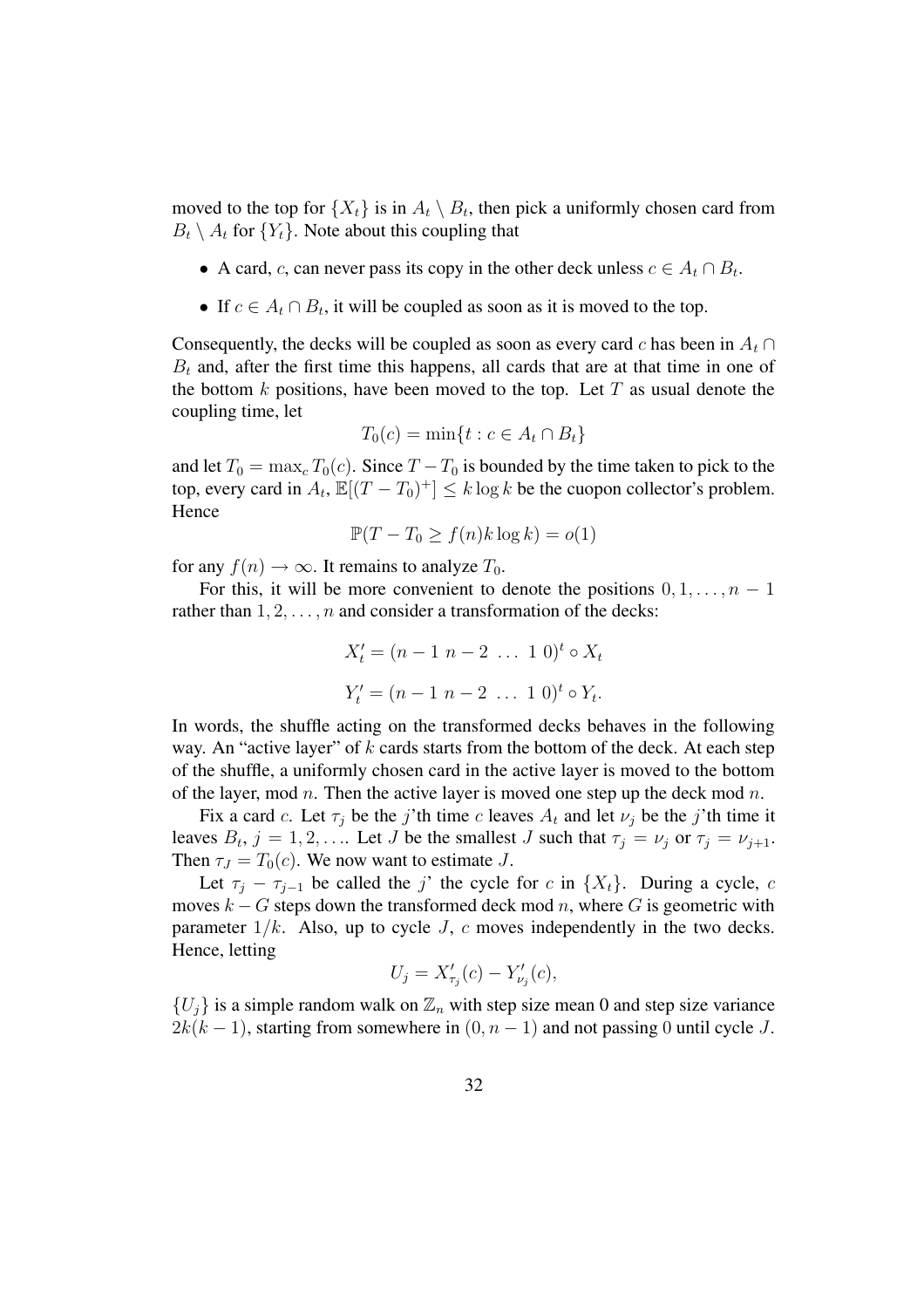Thus, for estimating J, we can equally well identify  $\{U_i\}$  with a SRW,  $\{V_i\}$ , on Z starting from somewhere in $(0, n)$ . Then J coincides with the first time this SRW leaves  $(0, n)$  and is thus dominated by the first time it leaves  $(-n/2, n/2)$  under the assumption  $V_0 = 0$ . Let

$$
W_j = \frac{1}{\sqrt{2k(k-1)}} V_j.
$$

Then  $W_j$  has step size variance 1 and leaves  $(-n/(2(2k(k-1)^{1/2}), n/(2(2k(k-1)^{1/2})))$  $(1)^{1/2}$ ) when  $V_j$  leaves  $(-n/2, n/2)$ . By Donsker's Theorem,  $M^{-1}W_{M^s}$  converges in distribution to a standard Brownian motion  $B_s$  as  $M \to \infty$ . Taking

$$
M = \frac{n}{2\sqrt{2k(k-1)}}
$$

we get

$$
\mathbb{P}\Big(\forall s \le s_0 : V_{M^2 s} \in \left(-\frac{n}{2}, \frac{n}{2}\right)\Big) = (1 + o(1))\mathbb{P}\Big(\forall s \le s_0 : |B_s| < 1\Big)
$$
\n
$$
\le (1 + o(1))\frac{4}{\pi}e^{-\pi^2 s_0/8}
$$

where the last inequality can be found in [9, Section 7.8] (and was used for the coupling of the transposing neighbors shuffle in an earlier section). Letting  $s_0 =$  $(8/\pi^2) \log_n + \log \log n$ , the right hand side is  $o(1)$ . Hence, with probability 1 –  $o(1)$ ,  $T_0(c)$  does not exceed  $(1 + o(1))(8/\pi^2)M^2 \log n = (1 + o(1))(n^2/\pi^2 k(k -$ 1))  $\log n$  cycles.

Since cycle times are independent and distributed like  $n - k + G$ , it follows from Chernoff bounds for binomial random variables, that the time taken for these  $C(n^2/k^2)$  log n cycles exceeds  $(1 + a)C(n^3/k^2)$  log n is  $o(1)$  for any  $a > 0$ .

Maximizing over c and adding  $T - T_0$  noting that  $f(n)k \log k$  is of smaller order than  $(n^3/k^2)$  log *n* for suitable  $f(n)$  and taking *n* large enough gives

$$
\mathbb{P}\Big(T > (1 + o(1))\frac{n^3}{\pi^2 k(k-1)}\log n)\Big) = o(1).
$$

Comining this with the lower bound above gives the following theorem.

**Theorem 3.4** *For bottom-to-top shuffling with*  $k = o(n)$ *,* 

$$
(1 + o(1))\frac{n^3}{4\pi^2k(k-1)}\log n) \le \tau_{\max} \le (1 + o(1))\frac{n^3}{\pi^2k(k-1)}\log n).
$$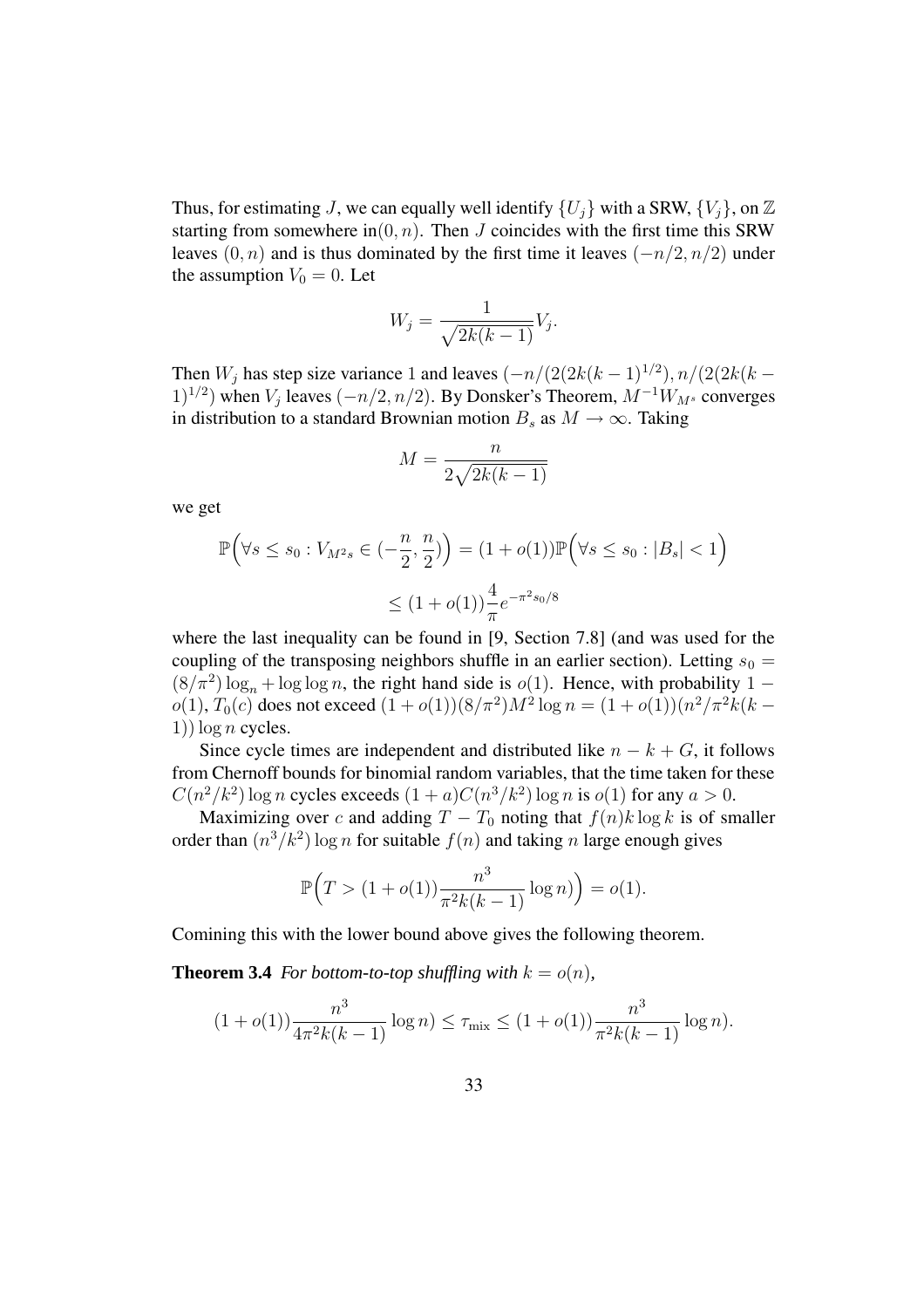# **4 Advanced** L 2 **-techniques**

In this section we will go through the  $L^2$ -theory that provides the background for Nash and log-Sobolev technique, and leads up to the comparison technique of Diaconis and Saloff-Coste [6]. The  $L^2$ -theory is by far most useful for reversible Markov chains. Hence it will throughout this section be assumed that MC's under study are reversible, unless otherwise stated.

### **4.1 The basics**

We take this from [3, Chapter 8].

Recall that the relaxation time  $\tau_2$  for a continuous time Markov chain  $\{X_t\}$ with generator Q and stationary distribution  $\pi$ , is given by  $\tau_2 = 1/\lambda_2$ . Here  $\lambda_2$  is the second smallest eigenvalue of  $-Q$ . (The smallest eigenvalue is of course 0.) In discrete time  $\tau_2 = 1/(1 - \lambda_2)$  where  $\lambda_2$  is the second largest eigenvalue of the transition matrix.

Recall also the definition

$$
\hat{\tau} = \inf\{t : ||\mathbb{P}(X_t \in \cdot) - \pi||_2 \le \frac{1}{2}\}
$$

and the basic fact that  $\tau_{\text{mix}} \leq \hat{\tau}$ . The *p*-norm or, more correctly, the norm in  $L^p(\pi)$ of a signed measure  $\nu$  on S, the state space of the MC, was earlier defined by

$$
\|\nu\|_{p}^{p} = \sum_{i \in S} \left| \frac{\nu(i)}{\pi(i)} \right|^{p} \pi(i).
$$

For a function, q on  $S$ , we define the p-norm differently:

$$
||g||_p^p = \sum_{i \in S} |g(i)|^p \pi(i) = \mathbb{E}_{\pi}[|g(X_0)|^p].
$$

(Equivalently, one could define the *p*-norm of the signed measure  $\nu$  as the *p*-norm of the function q given by  $q(i) = \nu(i)/\pi(i)$ .) The *Dirichlet form,*  $\mathcal{E}(q, q)$ , of a function q on  $S$  is given by

$$
\mathcal{E}(g,g) = -\sum_{i} \sum_{j} \pi(i) q_{i,j} g(i) g(j)
$$

in continuous time and

$$
\mathcal{E}(g,g) = \sum_{i} \sum_{j} \pi(i) p_{ij} g(i) (g(i) - g(j))
$$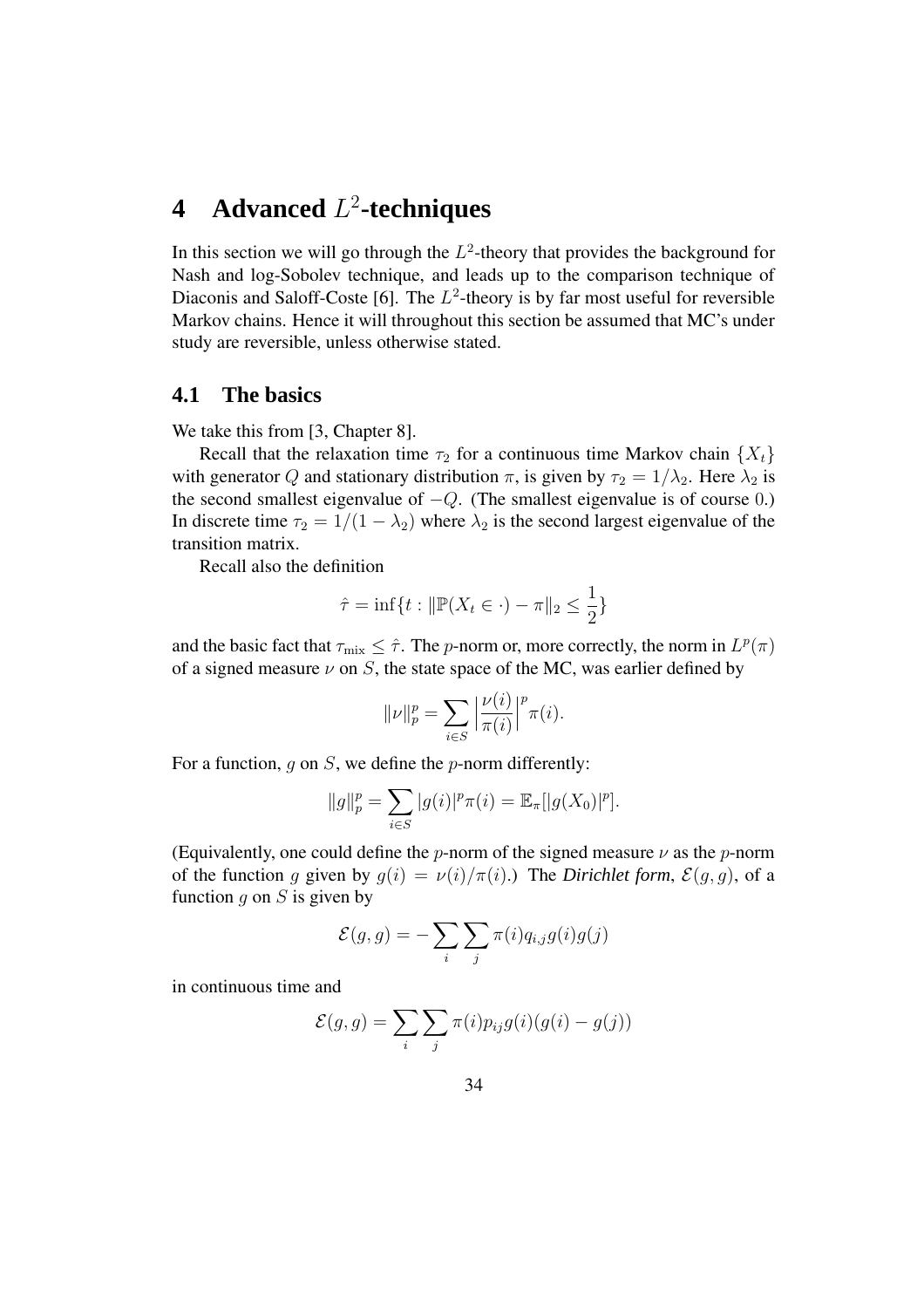in discrete time. In probabilistic terms, this can be written as

$$
\mathcal{E}(g,g) = \lim_{t \downarrow 0} \frac{1}{t} \mathbb{E}_{\pi}[g(X_0)(g(X_0) - g(X_t))] = \frac{1}{2} \lim_{t \downarrow 0} \frac{1}{t} \mathbb{E}_{\pi}[(g(X_0) - g(X_t))^2],
$$

where the second inequality uses reversibility. The discrete-time versions are

$$
\mathcal{E}(g,g) = \mathbb{E}_{\pi}[g(X_0)(g(X_0) - g(X_1))] = \frac{1}{2} \mathbb{E}_{\pi}[(g(X_0) - g(X_1))^2].
$$

The following lemma is known as the extremal characterization of relaxation time.

**Lemma 4.1** *The relaxation time satisfies*

$$
\tau_2 = \sup \Big\{ \frac{\|g\|_2^2}{\mathcal{E}(g, g)} : g \not\equiv 0, \mathbb{E}_{\pi} g(X_0) = 0 \Big\}.
$$

*Proof.* We start with continuous time. We first need the *extremal characterization of eigenvalues.* Let A be a symmetric  $n \times n$ -matrix. Then A has the real eigenvalues  $\lambda_1 \leq \lambda_2 \leq \ldots \leq \lambda_n$  and corresponding pairwise orthogonal eigenvectors,  $v_1, v_2, \ldots, v_n$ . Then

$$
A = VDV^T
$$

or, equivalently,

$$
D = V^T A V
$$

where  $V = [v_1 \, v_2 \, \dots \, v_n]$  and  $D = \text{diag}(\lambda_1, \lambda_2, \dots, \lambda_n)$ . For a unit vector x, write  $y = P<sup>T</sup> x$ . Then y is also a unit vector and

$$
\sum_{i} \sum_{j} x_i a_{ij} x_j = x^T A x = y^T D y = \sum_{i} \lambda_i y_i^2.
$$

The right hand side is minimized over y when  $y = e_1$ , and then takes on the value  $\lambda_1$ . Since  $y = e_1$  is equivalent to  $x = v_1$ , we have that

$$
\lambda_1 = \min \left\{ \frac{\sum_i \sum_j x(i) a_{ij} x(j)}{\sum_i x(i)^2} : x \neq 0 \right\}
$$

and that a vector x for which the minimum is attained is an eigenvector to  $\lambda_1$ .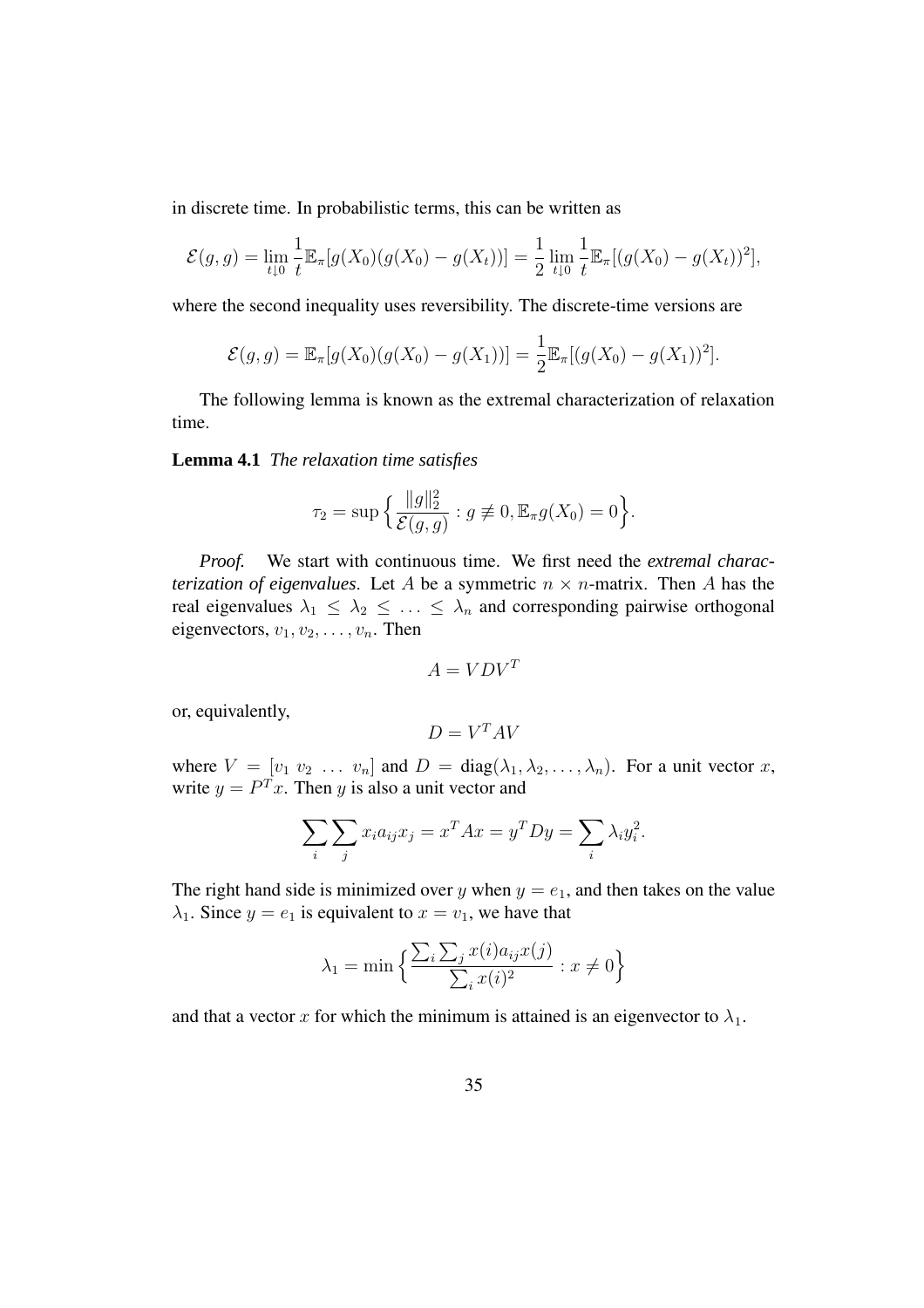Now repeat the procedure, but now only minimizing the quadratic form over x's that are orthogonal to  $v_1$ . Then the minimum is  $\lambda_2$ , which is attained for  $x = v_2$ , i.e.

$$
\lambda_2 = \min \left\{ \frac{\sum_i \sum_j x(i) a_{ij} x(j)}{\sum_i x(i)^2} : x \neq 0, \sum_i x(i) v_1(i) = 0 \right\}
$$

and a vector x for which the minimum is attained is an eigenvector to  $\lambda_2$ .

Next, we apply this to the symmetric matrix  $-A$ , where

$$
A = \left[\sqrt{\frac{\pi(i)}{\pi(j)}}q_{ij}\right]_{i,j \in S}.
$$

Then  $-A$  and  $-Q$  have the same eigenvalues  $0 = \lambda_1 \leq \lambda_2 \leq \ldots \leq \lambda_n$ , and if  $x = (x(1), x(2), \dots, x(n))^T$  is an eigenvector of Q, then

$$
(\sqrt{\pi(1)}x(1), \sqrt{\pi(2)}x(2), \ldots, \sqrt{\pi(n)})^T
$$

is the corresponding eigenvector of A. Since the first eigenvector of  $-Q$  is the constant vector, a first eigenvector of A is  $[\sqrt{\pi(i)}]_{i \in S}$ . Hence

$$
\lambda_2 = \frac{1}{\tau_2} = \inf \{ \frac{\sum_i \sum_j x(i) (-\sqrt{\pi(i)} / \pi(j)} q_{ij}) x(j)}{\sum_i x(i)^2} : \sum_i x(i) \sqrt{\pi(i)} = 0 \}.
$$

Substituting  $x(i) = \sqrt{\pi(i)}g(i)$ , the right hand side becomes

$$
\inf \left\{ \frac{-\sum_{i} \sum_{j} \pi(i) q_{ij} g(i) g(j)}{\sum_{i} \pi_{i} g(i)^{2}} : \sum_{i} \pi(i) g(i) = 0 \right\}
$$

which equals

$$
\inf \Big\{ \frac{\mathcal{E}(g,g)}{\|g\|_2^2} : \mathbb{E}_{\pi} g(X_0) = 0 \Big\}.
$$

Inverting this now finishes the proof.

The discrete time proof is analogous, with Q replaced by  $P - 1$ .  $\Box$ 

Note that an alternative way to express the extremal characterization is:

$$
\tau_2 = \sup \Big\{ \frac{\mathbb{V}\mathrm{ar}_{\pi} f(X_0)}{\mathcal{E}(f,f)} : f \neq 0 \Big\}.
$$

From now on, we assume until further notice that time is continuous.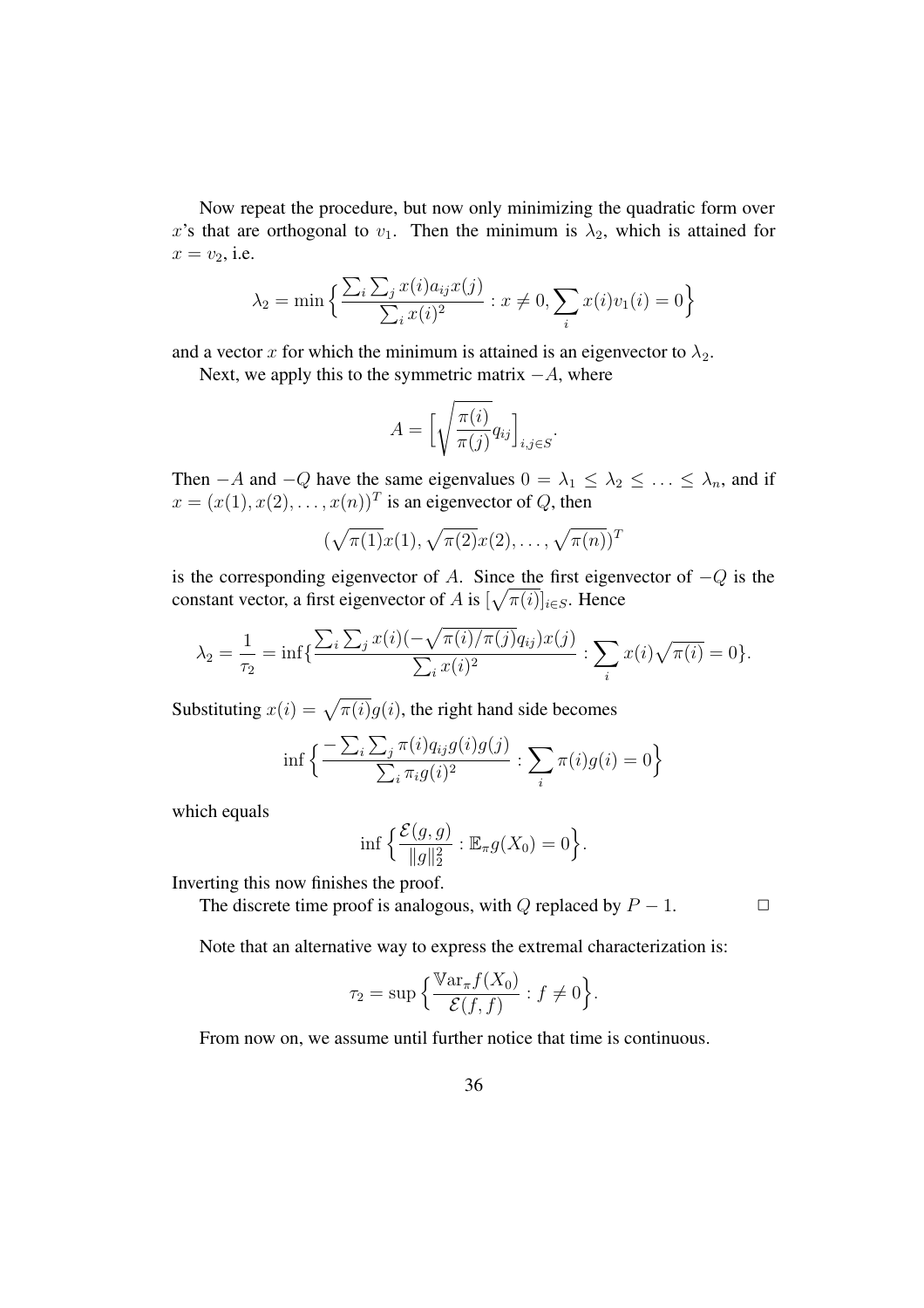**Lemma 4.2** *For each* t*, let*

$$
f_t(j) = \frac{\mathbb{P}(X_t = j)}{\pi(j)}.
$$

*Then*

$$
\frac{d}{dt} \|\mathbb{P}(X_t \in \cdot) - \pi\|_2^2 = -2\mathcal{E}(f_t, f_t).
$$

*Proof.* By the forward equations (which are essentially the definition of the  $q_{ij}$ 's, using the convention that  $-q_{jj}$  is the intensity for jumping away from j),

$$
\frac{d}{dt}\mathbb{P}(X_t = j) = \sum_i \mathbb{P}(X_t = i)q_{ij}.
$$

Therefore, by the chain rule,

$$
\frac{d}{dt} \|\mathbb{P}(X_t \in \cdot) - \pi\|_2^2 = \frac{d}{dt} \Big( \sum_j \frac{\mathbb{P}(X_t = j)^2}{\pi(j)} - 1 \Big)
$$
  
\n
$$
= \sum_j \sum_i \frac{2}{\pi(j)} \mathbb{P}(X_t = j) \mathbb{P}(X_t = i) q_{ij}
$$
  
\n
$$
= 2 \sum_j \sum_i \pi_i q_{ij} f_t(i) f_t(j) = -2\mathcal{E}(f_t, f_t).
$$

The next result is the  $L^2$ -contraction Lemma.

**Lemma 4.3** *For all* t*,*

$$
\|\mathbb{P}(X_t \in \cdot) - \pi\|_2 \le e^{-t/\tau_2} \|\mathbb{P}(X_0 \in \cdot) - \pi\|_2.
$$

*Proof.* Let  $f_t$  be as in Lemma 4.2 and let  $h(t) = ||\mathbb{P}(X_t \in \cdot) - \pi||_2^2$ . By Lemma 4.2 and the third expression for the Dirichlet form,

$$
\frac{d}{dt}h(t) = -2\mathcal{E}(f_t, f_t) = -2\mathcal{E}(f_t - 1, f_t - 1).
$$

Since  $\mathbb{E}_{\pi}f_t(X_0) = 1$ , the extremal characterization of  $\tau_2$  entails that the right hand side is bounded above by  $-2||f_t - 1||_2^2/\tau_2$ , which in turn equals

$$
-\frac{2}{\tau_2} \sum_i \pi_i \left( \frac{\mathbb{P}(X_t = i)}{\pi_i} - 1 \right)^2 = -\frac{2}{\tau_2} \|\mathbb{P}(X_t \in \cdot) - \pi\|_2^2 = -\frac{2}{\tau_2} h(t).
$$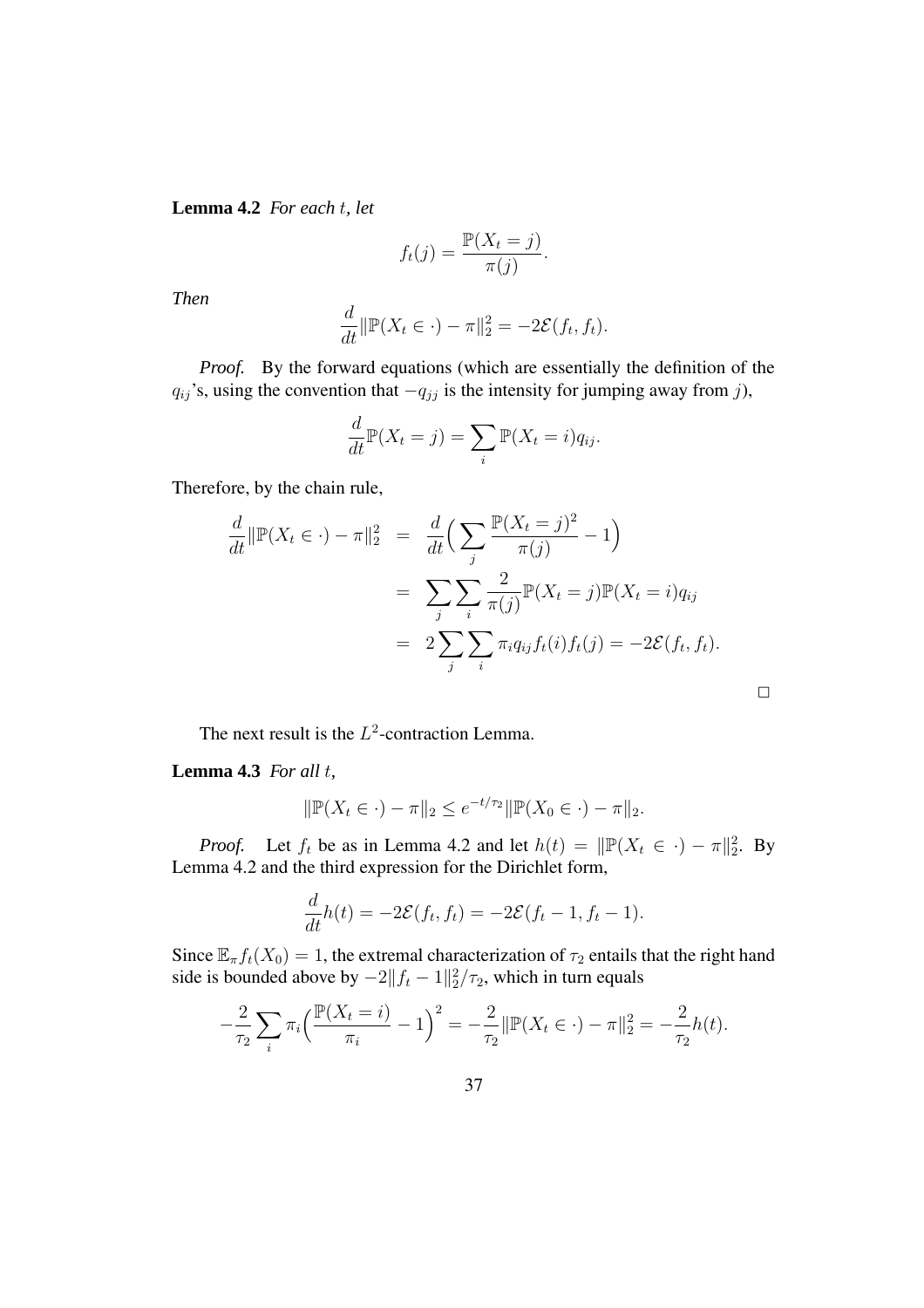Integrating, using integrating factor, now gives

$$
h(t) \le e^{-2/\tau_2}h(0).
$$

Taking square roots now gives the result.  $\Box$ 

**Operator norms.** Let A be an  $n \times n$ -matrix. Pick  $q_1, q_2 \in [1, \infty]$ . One may think of A as a linear operator from  $L^{q_1}(\pi)$  to  $L^{q_2}(\pi)$  defined by  $A(f) = Af$ . One can then define the following operator norm for A:

$$
||A||_{q_1 \to q_2} = \sup \{ ||Af||_{q_2} : ||f||_{q_1} = 1 \}.
$$

When  $A = P$ , a transition matrix for a reversible MC with stationary distribution  $\pi$ , one can use the symmetry of the matrix  $[\sqrt{\pi(i)/\pi(j)}p_{ij}]_{i,j\in S}$  to show that

$$
||P||_{q_1 \to q_2} = \sup \{ ||\nu P||_{q_2} : ||\nu||_{q_1} = 1 \}
$$

where the supremum is now over signed measures  $\nu$  on S. This also holds for the difference of such matrices, such as e.g.  $P_s - P_t$ , where  $P_t$  is the transition matrix for  $t$  units of time of a continuous time reversible MC. All our applications will be on transition matrices or differences of the above kind, so we do not have to distinguish between the two expressions for the operator norm.

We will be mostly concerned with the special cases  $||P||_{2\to2}$  and  $||P||_{2\to\infty}$ . For  $\|\cdot\|_{\infty}$  we use the usual conventions

$$
||f||_{\infty} = \max_{i} |f(i)|
$$

for functions f and

$$
\|\nu\|_{\infty}=\max_i\left|\frac{\nu(i)}{\pi(i)}\right|
$$

for signed measures  $\nu$ .

For continuous time MC's, we will use the notation

$$
N(s) = ||P_s||_{2 \to \infty}.
$$

Then it is readily seen that  $N(0) = ||I||_{2 \to \infty} = \pi_*^{-1/2}$ , where  $\pi_* = \min_i \pi(i)$ . It is also evident from Lemma 4.6 below that  $N(s) \rightarrow 1$  as  $s \rightarrow \infty$ .

By definition,

$$
||BA||_{q_1 \to q_3} \le ||A||_{q_1 \to q_2} ||B||_{q_2 \to q_3}
$$

for any  $A$ ,  $B$ ,  $q_1$ ,  $q_2$  and  $q_3$ .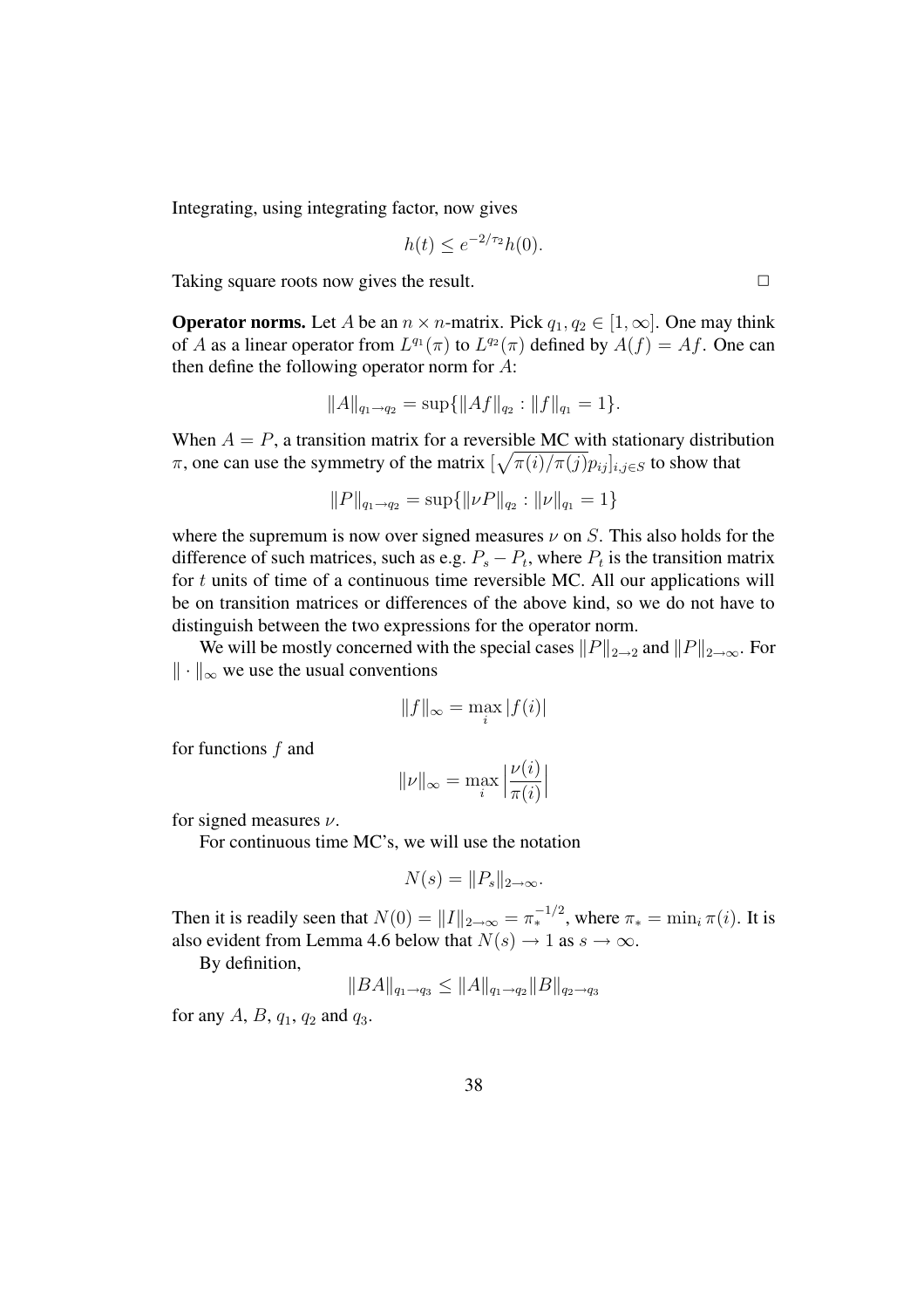**Lemma 4.4** *For any time* t *and any function* f *on* S*, the following holds.*

$$
\frac{d}{dt} ||P_t f||_2^2 = -2\mathcal{E}(P_t f, P_t f) \le -\frac{2}{\tau_2} \mathbb{V}\ar_{\pi} P_t f(X_0),
$$

*(b)*

*(a)*

$$
||P_t - P_{\infty}||_{2 \to 2} \le e^{-t/\tau_2},
$$

 $w$ *here*  $P_{\infty} = \lim_{t \to \infty} P_t$  is the transition matrix for which every row equals π*.*

*Proof.* The inequality in (a) follows immediately from the extremal characterization of  $\tau_2$ . For the equality, use the backwards equations to get

$$
\frac{d}{dt}p_{ik}(t) = \sum_{j} q_{ij}p_{jk}(t).
$$

This entails that

$$
\frac{d}{dt}P_t f(i) = \frac{d}{dt} \sum_k p_{ik}(t) f(k) = \sum_k \sum_j q_{ij} p_{jk}(t) f(k)
$$

$$
= \sum_j q_{ij} P_t f(j).
$$

Hence

$$
\frac{d}{dt} ||P_t f||_2^2 = \frac{d}{dt} \sum_i \pi_i (P_t f(i))^2
$$

$$
= 2 \sum_i \sum_j \pi_i q_{ij} P_t f(i) P_t f(j)
$$

$$
= -2\mathcal{E}(P_t f, P_t f).
$$

For part (b), note that for any f,  $P_{\infty}f(i) = \mathbb{E}_{\pi}P_tf(X_0)$  for all i and t. Hence  $||P_t(f - P_{\infty}f)||_2^2 = \mathbb{V}\ar_{\pi} P_t f(X_0).$ 

Therefore, by (a),

$$
\frac{d}{dt}||(P_t - P_{\infty})f||_2^2 = \frac{d}{dt}||P_t(f - P_{\infty}f)||_2^2
$$
  
\n
$$
\leq -\frac{2}{\tau_2}||P_t(f - P_{\infty}f)||_2^2
$$
  
\n
$$
= -\frac{2}{\tau_2}||(P_t - P_{\infty})f||_2^2.
$$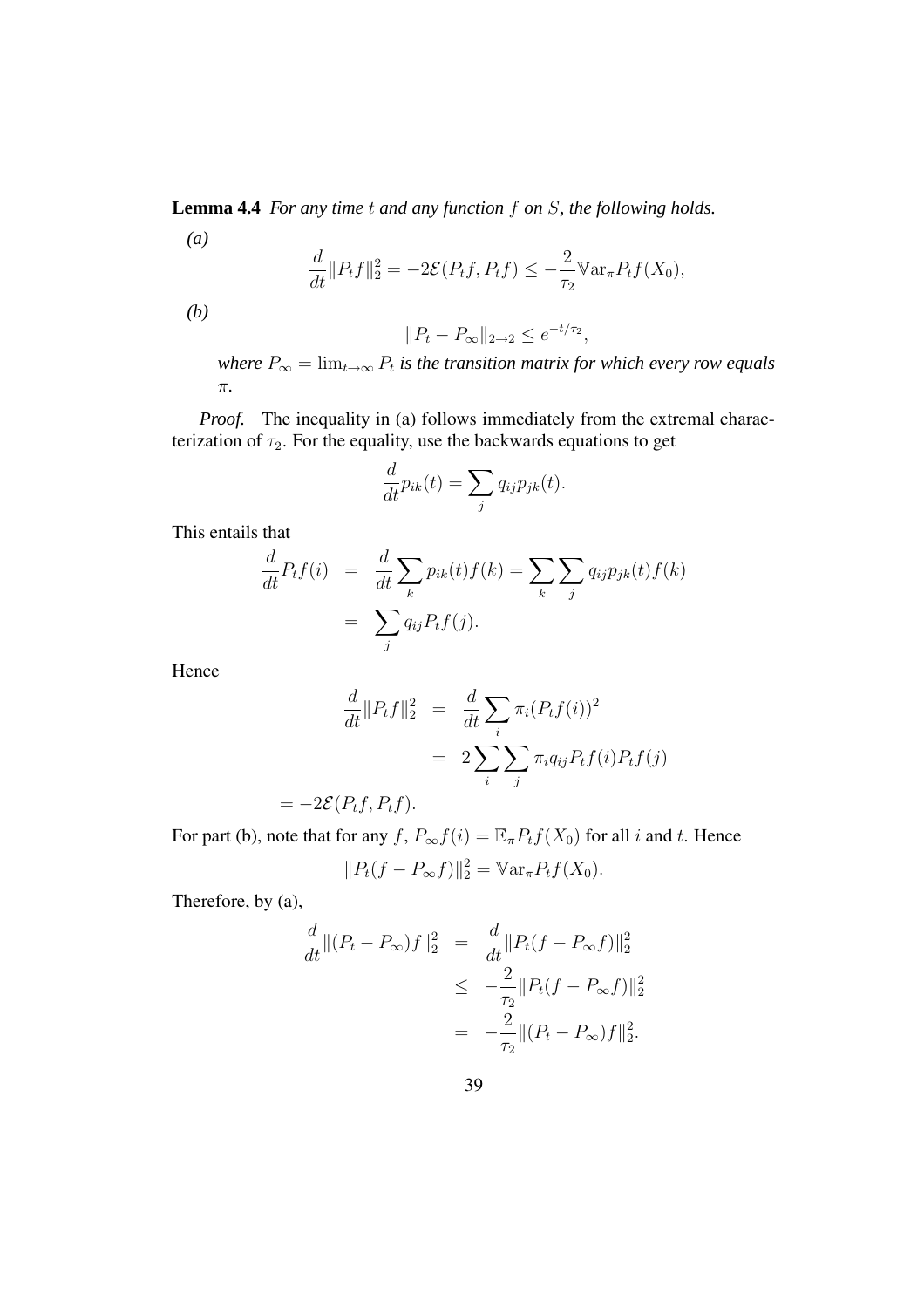Integrating then gives

$$
\begin{aligned} || (P_t - P_{\infty})f ||_2^2 &\leq e^{-2t/\tau_2} || (P_0 - P_{\infty})f ||_2^2 = e^{-2t/\tau_2} \mathbb{V} \text{ar}_{\pi} f(X_0) \\ &\leq e^{-2t/\tau_2} ||f||_2^2. \end{aligned}
$$

Taking square roots and using the definition of  $\|\cdot\|_{2\to 2}$  now completes the proof.  $\Box$ 

By definition of  $\|\cdot\|_{2\to 2}$  and Lemma 4.4(b),

$$
\|\mathbb{P}(X_{s+t} \in \cdot) - \pi\|_2 \leq \|\mathbb{P}(X_s \in \cdot)\|_2 \|P_t - P_{\infty}\|_{2 \to 2}
$$
  

$$
\leq \|\mathbb{P}(X_s \in \cdot)\|_2 e^{-t/\tau_2}.
$$

Taking e.g.  $s = 0$ , one gets

$$
\|\mathbb{P}(X_t \in \cdot) - \pi\|_2 \le \|\mathbb{P}(X_0 \in \cdot)\|_2 e^{-t/\tau_2} \le \frac{1}{\pi_*} e^{-t/\tau_2}.
$$

However, we will not apply this result here. Our main result of this section will be the following.

**Lemma 4.5** *For any* s *and* t*,*

$$
\begin{array}{rcl}\|\mathbb{P}(X_{s+t} \in \cdot) - \pi\|_2 & \leq & \|P_{s+t} - P_{\infty}\|_{2 \to \infty} \\
& \leq & \|P_s\|_{2 \to \infty} \|P_t - P_{\infty}\|_{2 \to 2} \\
& \leq & \|P_s\|_{2 \to \infty} e^{-t/\tau_2}.\n\end{array}
$$

*Proof.* The last inequality is Lemma 4.4(b). The second inequality follows from

$$
||P_{s+t} - P_{\infty}||_{2 \to \infty} = ||P_s(P_t - P_{\infty})||_{2 \to \infty} \le ||P_t - P_{\infty}||_{2 \to 2} ||P_s||_{2 \to \infty}.
$$

For the first inequality, define the function  $f$  as

$$
f(j) = \frac{\mathbb{P}(X_u = j)}{\pi(j)} - 1.
$$

Then

$$
||f||_2^2 = \sum_j \pi(j) \left( \frac{\mathbb{P}(X_u = j)}{\pi(j)} - 1 \right)^2 = ||\mathbb{P}(X_u \in \cdot) - \pi||_2^2.
$$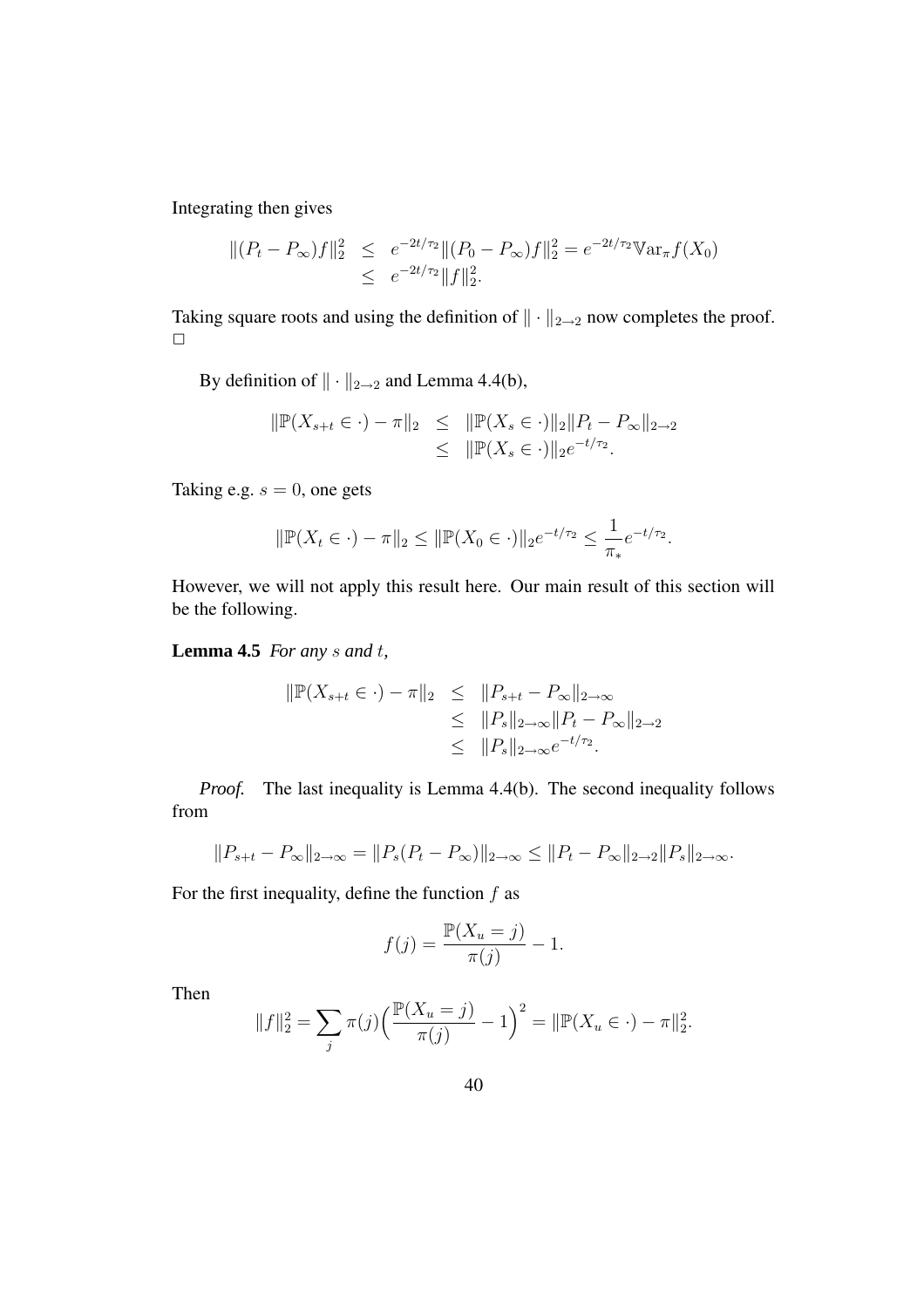On the other hand

$$
||f||_2 = \max{||\mathbb{E}_{\pi}[fg]|| : ||g||_2 = 1}
$$
  
=  $\max{||\sum_{j} f(j)g(j)\pi(j)|| : ||g||_2 = 1}$   
=  $\max{||\sum_{j} (\mathbb{P}(X_u = j) - \pi(j))g(j)|| : ||g||_2 = 1}$   
 $\leq \max{\max_{i} |(P_u - P_{\infty})g(i)| : ||g||_2 = 1}$   
=  $\max{||(P_u - P_{\infty})g||_{\infty} : ||g||_2 = 1}$   
=  $||P_u - P_{\infty}||_{2 \to \infty}$ ,

where the inequality follows on conditioning on  $X_0$ . Now take  $u = s + t$  to finish the proof.  $\Box$ 

Taking  $s = 0$  in Lemma 4.5 again leads to the inequality preceeding the lemma. However, for MC's on large state spaces, such as card shuffling chains, taking  $s = 0$  will not produce sharp results. The essence of Nash- and log-Sobolev technique is to make a better choice of s in Lemma 4.5. For this, we need some more information about  $N(s) = ||P_s||_{2\to\infty}$ . Let  $g_i(j) = p_{ij}(s)/\pi(j)$ . Then

$$
\max_{i} \sqrt{\sum_{j} \frac{p_{ij}(s)^2}{\pi(j)}} = \max_{i} \|g_i\|_2^2
$$
  
= 
$$
\max_{i} \left( \max\{|\sum_{j} p_{ij}(s)f(j)| : ||f||_2 = 1\} \right)
$$
  
= 
$$
\max\{ \max_{i} |P_s f(i)| : ||f||_2 = 1\}
$$
  
= 
$$
\max\{||P_s f||_{\infty} : ||f||_2 = 1\} = N(s).
$$

On the other hand, by reversibility,

$$
\sum_{j} \frac{p_{ij}(s)^2}{\pi(j)} = \sum_{j} \frac{p_{ij}(s)p_{ji}(s)}{\pi(i)} = \frac{p_{ii}(2s)}{\pi(i)}.
$$

We have shown

**Lemma 4.6** *The function* N(s) *satisfies*

$$
N(s) = \max_{i} \sqrt{\frac{p_{ii}(2s)}{\pi(i)}}.
$$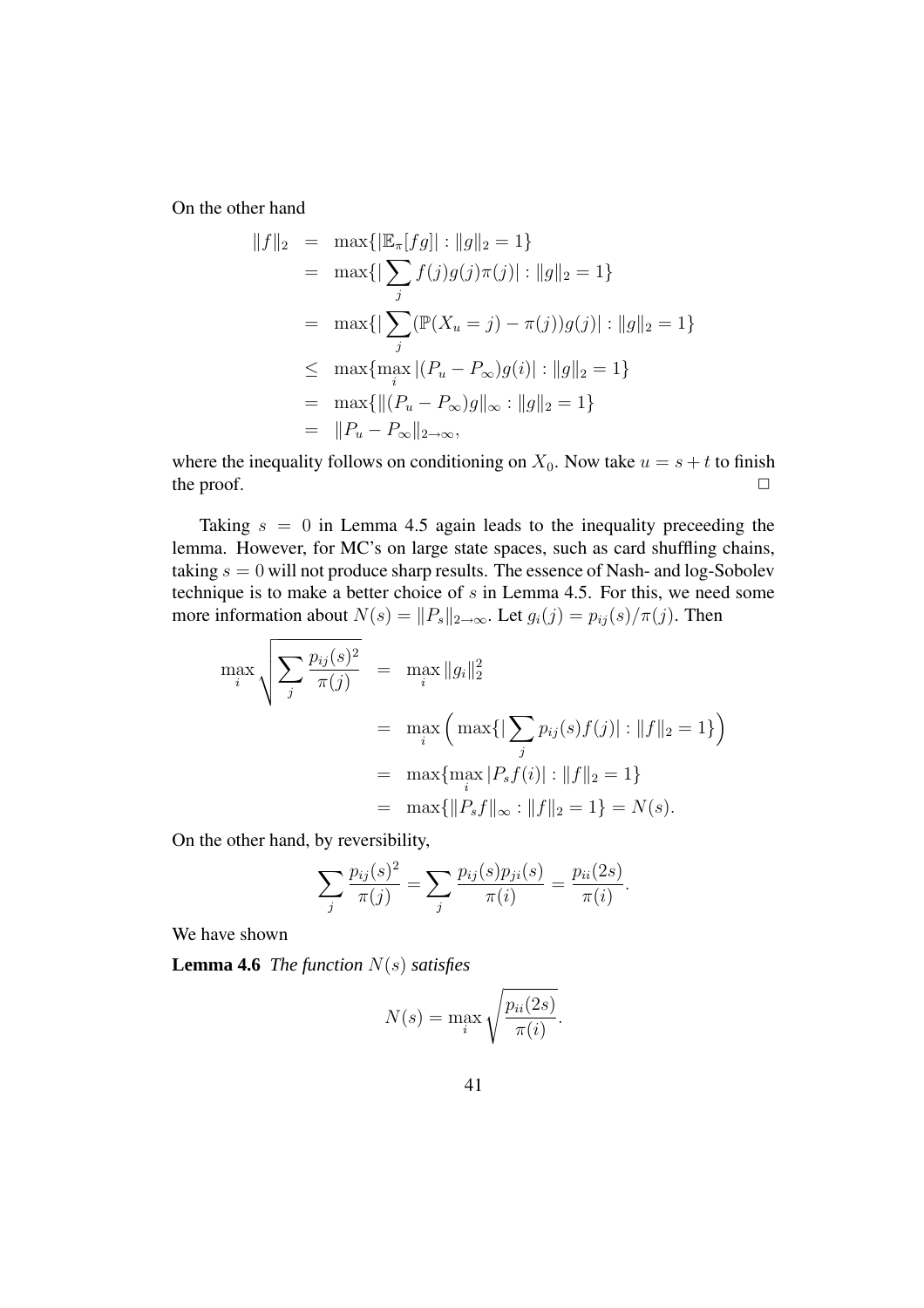**Example.** Let  $\{X_t\}$  be a continuous time random walk on  $\mathbb{Z}_2$ , i.e. from any of the two states, 0 and 1, one jumps to the other state with intensity 1. Equivalently, at the times of a Poisson process with intensity 2, a fair coin is flipped to decide whether to move or not. Thus

$$
p_{00}(s) = p_{11}(s) = e^{-2s} + \frac{1}{2}(1 - e^{-2s}) = \frac{1}{2}(1 - e^{-2s})
$$

and hence

$$
N(s) = \sqrt{1 + e^{-4s}}.
$$

 $\Box$ 

Let us now use the result of this example to bound  $\hat{\tau}$  for a random walk on the hypercube  $\mathbb{Z}_2^d$  for large d.

Note first the following general fact. Let  $X_t = (X_t^1, X_t^2)$ , where  $\{X_t^1\}$  and  $\{X_t^2\}$  are two independent MC's. Then by Lemma 4.6, in the obvious notation,

$$
N(s) = N^1(s)N^2(s).
$$

**Example. Random walk on**  $\mathbb{Z}_2^d$ **. This is the product MC** 

$$
\{X_t\} = \{(X_t^1, X_t^2, \dots, X_t^d)\},\
$$

where the coordinate processes are random walks on  $\mathbb{Z}_2$ , with jump intensity  $1/d$ (so that the total jump intensity is 1). This means that

$$
N^k(s) = \sqrt{1 + e^{-4s/d}}
$$

and hence

$$
N(s) = (1 + e^{-4s/d})^{d/2}.
$$

Since the intensity for "stationarization" for the coordinate processes is  $2/d$ , the natural coupling will, via a cuopon-collector analysis, lead to

$$
\tau_{\text{mix}} \le \frac{1}{2}d\log d.
$$

We will now see that Lemma 4.5 with  $s = \frac{1}{4}$  $\frac{1}{4}d\log d$  leads to an improvement by a factor 2 (apart from the fact that convergence in  $L^2$  is stronger than in total variation). This in fact gives the right mixing time. Intuitively this is seen the following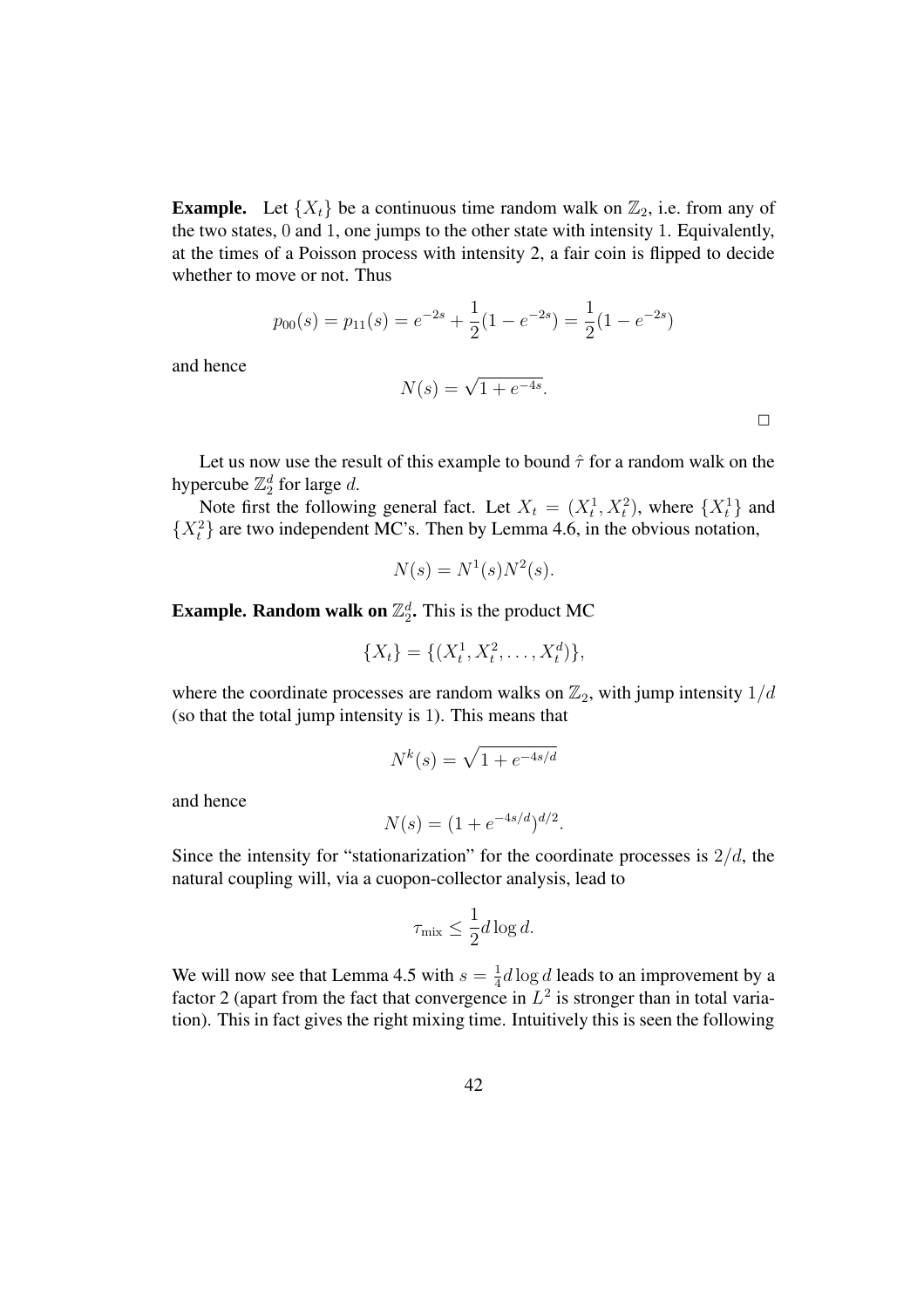way. At stationarity, the coordinates of the walker are iid fifty/fifty Bernoulli random variables. By the CLT, this will typically mean that the number of 1's will deviate from  $n/2$  by order  $n^{1/2}$ . To achive this, starting from  $(0, 0, \ldots, 0)$ , it suffices to stationarize all but  $cn^{1/2}$  coordinates (but not less). By the cuopon-collector analysis, this takes time  $(1 + o(1))\frac{1}{4}d \log d$ .

Now, let's get back to work. Recall first that if  $Q$  is the generator of a continuous time MC and  $(\lambda, f)$  is an eigenvalue/eigenvector pair of Q, this is equivalent to

$$
\lim_{t \downarrow 0} \frac{1}{t} \mathbb{E}[f(X_t) - f(X_0)|X_0 = i] = \lambda f(i)
$$

for all  $i \in S$ . From this, it is readily checked that the eigenvalues of a product MC are the sums of eigenvalues of the coordinate chains and the eigenvectors are the corresponding products of coordinate eigenvectors.

For a random walk on  $\mathbb{Z}_2$  with jump intensity  $1/d$ , the eigenvalues of the generator are 0 and  $-2/d$ . Thus, for the random walk on  $\mathbb{Z}_2^d$ , the second smallest eigenvalue of  $-Q$  is  $0+0+...+0+2/d = 2/d$ , i.e.  $\tau_2 = d/2$ . Taking  $s = \frac{1}{4}$  $\frac{1}{4}d\log d,$ we have  $N(s) = (1 + o(1))e^{1/2}$ , so by Lemma 4.5,

$$
\|\mathbb{P}(X_{s+t} \in \cdot) - \pi\|_2 \le (1 + o(1))e^{1/2 - 2t/d}
$$

which is bounded by  $(1 + o(1))e^{-1} < 1/2$  (for large d) as soon as  $t \geq 3d/4$ . Hence

$$
\hat{\tau} \le \frac{1}{4}d\log d + \frac{3}{4}d = (1 + o(1))\frac{1}{4}d\log d.
$$

 $\Box$ 

### **4.2 The comparison technique**

The comparison technique was introduced by Diaconis and Saloff-Coste in [6] for symmetric random walks on a group,  $G$ , i.e. for random walks generated by a symmetric probability measure  $\nu$  on G, (i.e. such that  $\nu(x) = \nu(x^{-1})$  for every  $x \in G$ ). This was later generalized by the same authors to general reversible Markov chains, see [7].

In this presentation, we stick to the simpler original setting with random walks on groups. Hence, let G be a finite group and let  $\nu$  be a symmetric probability measure on G. Let  $n = |G|$ . For discrete time let  $1 = \kappa_1 \geq \kappa_2 \geq \ldots \geq \kappa_n \geq -1$ be the eigenvalues of the transition matrix  $P = [\nu(x^{-1}y)]_{x,y \in G}$  and  $0 = \lambda_1 \leq$  $\lambda_2 \leq \ldots$  be the eigenvalues of  $-Q$  for the corresponding continuous time random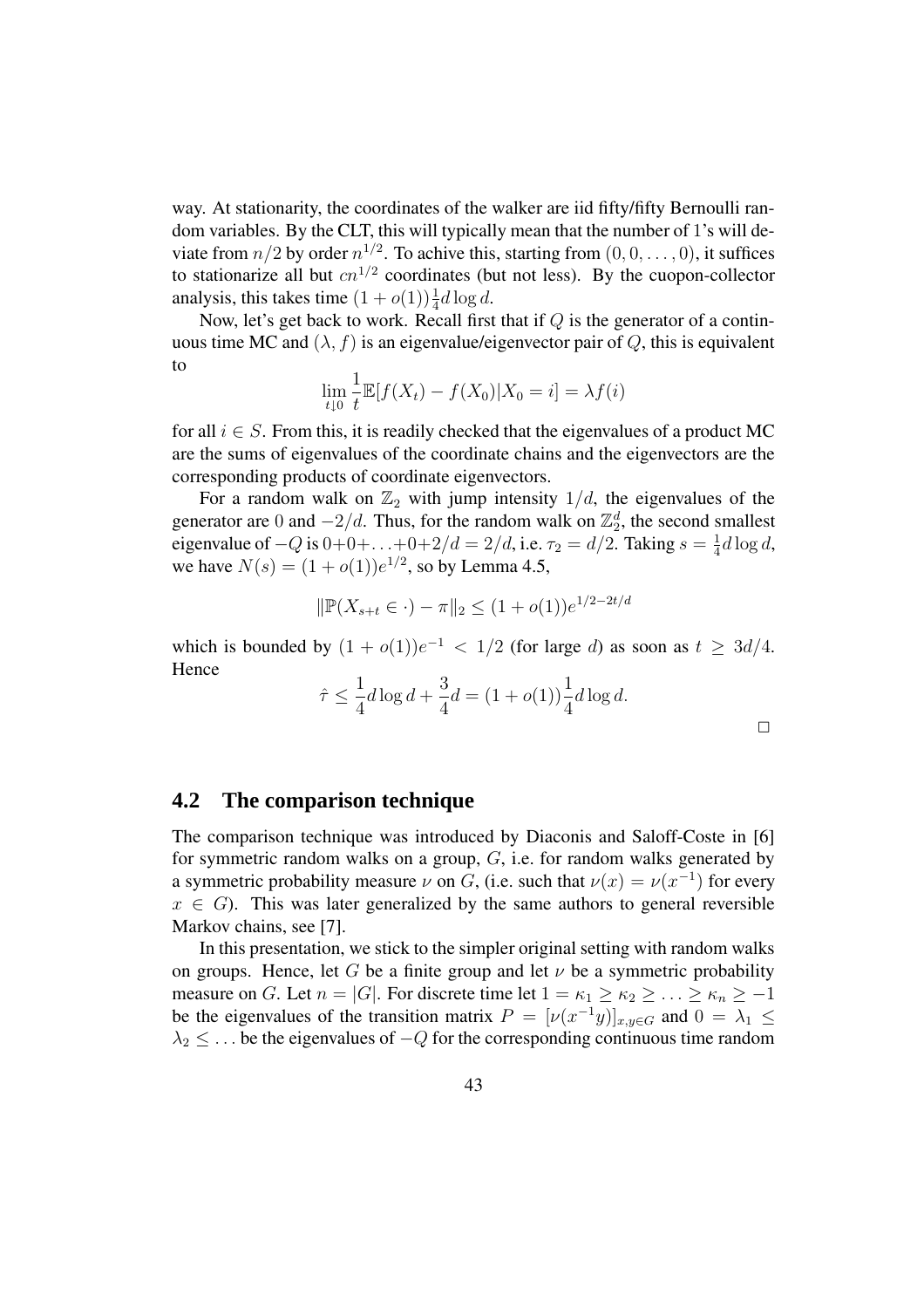walk. Note that since  $q_{xy} = p_{xy}$  for  $x \neq y$ , we have  $\lambda_i = 1 - \kappa_i$ . Let  $\pi$  be the stationary distribution, i.e. the uniform distribution on G.

**Lemma 4.7** *Let*  $\{X_t\}$  *be a discrete time random walk on* G generated *by*  $\nu$  *and let*  ${Y_t}$  *be its continuous time version. Then* 

$$
\|\mathbb{P}(X_t \in \cdot) - \pi\|_2^2 = \sum_{i=2}^n \kappa_i^{2t}.
$$

*and*

$$
\|\mathbb{P}(Y_t \in \cdot) - \pi\|_2^2 = \sum_{i=2}^n e^{-2\lambda_i t}.
$$

*Proof.* Assume discrete time. Since the stationary distribution is uniform, P is symmetric and hence has orthonormal left eigenvectors  $\phi_1, \ldots, \phi_n$ , where  $\phi_1$ is the uniform vector  $n^{-1/2}$ 1. Since  $X_0 = id$ , it is easy to see that  $\mathbb{P}(X_0 \in \cdot) =$  $n^{-1/2} \sum_{i=1}^{n} \phi_i$ . Hence

$$
\|\mathbb{P}(X_t \in \cdot) - \pi\|_2^2 = \|\sum_{i=2}^n \frac{1}{\sqrt{n}} \kappa_i^t \phi_i\|_2^2 = \sum_{i=2}^n \kappa_i^{2t}.
$$

The continuous time case is analogous.  $\Box$ 

From Lemma 4.7 we see that negative eigenvalues are important in discrete time, whereas the play an insignificant role in continuous time. This is due to the possible parity problems that a discrete time MC may have, but which vanish in continuous time. Because of this, it is considerably easier to transfer results from discrete time to continuous time than vice versa. Here are two general results for transfering.

**Lemma 4.8** Let  $\{X_t\}$  and  $\{Y_t\}$  be the discrete and continuous time version re*spectively of a random walk on* G *generated by* ν*. Then*

$$
\|\mathbb{P}(X_t \in \cdot) - \pi\|_2^2 \le n\kappa_n^{2t} + \|\mathbb{P}(Y_t \in \cdot) - \pi\|_2^2
$$

*and*

$$
\|\mathbb{P}(Y_{2t} \in \cdot) - \pi\|_2^2 \leq n e^{-2t} + \|\mathbb{P}(X_t \in \cdot) - \pi\|_2^2.
$$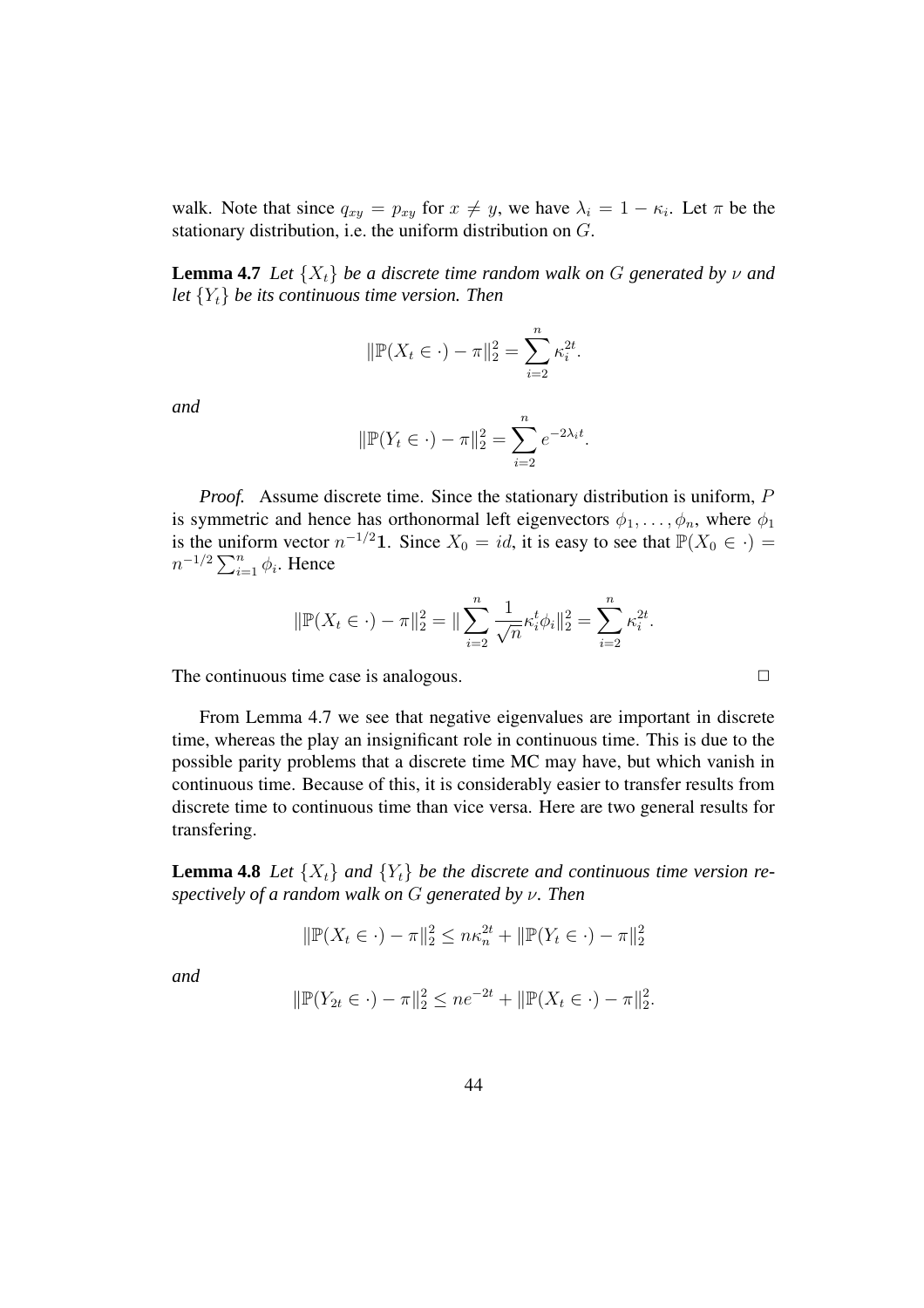*Proof.* Since  $\kappa_i = 1 - \lambda_i$  and  $1 - x \leq e^{-x}$ Since  $\kappa_i = 1 - \lambda_i$  and  $1 - x \le e^{-x}$ , we have for every i that  $\kappa_i^{2t} \leq e^{-2\lambda_i t}$ . Use this together with Lemma 4.7 to get

$$
\|\mathbb{P}(X_t \in \cdot) - \pi\|_2^2 \leq n\kappa_n^{2t} + \sum_{i:\kappa_i>0} \kappa_i^{2t} \leq n\kappa_n^{2t} + \sum_{i:\lambda_i<1} e^{-2\lambda_i t}
$$
  

$$
\leq \kappa_n^{2t} + \sum_{i=2}^n e^{-2\lambda_i t} = \kappa_n^{2t} + \|\mathbb{P}(Y_t \in \cdot) - \pi\|_2^2.
$$

The second case is similar; since  $e^{-2x} \leq 1 - x$  for  $x \leq 1/2$ , we have  $e^{-4\lambda_i t} \leq \kappa_i^{2t}$ for  $\lambda_i \leq 1/2$  and so

$$
\|\mathbb{P}(Y_{2t} \in \cdot) - \pi\|_{2}^{2} = \sum_{i=2}^{n} e^{-4\lambda_{i}t} \le ne^{-2n} + \sum_{i:\lambda_{i} < 1/2} \kappa_{i}^{2t}
$$
  
=  $ne^{-2n} + \|\mathbb{P}(X_{t} \in \cdot) - \pi\|_{2}^{2}$ .

The idea of the comparison technique is to bound mixing time in  $L^2$  of a difficult random walk by comparing it with another random walk for which the  $L^2$ -mixing time is known. The theory of this comparison goes via a comparison of the eigenvalues of the two MC's, which in turn goes via a comparison of the Dirichlet forms.

Recall from above the extremal characterization of eigenvalues (in the proof of the extremal characterization of relaxation time). One way of rephrasing that is the following.

$$
\lambda_i = \max_{W} \min_{g \in W} \frac{\mathcal{E}(g, g)}{\|g\|_2^2},
$$

where the maximum is taken over linear subspaces of  $\mathbb{R}^G$  of dimension  $n + 1 - i$ . Now let  $\mu$  be another symmetric measure on G and consider the random walks (i.e. discrete time and continuous time) generated by  $\mu$ . Denote these  $\{X_t^b\}$  and  $\{Y_t^b\}$ respectively (where "b" stands for "benchmark"; these are the MC's we want to compare with). Let  $\kappa_i^b$  and  $\lambda_i^b$  denote the corresponding eigenvalues and  $\mathcal{E}^b$  the corresponding Dirichlet form. Then an immediate consequnce of the extremal characterization of eigenvalues is the following lemma.

**Lemma 4.9** *Assume that A is a constant such that*  $\mathcal{E}^b(g, g) \leq A\mathcal{E}(g, g)$  *for every g. Then, for every*  $i \in [n]$ ,

$$
\lambda_i \geq \lambda_i^b / A.
$$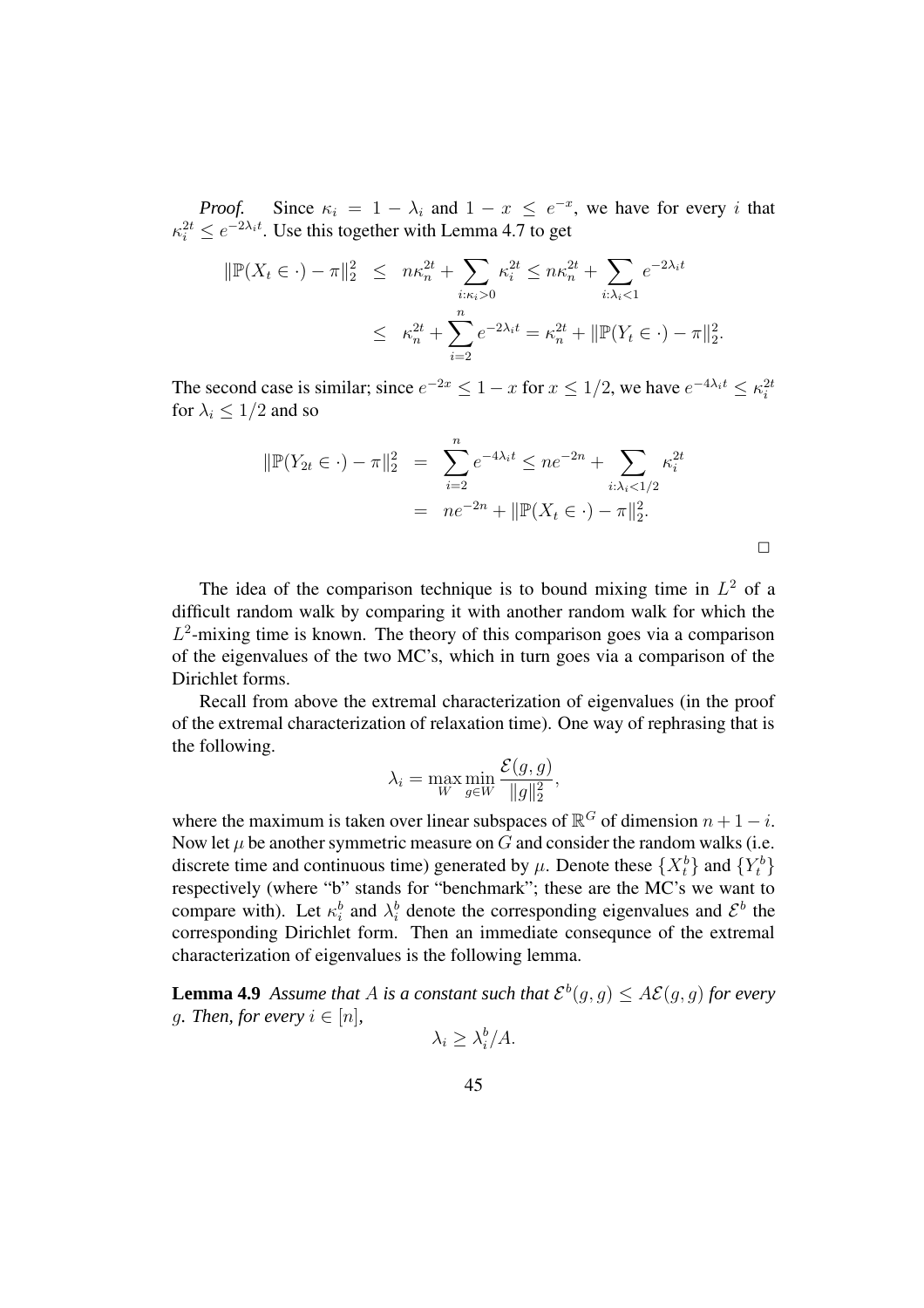*Equivalently*

$$
\kappa_i \le 1 - \frac{1 - \kappa_i^b}{A}.
$$

Next we introduce a new quadratic form:

$$
\mathcal{F}(g, g) = \sum_{x, y \in G} \pi(x) p(x, y) g(x) (g(x) + g(y))
$$
  
= 
$$
\mathbb{E}_{\pi}[g(X_0)(g(X_0) + g(X_1))]
$$
  
= 
$$
\frac{1}{2} \mathbb{E}_{\pi}[(g(X_0) - g(X_1)^2],
$$

where the last equality uses reversibility. Then the extremal characterization applied to  $I + P$  under the condition  $\mathcal{F}^b \leq A\mathcal{F}$  gives  $1 + \kappa_i \geq (1 + \kappa_i^b)/A$ , i.e.

**Lemma 4.10** *If*  $\mathcal{F}^b \leq A\mathcal{F}$ , *then* 

$$
\kappa_i \ge \frac{1 + \kappa_i^b}{A} - 1.
$$

Combining the results so far will now give the first key result of this section.

**Lemma 4.11** *If*  $\mathcal{E}^b \leq A\mathcal{E}$ , *then* 

$$
\|\mathbb{P}(X_t \in \cdot) - \pi\|_2^2 \leq n\kappa_n^{2t} + \|\mathbb{P}(Y_t^b \in \cdot) - \pi\|_2^2
$$
  

$$
\leq n\kappa_n^{2t} + n e^{-t/A} + \|\mathbb{P}(X_{\lfloor t/2A \rfloor}^b \in \cdot) - \pi\|_2^2
$$

*and*

$$
\|\mathbb{P}(Y_t \in \cdot) - \pi\|_2^2 \le \|\mathbb{P}(Y_{t/A}^b \in \cdot) - \pi\|_2^2.
$$

If also  $\mathcal{F}^b \leq A\mathcal{F}$ , then

$$
\|\mathbb{P}(X_t \in \cdot) - \pi\|_2^2 \le n e^{-t/A} + \|\mathbb{P}(X_{\lfloor t/2A \rfloor}^b \in \cdot) - \pi\|_2^2.
$$

*Proof.* The second inequality of the first statement is the second part of Lemma 4.8. The first part follows from mimicking the proof Lemma 4.8 with the extra ingredient of using that  $\kappa_i = 1 - \lambda_i \leq 1 - \lambda_i^b / A \leq e^{-\lambda_i^b / A}$  for *i*'s such that  $\kappa_i > 0$ . The second statement follows from Lemma 4.7 and the first statement of Lemma 4.9. For the third statement, note that Lemma 4.9 and Lemma 4.10 together imply that  $1 - |\kappa_i| \geq (1 - |\kappa_i^b|)/A$ . Use the inequality  $x \leq e^{-(1-x)}$  $x > 0$ , to see that  $\kappa_i^{2t} \leq e^{-2t(1-|\kappa_i|)} \leq e^{-2t(1-|\kappa_i^b|)/A}$  which is bounded by  $e^{-t/A}$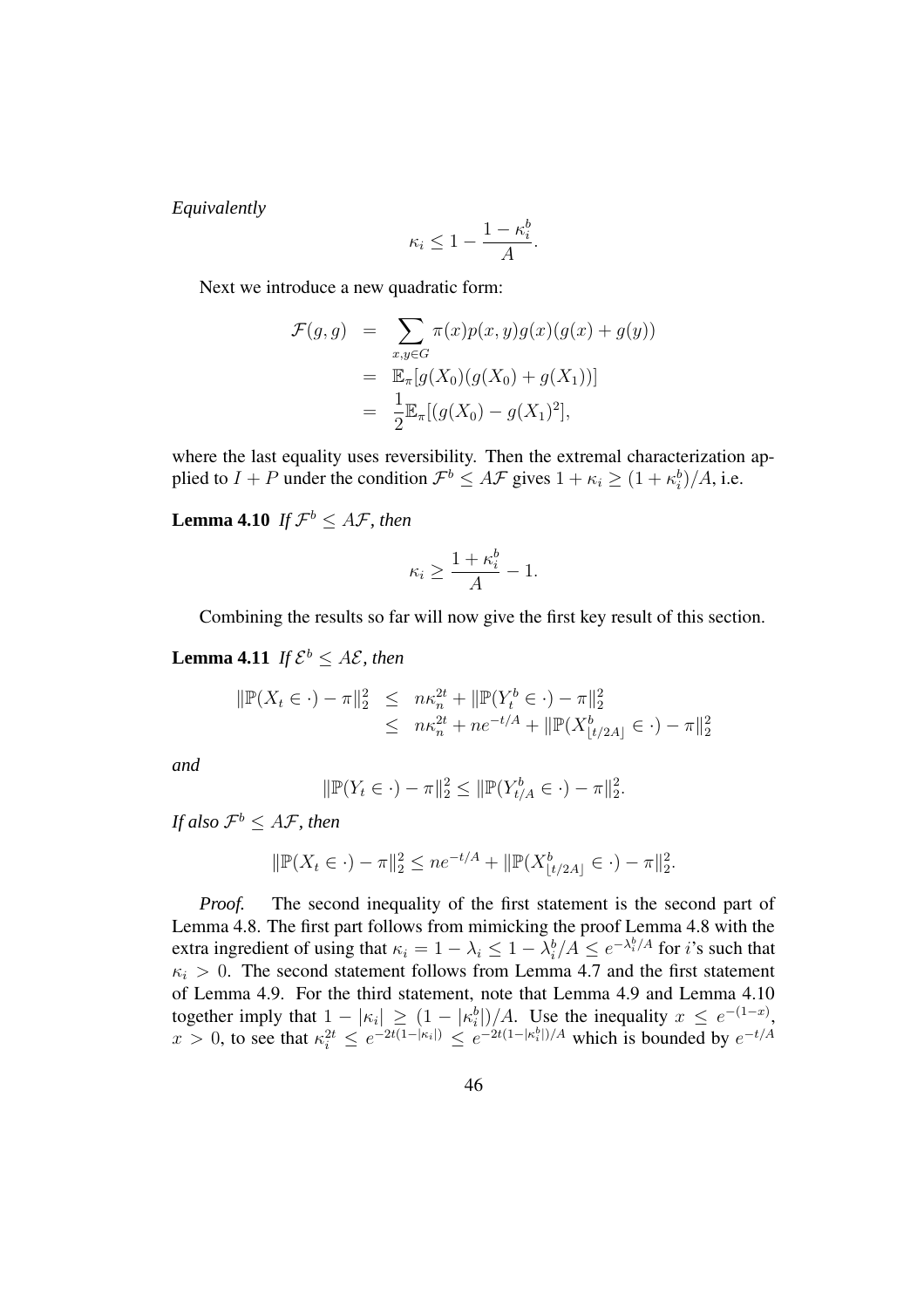for those  $\kappa_i^b$  which are less than  $1/2$  in absolute value. For the other  $\kappa_i^b$ 's, use that  $e^{-2(1-x)} \le x$  for  $1/2 \le x \le 1$  to get an upper bound of  $|\kappa_i^b|^{t/A}$ . Now Lemma 4.7 implies

$$
\|\mathbb{P}(X_t \in \cdot) - \pi\|_2^2 \le n e^{-t/A} + \sum_{i: |\kappa_i^b| \ge 1/2} |\kappa_i^b|^{t/A} \le \|\mathbb{P}(X_{\lfloor t/2A \rfloor}^b \in \cdot) - \pi\|_2^2.
$$

The next step is now to find useful ways to relate  $\mathcal E$  to  $\mathcal E^b$  and  $\mathcal F$  to  $\mathcal F^b$ . This can be done via *path counting.* Let E be a symmetric set of generators of G contained in the support of v. For each  $y \in G$ , pick a representation  $y = x_1x_2...x_k$ ,  $x_i \in E$ . Write  $|y| = k$ . For each  $x \in E$ , let  $N(x, y)$  be the number of times that x appears in the chosen representation of  $y$ .

#### **Lemma 4.12** *Let*

$$
A = \max_{x \in E} \frac{1}{\nu(x)} \sum_{y \in G} |y| N(x, y) \mu(y).
$$

*Then*  $\mathcal{E}^b \leq A\mathcal{E}$ *.* 

*Proof.* Pick  $g \in \mathbb{R}^G$  and  $z, y \in G$  and let  $y = x_1 \dots x_k$  be the representation of y chosen above. Write

$$
g(z) - g(zy) = (g(z) - g(zx1)) + (g(zx1) - g(zx2)) + ... + (g(zx1...xk-1 - g(zx1...xk)).
$$

Square both sides and use the inequality  $(\sum_{j=1}^{k} a_k)^2 \le k \sum_{j=1}^{k} a_k^2$  (by Cauchy-Schwarz) to bound the right hand side. This gives

$$
(g(z) - g(zy))^2 \le |y| \sum_{j=1}^k (g(zx_1 \ldots x_{j-1}) - g(zx_1 \ldots x_j))^2.
$$

Every term in the sum on the right hand side can be written as  $(g(z') - g(z'x_j))$  on setting  $z' = zx_1 \dots x_{j-1} \in G$ . Summing over  $z' \in G$ , each term appears at most  $N(x_j, y)$  times. Hence

$$
\sum_{z \in G} (g(z) - g(zy))^2 \le |y| \sum_{z \in G} \sum_{x \in E} (g(z) - g(zx))^2 N(x, y).
$$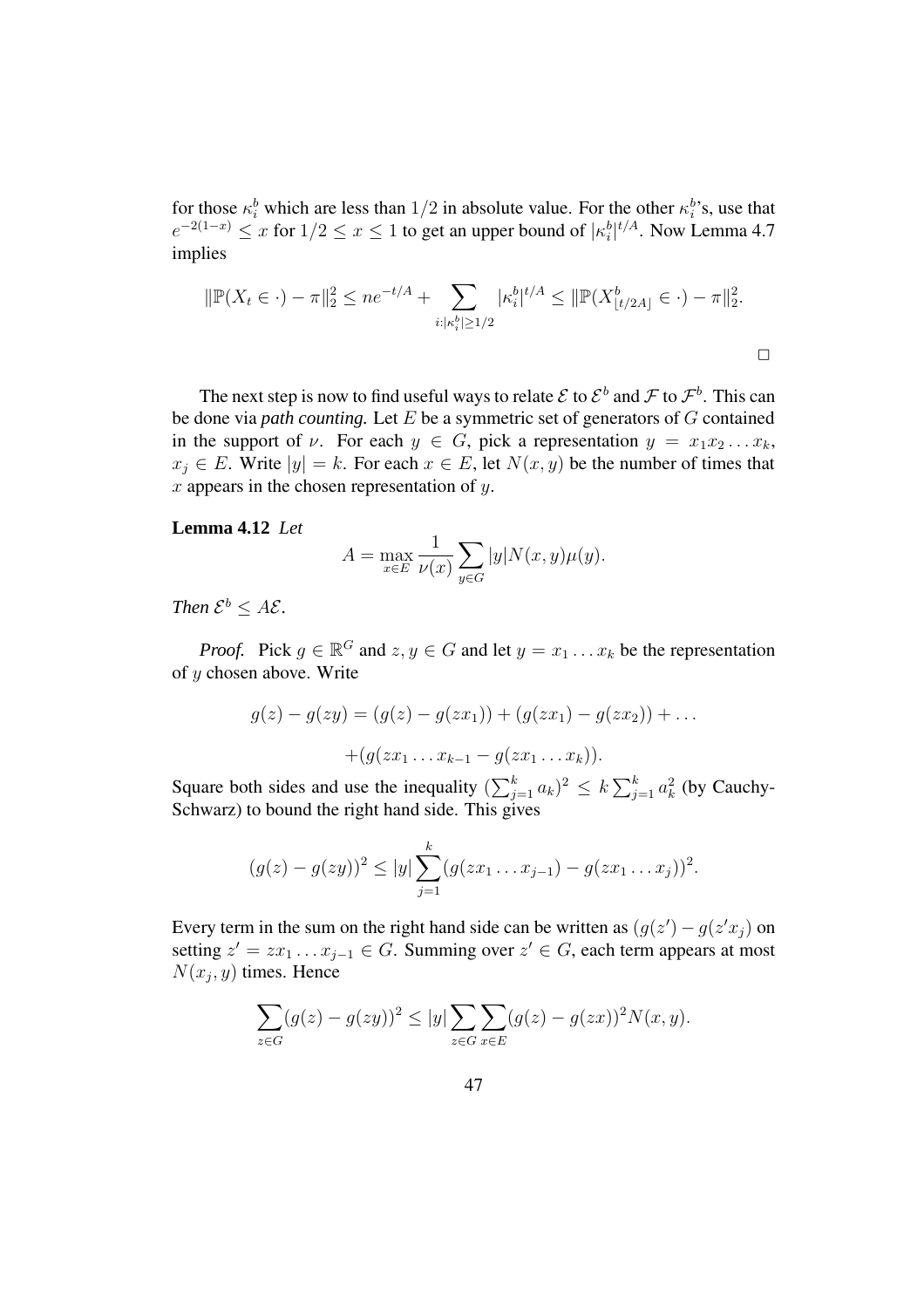Now multiply both sides with  $\mu(y)$  and sum over  $y \in G$ . Then the left hand side becomes  $n\mathcal{E}^b(g, g)$ . The right hand side becomes

$$
\sum_{z \in G} \sum_{x \in E} (g(z) - g(zx))^2 \sum_{y \in G} |y| N(x, y) \mu(y) \leq A \sum_{z \in E} \sum_{x \in E} (g(z) - g(zx))^2 \nu(z)
$$
  

$$
\leq An\mathcal{E}(g, g).
$$

To get a similar result for the realtion between  $\mathcal F$  and  $\mathcal F^b$ , the constant A needs only the slight modification that we demand all presentations  $y = x_1 \dots x_k$  of elements  $y \in G$  to have odd length. This redefines the |y|'s and the  $N(x, y)$ 's and thereby A. Then the result of Lemma 4.12 holds with  $\mathcal E$  replaced by  $\mathcal F$ . The only difference from the proof of Lemma 4.12 is in how one writes  $g(z) + g(zy)$  as a telescoping sum. (This works only when all  $|y|$ 's are odd.) We leave this as an exercise to the reader.

Now, before we can use of any of this, we need some benchmark card shuffle to compare with. Unfortunately, bounds in  $L^2$  for random walks on  $S_n$  are difficult to find. Luckily, Diaconis and Shashahani [8] managed to do this for the random transpositions shuffle,  $\mu(id) = 1/n$ ,  $\mu(i|j) = 2/n^2$  for  $i \neq j$ ). via Fourier analysis on  $S_n$ . Their result is very sharp and states that there is a universal constant  $\beta$  such that at time  $(1/2)n(\log n + c)$ , the square of the  $L^2$ -distance to stationarity is bounded by  $\beta e^{-2c}$ . In particular  $\hat{\tau} \leq (1 + o(1))(1/2)n \log n$  for the random transpositions shuffle.

**Example. Transposing neighbors.** Consider the transposing neighbors shuffle generated by  $\nu(i \; i+1) = \nu(id) = 1/n$ ,  $i = 1, \ldots, n-1$ . This is slightly different from the version studied earlier, which had a holding probability of  $1/2$  in order for the disigned coupling there to work out. We compare this with the random tranpositions shuffle. We have  $E = \{(i \ i+1) : i = 1, \ldots, n-1\} \cup \{id\}$ . Let  $y = (i, j), i > j$ , be an arbitrary transposition. Then write

$$
y = (i \ i + 1)(i + 1 \ i + 2) \dots (j - 1 \ j)(j - 2 \ j - 1) \dots (i \ i + 1).
$$

From this it follows that  $|y| \le 2n$  and  $N(x, y) \le 2$  for every x and y. Hence  $A \leq 2n^2$ . Now we only need an estimate for  $\kappa_{n!}$ , the smallest eigenvalue of the transposing neighbors shuffle. The following lemma is useful.

**Lemma 4.13** *For a discrete time random walk on* G *generated by* ν*,*

$$
\kappa_{|G|} \ge -1 + 2\nu(id).
$$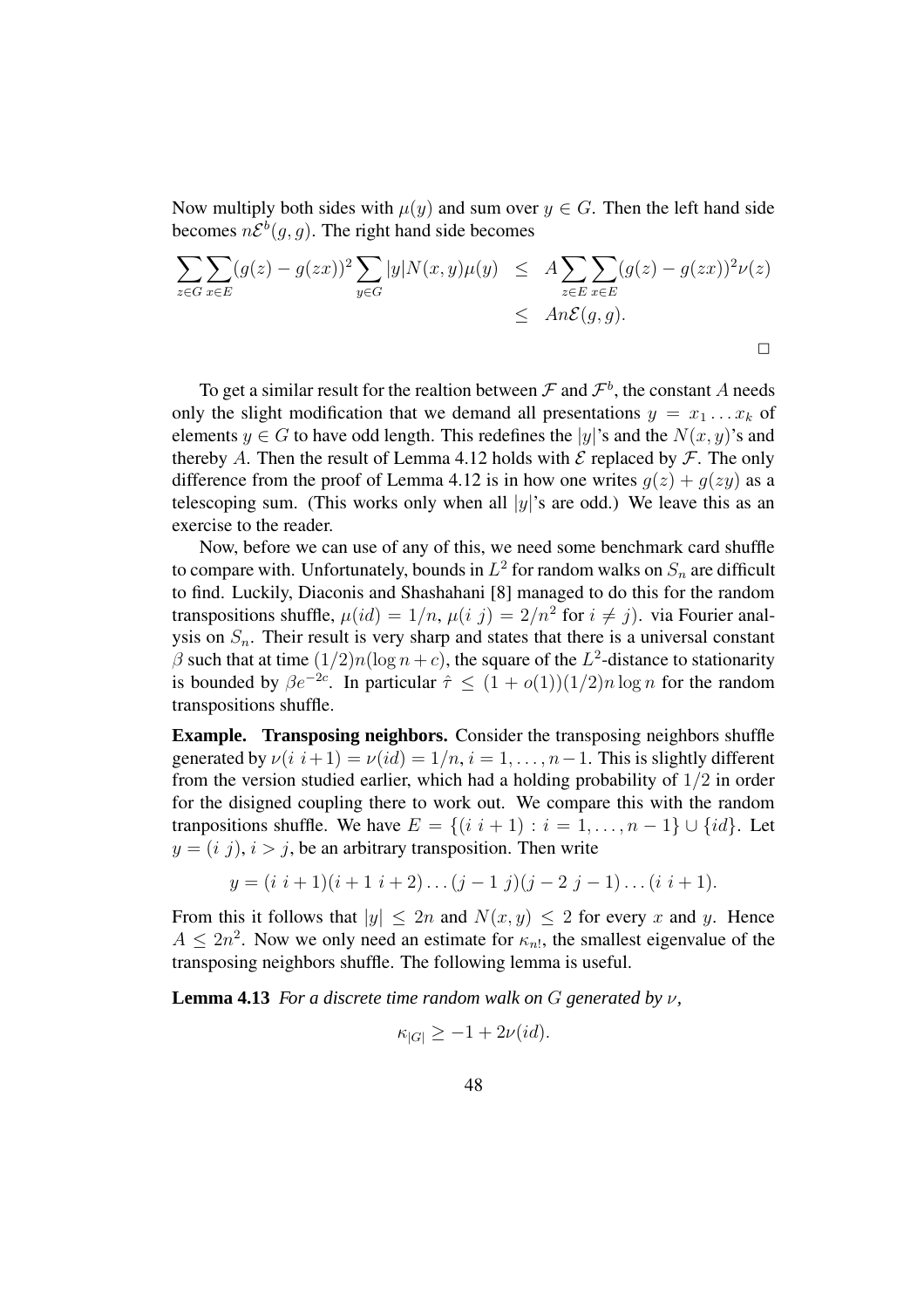*Proof.* The result is trivial when  $\nu(id) = 0$ , so assume  $\nu(id) > 0$ . Consider then the random walk generated by the measure  $\nu'$  where  $\nu'(x) = \nu(x)/(1 \nu(id)$ ,  $x \neq id$  and  $\nu'(id) = 0$ . This random walk has the eigenvalues  $\kappa'_i =$  $(\kappa_i - \nu(id))/(1 - \nu(id)).$  Since  $\kappa'_{|G|} \ge -1$ , the result follows.

By Lemma 4.13,  $\kappa_{n!} \ge -1 + 1/n$ . By Lemma 4.12 and Lemma 4.11,

$$
\|\mathbb{P}(X_t \in \cdot) - \pi\|_2^2 \le \left(1 - \frac{1}{n}\right)^{2t} + n!e^{-t/(2n^2)} + \|\mathbb{P}(X_{t/(4n^2)}^b \in \cdot) - \pi\|_2^2.
$$

This gives  $\hat{\tau} \leq (1 + o(1))2n^3 \log n$ , the same order as for total variation.  $\Box$ 

**Example. Distorted random transpositions.** Consider random transpositions where a few particular transpositions are not allowed. For concreteness, consider the shuffle generated by  $\nu(id) = 1/(n-1)$ ,  $\nu(i\,j) = 2/(n(n-1))$ ,  $|i - j| \neq 1$  mod n, i.e. random transpositions with neighbor transpositions (including  $(1 n)$  forbidden. Again compare with ordinary random transpositions. Writing  $(i \ i+1) = (i \ i+3)(i+1 \ i+3)(i \ i+3)$ , it follows that  $|y| = 3$  for every neighbor transposition y. Of course,  $|y| = 1$  for all other y. For all non-neighbor transpositions x, we have  $N(x, y) \le 2$  and  $N(x, y) = 0$  for all but three diffrent <br> w's This gives  $A \le 9$ . Hence the comparison gives  $\hat{\tau} \le (1 + o(1))9n \log n$ . y's This gives  $A \le 9$ . Hence the comparison gives  $\hat{\tau} \le (1 + o(1))9n \log n$ .

**Example. The symmetrized Rudvalis shuffle.** Recall that the Rudvalis shuffle is generated by the measure giving probability  $1/2$  to each of the two generators  $d_{n-1} = (n-1 \ n-2 \ \ldots \ 1)$  and  $d_n = (n \ n-1 \ \ldots, 1)$ . This set of generators is not symmetric, so let us instead consider the *additive symmetrization* of the Rudvalis shuffle, i.e. the shuffle generated by  $\nu(d_n) = \nu(d_{n-1}) = \nu(u_n) = \nu(u_{n-1}) = 1/4$ , where  $u_j = d_i^{-1}$  $j^{-1}$ . This shuffle has holding probability 0, so there is no easy bound on  $\kappa_{n!}$ . The easiest way out is to see to that all |y| are odd and then use the third statement of Lemma 4.11.

Again compare with random transpositions. How to choose odd representations depends on whether  $n$  is even or odd. We assume here that  $n$  is even and leave the other case to the reader. First note that for all earler examples, we implicitly used the obvious empty representation of  $y = id$ . However, since that representation has length 0, this does not work now. Use instead the representation  $id = d_{n-1}^{n-1}$ . Now asume that  $y = (i, j)$  with  $i < j$ . Then we may write |y| as  $u_n^{n-j} u_{n-1}^{j-i-1} u_n u_{n-1}^{n+j-1} d_n^{n-j}$ . This representation has the odd length  $3n - 2j - 1 < 3n$ . Using also the trivial bound  $N(x, y) \le |y|$  gives  $A \le 36n^2$ .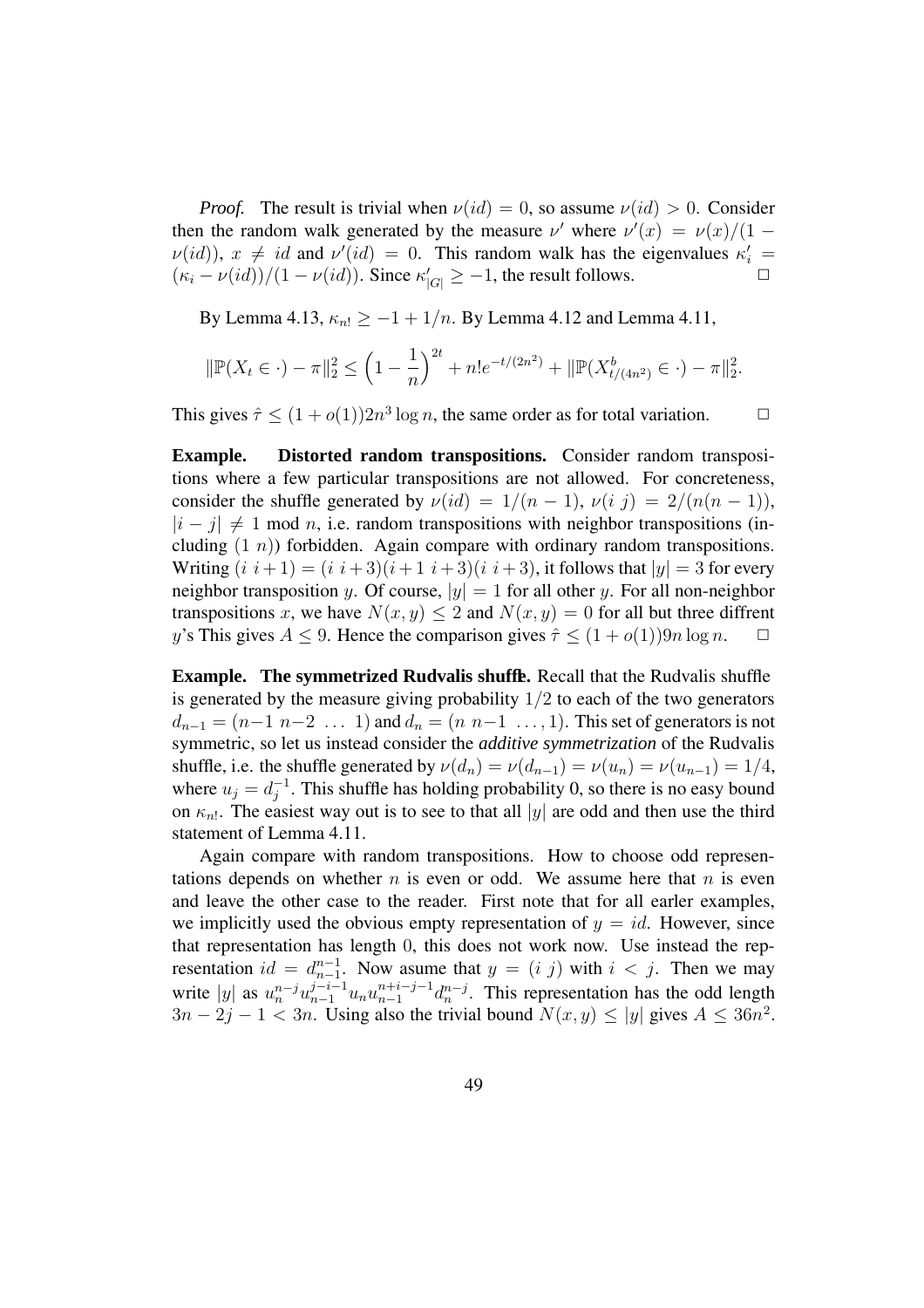Now the third statement of Lemma 4.11 gives

$$
\hat{\tau} \le (1 + o(1))36n^3 \log n.
$$

This is also the same order as for total variation.  $\Box$ 

**Example. The symmetrized overlapping cycles shuffle.** The overlapping cycles shuffle gives probability  $1/2$  to each of  $u_n$  and  $u_m = (1 \ 2 \ \dots \ m)$  for some  $m > n$ . This turned out to be a difficult shuffle to handle. Above, some effort was paid to the case  $m = n/2$ , n even, m odd. It was shown that the relaxation time for a single card is  $\Theta(n^2)$ . Here we compare its symmetrized version with the random transpositions shuffle to give an upper bound in  $L^2$  of order  $n^3 \log n$ . Let  $\nu(u_n) = \nu(d_n) = \nu(u_m) = \nu(d_m) = 1/4$ . We have  $id = u_m^m$  an odd-length representation of length  $n/2$ . No take  $y = (i\ j), i < j$ . Write  $x = d_n^m u_m u_n^{m-1} u_m$ . Then  $|x| = n + 1$  which is odd and  $x = (1 \ n)$ . If  $j \le m$ , then  $y = v x v^{-1}$  where  $v = u_m^{m-j+1} d_n u_m^{j-i+1}$ . Hence  $|y| = 2n+5$  which is odd. If  $j > m$ , add a prefix to  $v$  in order to bring i and j to the upper half of deck. This takes a length of at most  $m + 1$  giving  $|y| \leq 3n + 7 < 4n$  and still odd. Mimicking the above example gives  $A \leq 64n^2$  and

$$
\hat{\tau} \le (1 + o(1))64n^3 \log n.
$$

**Example. Random walk on**  $\mathbb{Z}_n$ . Let  $a \leq \sqrt{n}$  and consider the random walk on  $\mathbb{Z}_n$  generated by  $\nu(j) = 1/(2a + 1), j = -a, \ldots, a$ , i.e. steps are uniform over  ${-a, \ldots, a}$ . Compare with the trivial random walk that gets uniform over  $\mathbb{Z}_n$  in a single step. Identify each element  $y \in \mathbb{Z}_n$  with  $y \in [n]$  and represent k as

$$
y = 0 + a + 1 + (a - 1) + 2 + (a - 2) + \ldots + a + 0 + (a - 1) + 1 + \ldots + b.
$$

Here  $b = y - a|y/a|$ . Then  $|y| \leq 2y/a + 1 \leq 2n/a + 1 < 3n/a$  and for each  $x \in \{-a, \ldots, a\}, N(x, y) \le 4y/a^2 + 1 < 6n/a^2$ . Hence

$$
A < (2a+1)\frac{3n}{a}\frac{6n}{a^2} < \frac{54n^2}{a^2}.
$$

Since  $\kappa_2^b = 0$ , Lemma 4.9 reveals that  $\kappa_2 \leq 1 - a^2/(54n^2)$ , so that the relaxation time  $O(a^2/n^2)$ . This is the correct order. Since  $\kappa_n \ge -1 + 2/(2a+1)$  by Lemma 4.13, it follows from Lemma 4.11 that  $\hat{\tau} = O((n^2/a^2) \log n)$ .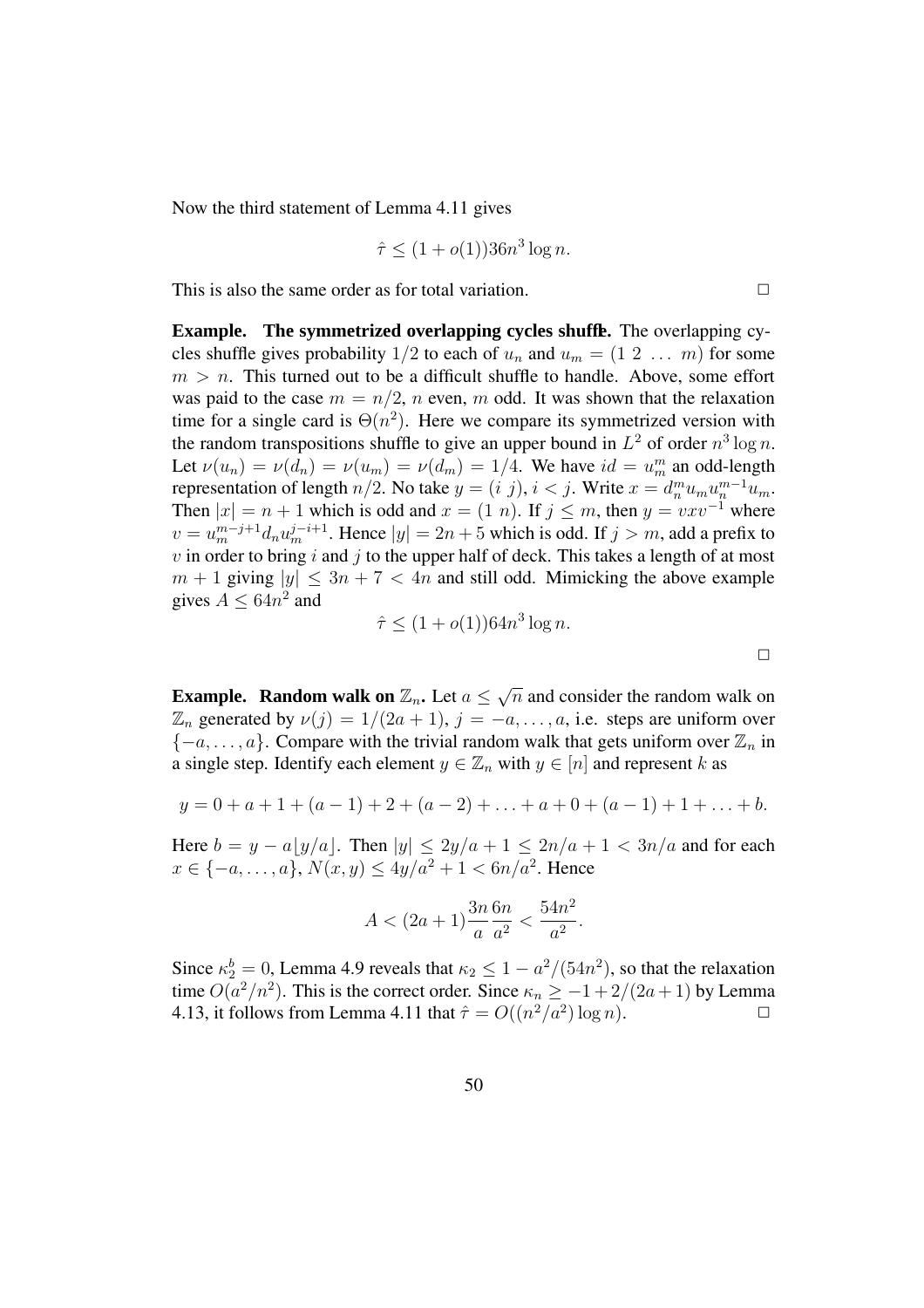# **5 The Thorp shuffle**

The Thorp shuffle, proposed by E. Thorp in 1973, is known as the longest standing open problem in card shuffling, having resisted numerous attacks from prominent mathematicians for over three decades. The Thorp shuffle is a very fine riffle shuffle on a deck of an even number of cards: cut the deck in two equal sized packs, one in each hand. Now drop the two bottom cards in an order determined by a fair coin flip. Then repeat this for the two new bottom cards (i.e those two cards that were second to bottom to begin with). Keep on repeating this until the packs are empty.

The conjecture is that the mixing time should be of order  $\log n$ , or, in the very least,  $O((\log n)^2)$ . However, until very recently, the best known upper bound was of order n. The first upper bound polynomial in  $\log n$ , was given by Morris [15], 2005, and was of order  $O((\log n)^{44})$ , under the condition that  $n = 2^d$  for integer d. Montenegro and Tetali [13] were able to build on this to improve the bound to  $O((\log n)^{29})$ , under the same condition. Then in 2008, representing the present state of the art, Morris [14] made significant progress and were able to remove the  $n = 2^d$  condition and took the upper bound down to  $O((\log n)^4)$ . In this section, we will follow the latter paper.

Write  $n = 2h$  for the number of cards. Formally, the Thorp shuffle can be described by first, for each of the pairs  $(1, h + 1), (2, h + 2), \ldots, (h, 2h)$ , make a transposition of the two cards in the pair with probability  $1/2$ , independently of other pairs, and second, composing with the permutation moving the card in position i to position  $2i - 1$  and the card in position  $h + i$  to position  $2i$ ,  $i =$  $1, \ldots, h$ .

Morris makes use of an advanced entropy technique. For this, we first need some theoretical background.

**Definition 5.1** *Let*  $\nu$  *and*  $\pi$  *be two probability measures on the finite space S. The relative entropy of*  $\nu$  *with respect to*  $\pi$  *is given by* 

$$
ENT(\nu \| \pi) = \sum_{x \in S} \nu(x) \log \frac{\nu(x)}{\pi(x)}.
$$

In the special case when  $\pi$  is the uniform distribution on S, one simply speaks of the relative entropy of  $\nu$ , denoted  $ENT(\nu)$ . When X is a random variable on S distributed according to  $\nu$ , one also writes  $ENT(X)$  for  $ENT(\nu)$ . We have

$$
ENT(\nu) = \sum_{x \in S} \nu(x) \log(|S|\nu(x)).
$$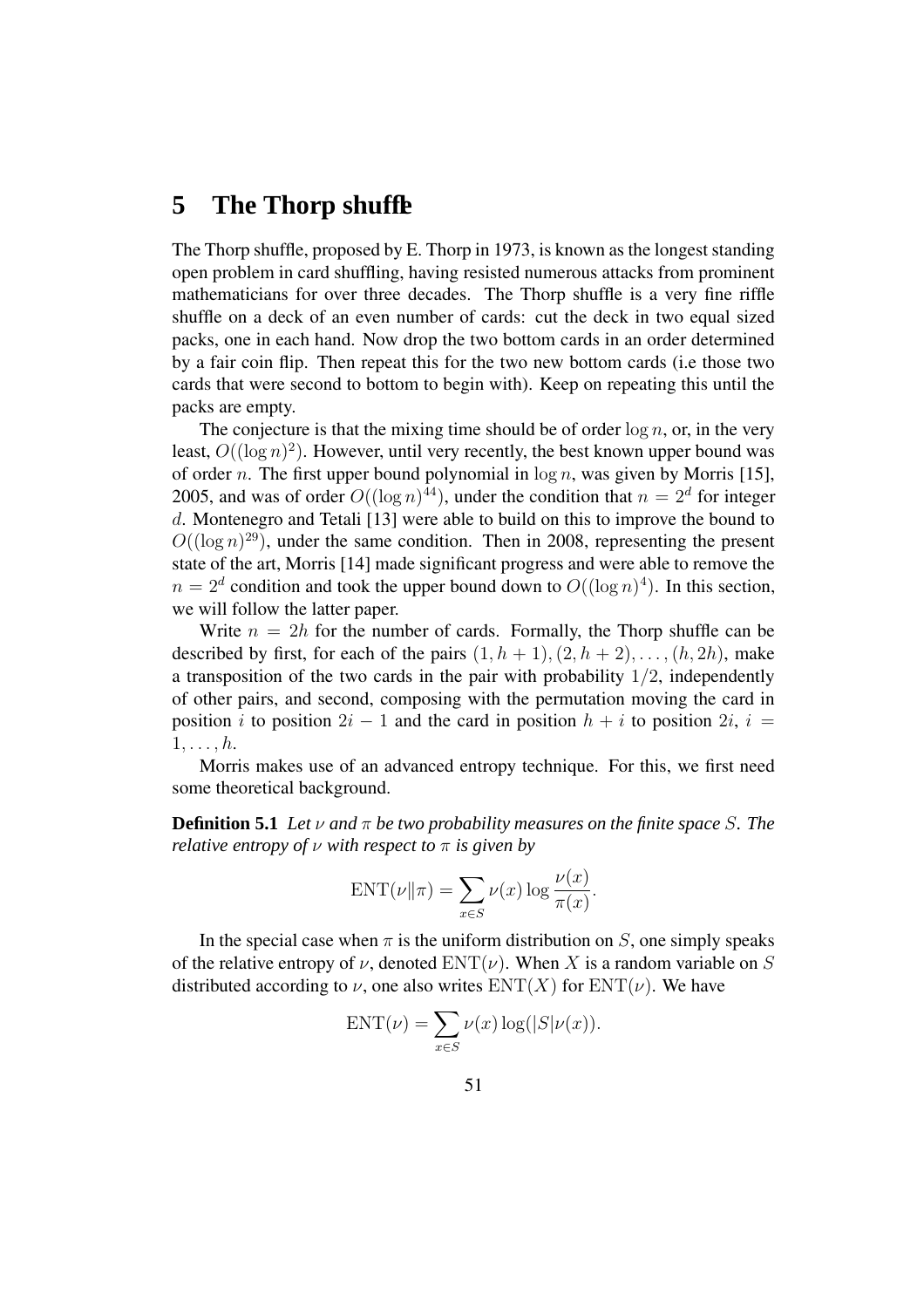Here are a few observations:

- ENT $(\nu \| \pi) \geq 0$ , with equality if and only if  $\nu = \pi$ .
- ENT $(\nu) = \log |S| H(\nu)$ , where  $H(\nu) = -\sum_{x \in S} \nu(X) \log \nu(X)$  is the usual absolute entropy.
- ENT $(\nu \| \pi) = \mathbb{E}_{\nu}[\log \frac{\nu(X)}{\pi(X)}].$

The two last observations are immediate. The first one follows from the last, using Jensen's inequality on the convex function  $-\log(\pi(X)/\nu(X))$ . The following lemma relates total variation distance to relative entropy.

**Lemma** 5.1 Let  $\pi$  be the uniform measure. Then

$$
\|\nu - \pi\|_{TV} \le \sqrt{\frac{1}{2} \text{ENT}(\nu)}.
$$

*Proof.* By Schwarz' inequality,

$$
\|\nu - \pi\|_{TV} = \sum_{i} \frac{1}{2} \left| \nu(i) - \frac{1}{|S|} \right| \le \sqrt{\frac{1}{4} |S| \sum_{i} \left| \nu(i) - \frac{1}{|S|} \right|^2}.
$$

Hence it suffices to show that

$$
\frac{1}{2}|S|\sum_{i} |\nu(i) - \frac{1}{|S|}|^{2} - \sum_{i} \nu(i) \log(|S|\nu_{i}) \leq 0.
$$

This is a standard optimization problem over the  $\nu(i)$ 's, that can e.g. be solved using a Lagrange multiplier or setting  $\nu(|S|) = 1 - \nu(1) - \ldots - \nu(|S| - 1)$ .  $\Box$ 

The conditional entropy of a random variable X given  $Y = y$ , denoted

$$
ENT(X|Y=y)
$$

is of course the entropy of the distribution of X given  $Y = y$ . By  $ENT(X|Y)$  one means the corresponding random variable (a function of Y). Now let  $\mu$  and  $\nu$  be two probability measures on  $S \times S$ . Think of these as distributions of a pair of random variables. Write

$$
\mu_1(i) = \sum_{j \in S} \mu(i, j), \ \mu_2(j) = \sum_{i \in S} \mu(i, j)
$$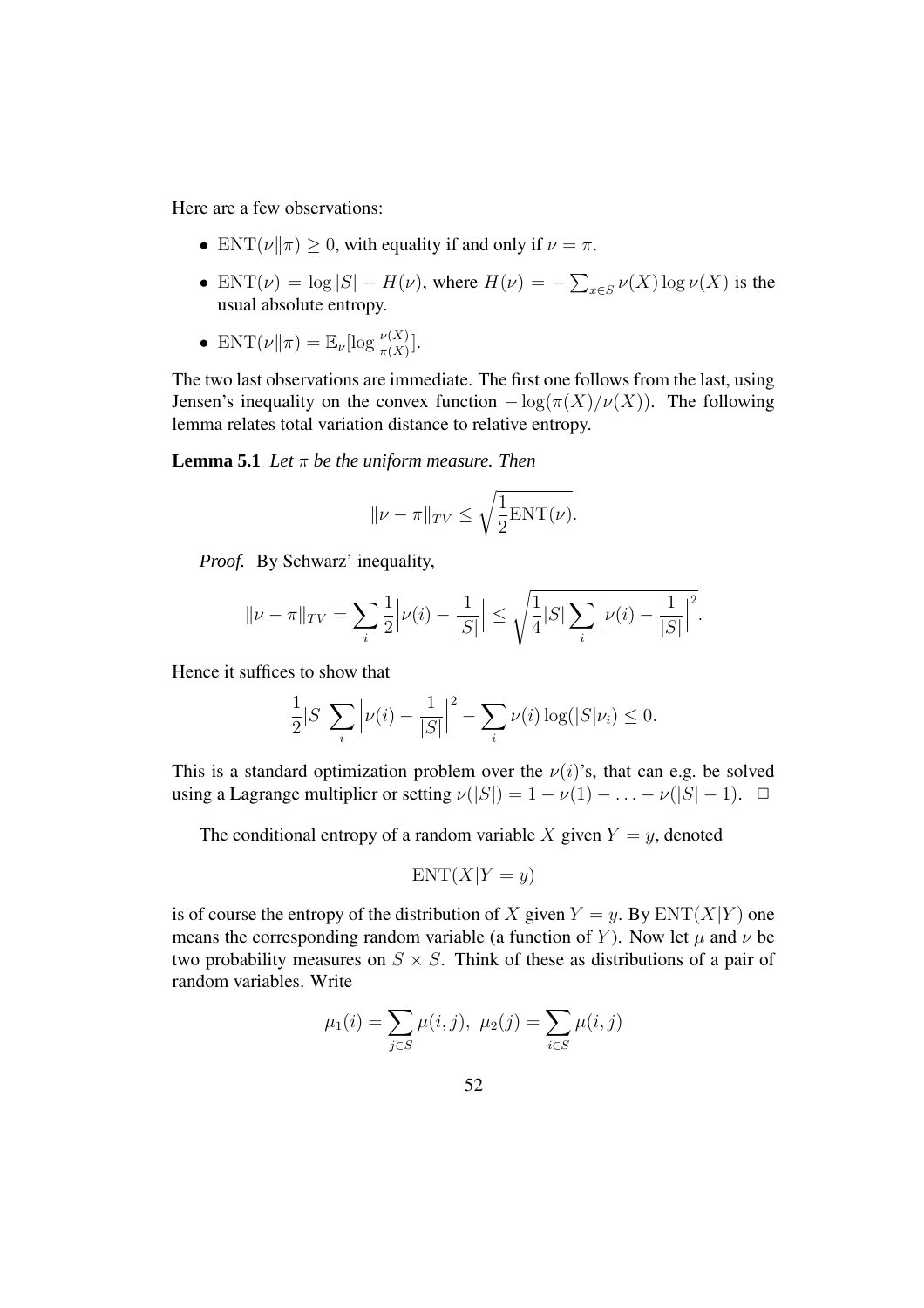for the marginal distributions with respect to  $\mu$ , and correspondingly for  $\nu$ . Write also

$$
\mu_{2|1}(j|i) = \frac{\mu(i,j)}{\mu_1(i)}
$$

as usual for the conditional distribution, and correspondingly for  $\nu$ . Then we have the following chain rule for relative entropies:

$$
ENT(\mu \| \nu) = ENT(\mu_1 \| \nu_1) + \sum_{i} \sum_{j} \mu(i, j) \log \frac{\mu_{2|1}(j|i)}{\nu_{2|1}(j|i)}.
$$

This follows from a straightforward manipulation of the right hand side according to the definitions of the involved quantities. In the special case when  $\nu$  is uniform on  $S \times S$ , we have that  $\mu_1$  and  $\mu_{2|1}$  are both uniform on S, and the chain rule becomes

$$
ENT(\mu) = ENT(\mu_1) + \sum_{i} \sum_{j} \mu(i, j) \log(|S|\mu_{2|1}(j|i))
$$
  
=  $ENT(\mu_1) + \sum_{i} \mu_1(i) \sum_{j} \mu_{2|1}(j|i) \log(|S|\mu_{2|1}(j|i)).$ 

If  $(X, Y)$  is distributed according to  $\mu$ , then this in turn becomes

$$
ENT(X, Y) = ENT(X) + E[ENT(Y|X)]
$$
  
= 
$$
ENT(X) + E[ENT(X, Y|X)].
$$

An inductive generalization to higher dimensions leads to that, for any  $i \in [n]$ ,

$$
ENT(X_1, X_2, ..., X_n) = \mathbb{E}[\text{ENT}(X_1, X_2, ..., X_n | X_i, X_{i+1}, ..., X_n)] + \sum_{k=i}^{n} \mathbb{E}[\text{ENT}(X_k | X_{k+1}, X_{k+2}, ..., X_n)].
$$

(Note that the last term in the sum is  $ENT(X_n)$ .) The situation in which the chain rule will be used here, is of course for random permutations. Let  $\nu$  be a random permutation in  $S_n$ , let  $\mathcal{F}_j = \sigma(\nu^{-1}(j), \nu^{-1}(j+1), \ldots, \nu^{-1}(n))$ , the  $\sigma$ -algebra generated by the identities of the cards in positions  $j, j + 1, \ldots, n$ , and let

$$
E_j = \mathbb{E}[\text{ENT}(\nu^{-1}(j)|\mathcal{F}_{j+1})],
$$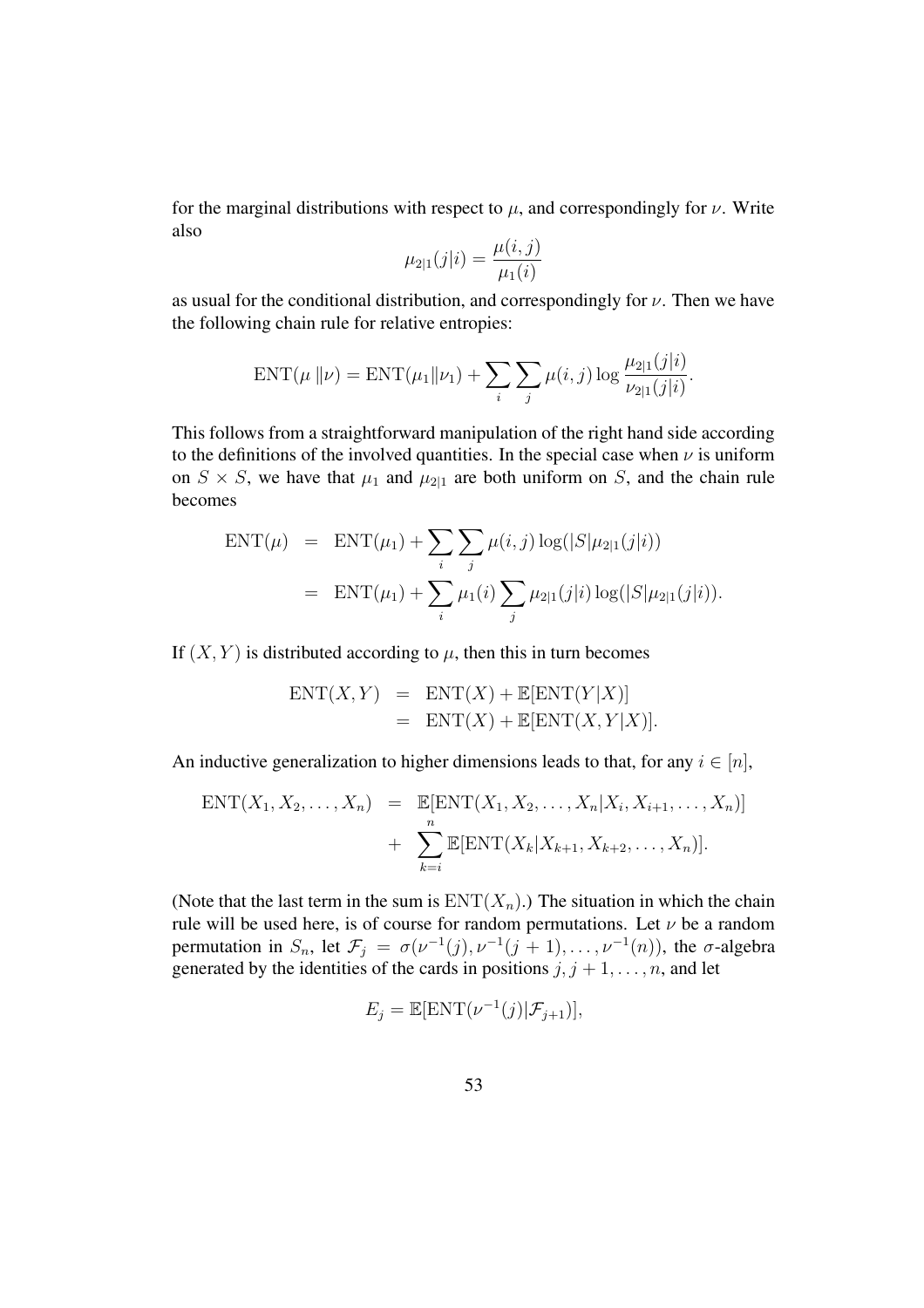$j = 1, 2, \ldots, n$ . Then the chain rule takes on the form

$$
ENT(\nu) = \mathbb{E}[ENT(\nu|\mathcal{F}_i)] + \sum_{k=i}^{n} E_k.
$$

In order to bound relative entropies, we need to introduce yet another concept of "distance" between probability measures. Let  $d$  be a function on pairs of nonnegative numbers given by

$$
d(x,y) = \frac{1}{2}x \log x + \frac{1}{2}y \log y - \frac{x+y}{2} \log \frac{x+y}{2}.
$$

Since the function  $x \to x \log x$  is strictly convex, Jensen's inequality (applied to a random variable taking on the values x and y with probability  $1/2$  each) entails that  $d(x, y) > 0$  with equality if and only if  $x = y$ . Also, regarding d as a function of only one of its arguments and differentiating twice, shows that

**Lemma 5.2** *The functions*  $d(x, \cdot)$  *and*  $d(\cdot, y)$  *are convex for all x and y.* 

**Definition 5.2** *Let*  $\mu$  *and*  $\nu$  *be two probability measures on S. Then* 

$$
d(\mu, \nu) = \sum_{i \in S} d(\mu(i), \nu(i)).
$$

It should be noted that this notion of distance is not a proper metric, since it does not satisfy the triangle inequality.

An alternative and sometimes more convenient expression for  $d$  is

$$
d(x,y) = \frac{x+y}{2} f(\frac{x-y}{x+y}),
$$

where  $f(u) = \frac{1}{2}$  $\frac{1}{2}(1+u)\log(1+u)+\frac{1}{2}$  $\frac{1}{2}(1-u)\log(1-u)$ . The function f is well defined on  $(-1, 1)$  and by differentiating twice, it follows that f is convex. The following lemma reveals that lumping decreases d.

**Lemma** 5.3 *Let X and Y be distributed according to*  $\mu$  *and*  $\nu$  *respectively.* Let  $g: S \to \mathbb{R}$  *and let* M *and* N *be the distributions of*  $g(X)$  *and*  $g(Y)$  *respectively. Then*

$$
d(M, N) \leq d(\mu, \nu).
$$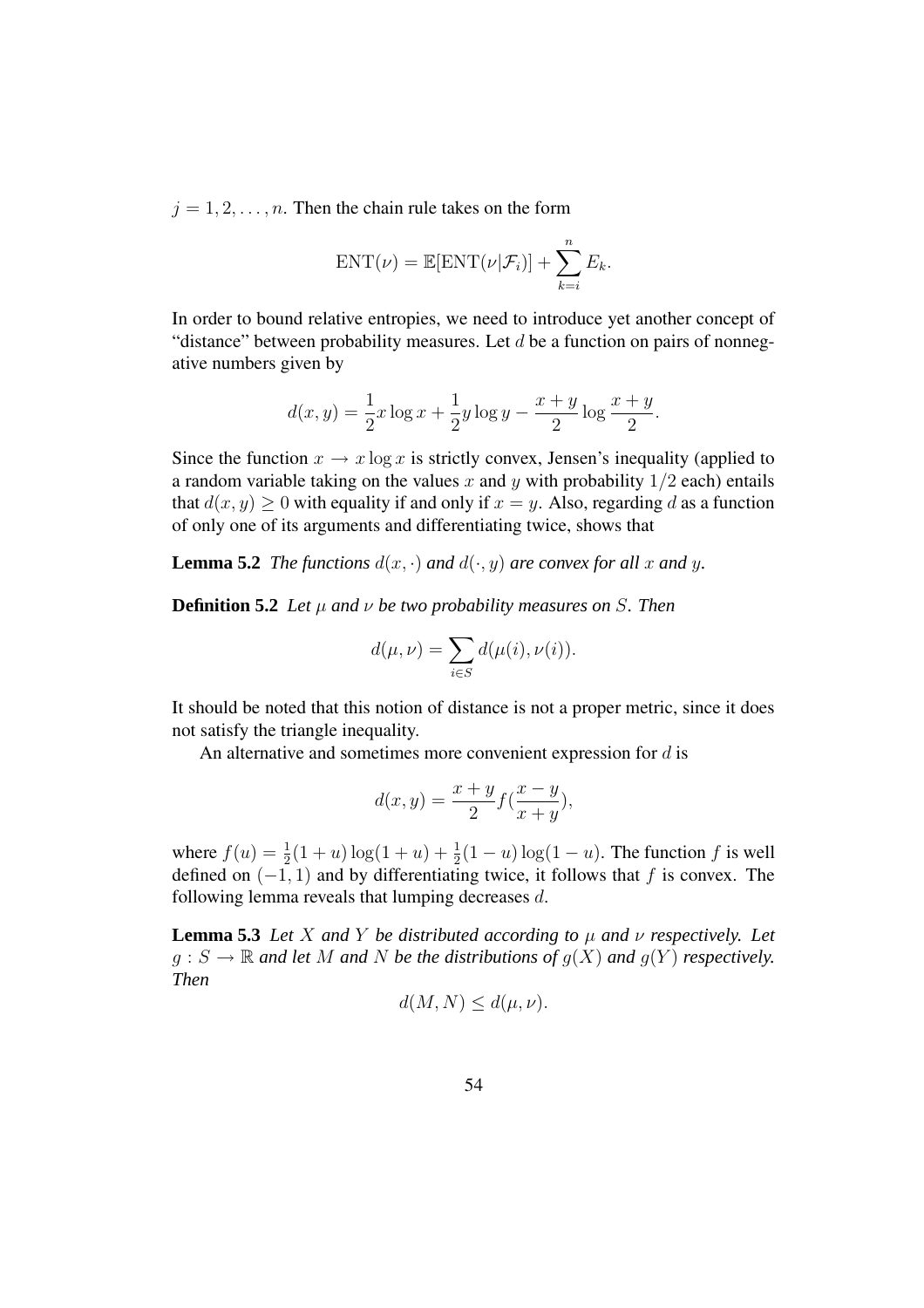*Proof.* Partition S by letting  $S_i = \{x \in S : g(x) = i\}, i \in g(S)$ . Then

$$
d(\mu, \nu) = \sum_{i} \sum_{x \in S_i} d(\mu(x), \nu(x)) = \sum_{i} \sum_{x \in S_i} \frac{\mu(x) + \nu(x)}{2} f\left(\frac{\mu(x) - \nu(x)}{\mu(x) + \nu(x)}\right)
$$
  
= 
$$
\sum_{i} \frac{M(i) + N(i)}{2} \sum_{x \in S_i} \frac{\mu(x) + \nu(x)}{2} \frac{2}{M(i) + N(i)} f\left(\frac{\mu(x) - \nu(x)}{\mu(x) + \nu(x)}\right)
$$
  
= 
$$
\sum_{i} \frac{M(i) + N(i)}{2} \mathbb{E} f(Z_i),
$$

where  $Z_i$  is a random variable that takes on the value  $(\mu(x) - \nu(x))/(\mu(x) + \nu(x))$ with probability  $(\mu(x) + \nu(x))/(M(i) + N(i)), x \in S_i$ . By the convexity of f and Jensen's inequality,

$$
\mathbb{E}f(Z_i) \ge f(\mathbb{E}Z_i) = f\Big(\frac{M(i) - N(i)}{M(i) + N(i)}\Big).
$$

Inserting into the above gives

$$
d(\mu, \nu) \ge \sum_{i} \frac{M(i) + N(i)}{2} f\left(\frac{M(i) - N(i)}{M(i) + N(i)}\right) = d(M, N).
$$

 $\Box$ 

Here is the result that captures how  $d$  relates to relative entropy.

**Lemma 5.4** *There is a constant c*, *independent of*  $\mu$  *and S*, *such that* 

$$
ENT(\mu) \le c \log |S| d(\mu, \pi),
$$

*where*  $\pi$  *is uniform on S*.

*Proof.* Let 
$$
n = |S|
$$
 and let  $g(x) = x \log x - x + 1$ . Then  
\n
$$
ENT(\mu) = \frac{1}{n} \sum_{i} n\mu(i) \log(n\mu(i)) = \frac{1}{n} \sum_{i} g(n\mu(i))
$$

where the second equality follows from the fact that  $\sum_i(-n\mu(i) + 1) = 0$ . Since  $d(ax, ay) = ad(x, y),$ 

$$
d(\mu, \pi) = \sum_{i} d(\mu(i), \frac{1}{n}) = \frac{1}{n} \sum_{i} d(n\mu(i), 1)
$$
  
= 
$$
\frac{1}{n} \sum_{i} \frac{n\mu(i) + 1}{2} f\left(\frac{n\mu(i) - 1}{n\mu(i) + 1}\right).
$$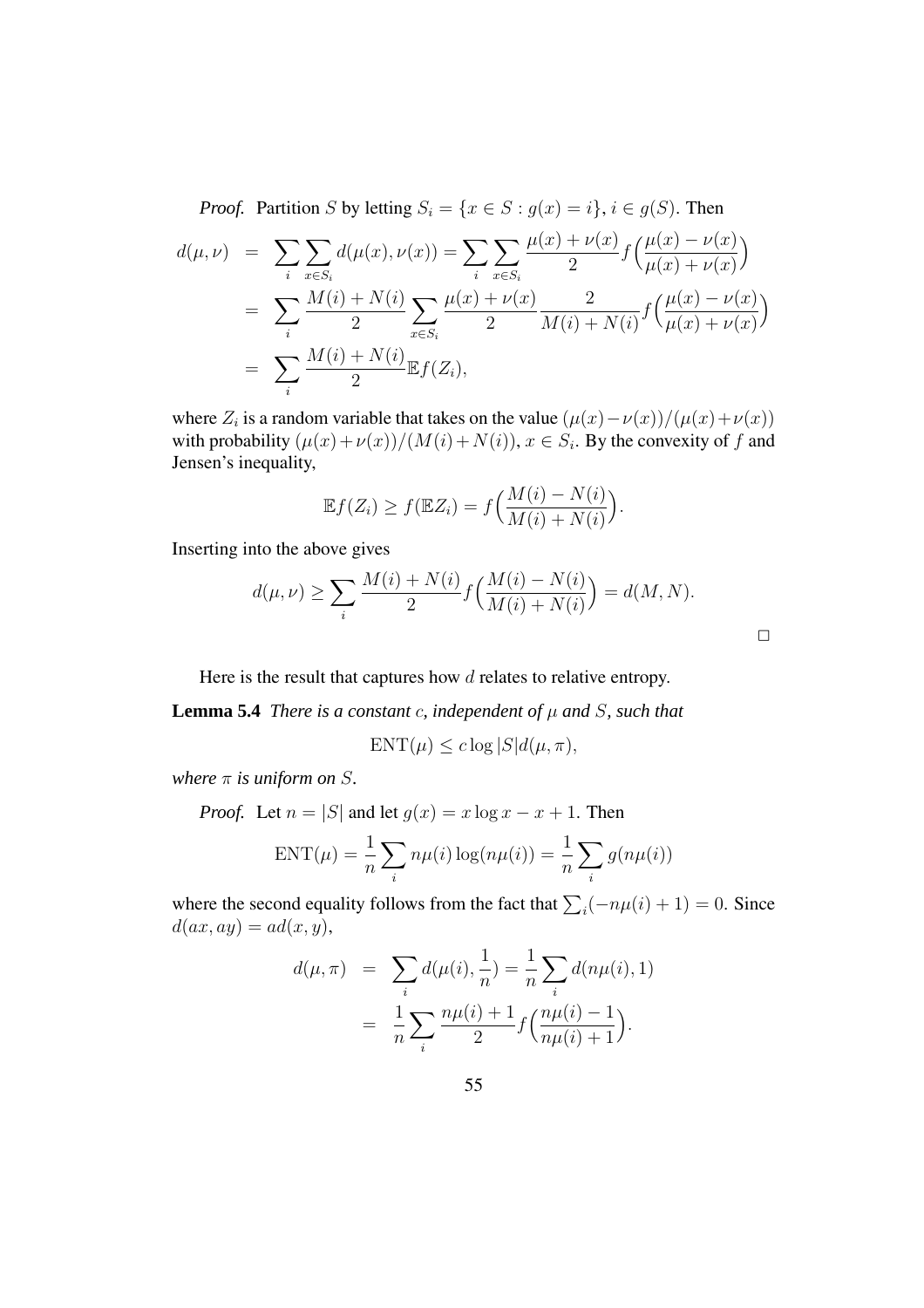Hence it suffices to show that for each  $i$ ,

$$
g(n\mu(i)) \leq c \log n \frac{n\mu(i) + 1}{2} f\left(\frac{n\mu(i) - 1}{n\mu(i) + 1}\right).
$$

Letting

$$
R(x) = \frac{g(x)}{\frac{x+1}{2}f(\frac{x-1}{x+1})},
$$

this amounts to showing that  $R(x) \leq c \log n$  for  $x \in [0, n]$ . Using Taylor's formula, one can show that  $\lim_{x\to 1} R(x)$  exists. Hence R extends to a continuous function. As a consequence,  $\sup_{x \in [0,2]} R(x) < \infty$ . Writing

$$
f\left(\frac{x-1}{x+1}\right) = \log\left(\frac{2x}{x+1}\right) - \frac{1}{x+1}\log x,
$$

we see that the denominator of  $R(x)$  is increasing on [2, n], so that on [2, n], the denominator exceeds  $\frac{1}{2}xf(1/3)$ . Since  $g(x) < x \log x \le x \log n$ , we have that on  $[2, n]$ ,

$$
R(x) < \frac{2}{f\left(\frac{1}{3}\right)} \log n. \quad \Box
$$

Let  $\mu \in S_n$  be a random permutation. Then, if  $\nu$  is a fixed permutation, clearly

$$
ENT(\mu\nu) = ENT(\mu),
$$

since the effect of composing with  $\nu$  is just to rename the elements of  $S_n$ .

**Remark.** Here one should beware of the risk of possible confusion; earlier we used greek letters for probability measures and capitals  $X$ ,  $Y$  etc, for the corresponding random variables. From now on, greek letters will denote random permutations, i.e. random variables in  $S_n$ , and, when needed, the probability measure corresponding to  $\mu$ , say, will be denoted  $\mathcal{L}(\mu)$ . Recall then that we identify  $ENT(\mu)$  with  $ENT(\mathcal{L}(\mu))$ .

**Lemma** 5.5 *If*  $\mu$  *and*  $\nu$  *are two random permutations, then* 

$$
ENT(\mu\nu) \leq ENT(\mu).
$$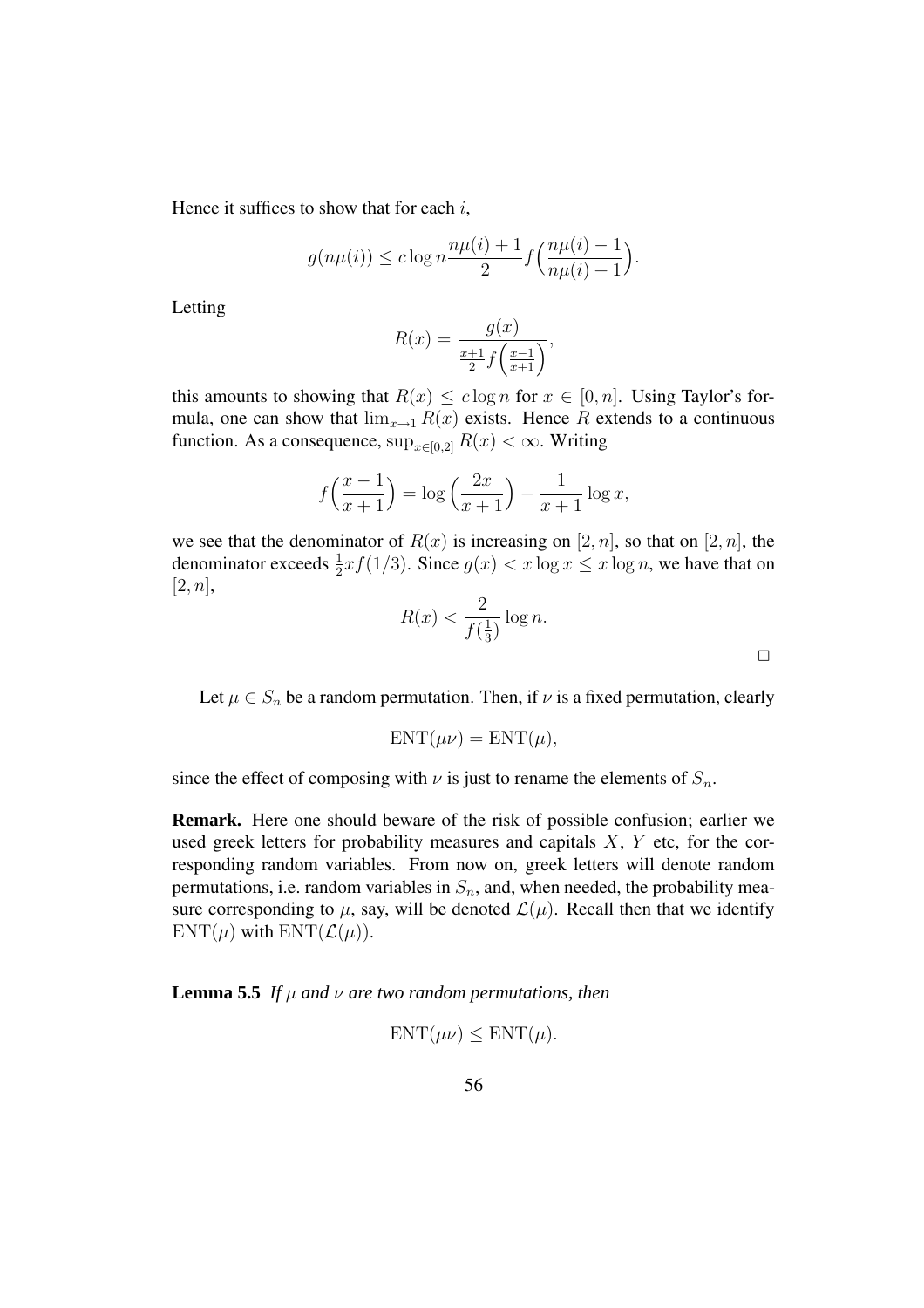*Proof.* Recall the general form of the chain rule for relative entropies:

$$
ENT(M||N) = ENT(M_1||N_1) + \sum_{i \in S} \sum_{j \in S} M(i, j) \log \Big( \frac{M_{2|1}(j|i)}{N_{2|1}(j|i)} \Big),
$$

where M and N are two probability measures on  $S \times S$ , S finite. Note that the second term is

$$
-\mathbb{E}_M \log \frac{N_{2|1}(j|i)}{M_{2|1}(j|i)} \ge -\log \mathbb{E}_M \frac{N_{2|1}(j|i)}{M_{2|1}(j|i)}
$$
  
=  $-\log \sum_i \sum_j M(i,j) \frac{N(i,j)/N_1(i)}{M(i,j)/M_1(i)}$   
=  $-\log 1 = 0$ ,

where the inequality is Jensen's inequality and the equalities are easy algebraic manipulation. Hence  $ENT(M||N) \geq ENT(M_i||N_i), i = 1, 2$ . Now apply this with  $M = \mathcal{L}(\mu, \mu\nu)$  and  $N = \mathcal{L}(\phi, \pi\nu)$ , where  $\pi$  is a uniform random permutation. Then clearly  $N_1$  and  $N_2$  are both uniform on  $S_n$ . Since  $M_{2|1}(j|i) = N_{2|1}(j|i)$ for all  $(i, j)$ , the second term in the chain rule vanishes and we have that

$$
ENT(M||N) = ENT(M_1||N_1) = ENT(\mu).
$$

On the other hand

$$
ENT(M||N) \geq ENT(M_2||N_2).
$$

The result follows.  $\Box$ 

We are now ready to state the key theorem of this section. Let  $a, b \in [n]$  and let  $c(a, b)$  denote the random permutation that equals id with probability  $1/2$  and (a b) with probability 1/2; we will call such a random permutation a *collision* of the positions  $a$  and  $b$ .

Let  $\nu$  be a random permutation and suppose that  $\nu$  is written on the form

$$
\nu = \theta c(a_1, b_1) c(a_2, b_2) \dots c(a_k, b_k)
$$

where  $\theta$  is a random or fixed permutation, the  $a_i$ 's and  $b_i$ 's are all distinct and the collisions are mutually independent given  $\theta$ . Let  $\nu_1, \nu_2, \ldots$  be iid copies of  $\nu$ . Write

$$
\nu_{(t)} = \nu_1 \nu_2 \ldots \nu_t.
$$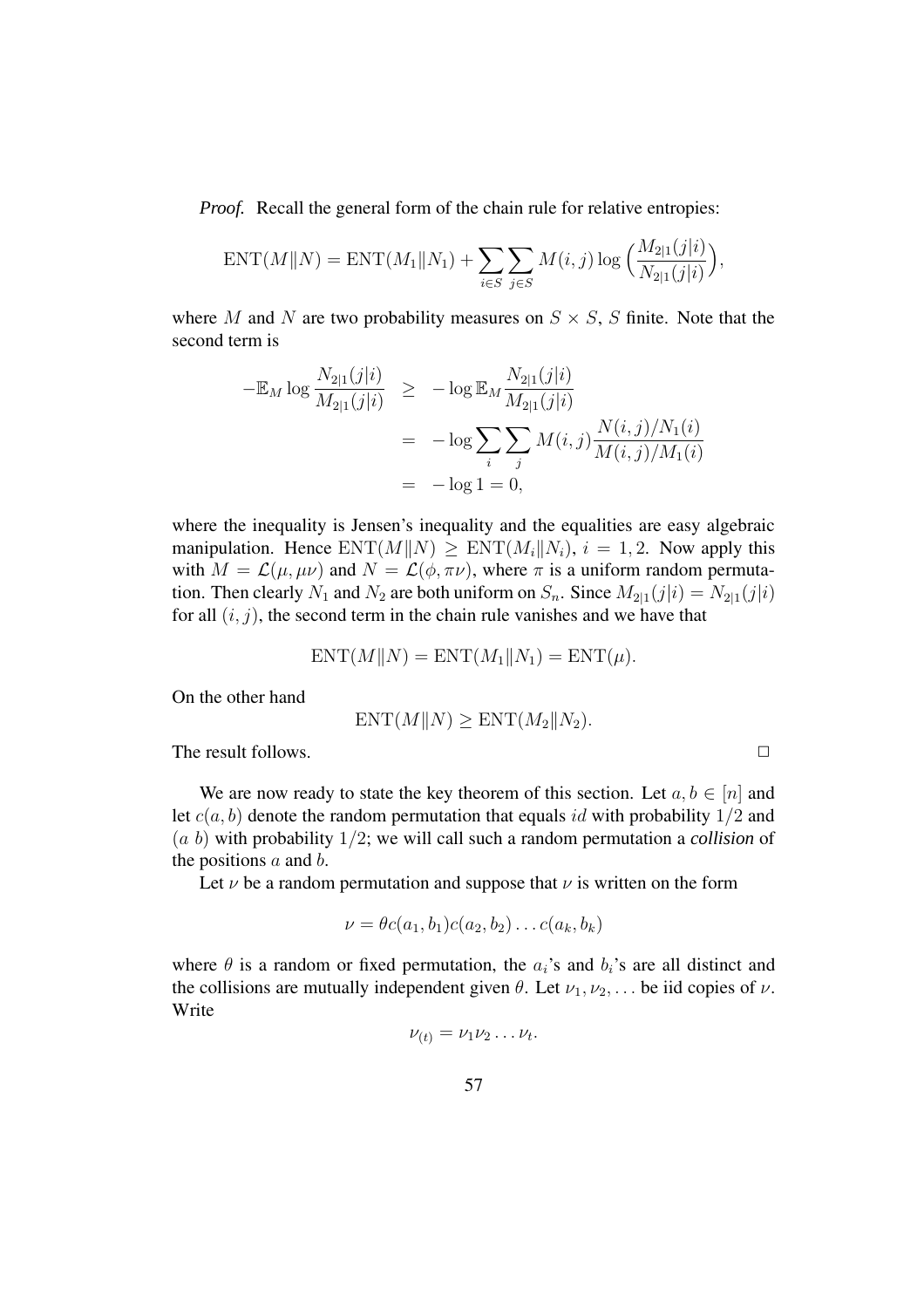Say that the cards x and y collide at time t if  $\nu_{(t)}^{-1}$  $\bar{u}_{(t)}^{-1}(i) = x, \, \nu_{(t)}^{-1}$  $\chi_{(t)}^{-1}(j) = y$  for some positions i and j, and  $\nu_t$  contains the collision  $c(i, j)$ .

Fix t and let  $T \in [t]$  be a random variable independent of the  $\nu_i$ :s. For each card x, let  $b(x)$  be the first card that x collides with in the time interval  $[T, t]$ , with  $b(x) = x$  if no such card exists. Let

$$
m(x) = b(x)
$$

if  $b(b(x)) = x$ , with  $m(x) = x$  otherwise. (I.e.  $m(x) = y$  and  $m(y) = x$  if x and y collide in the time interval  $[T, t]$  and none of x and y collide with any other card earlier in that time interval.) For each x, let  $A_x$  be the largest number such that  $\mathbb{P}(m(x) = y) \ge A_x/x$  for all  $y \le x$ .

**Theorem 5.1** Let  $\mu$  be a random permutation independent of  $\nu_{(t)}$ . Then, with the *above notation,*

$$
ENT(\mu\nu_{(t)}) - ENT(\mu) \le -\frac{C}{\log n} \sum_{k=1}^{n} A_k E_k
$$

*where the constant C is independent of n*,  $\mu$ , *t*, *T and the*  $\nu_i$ *:s and* 

$$
E_k = \mathbb{E}[\text{ENT}(\mu^{-1}(k)|\mathcal{F}_{k+1})]
$$

*as usual.*

*Proof.* Let  $M = (m(1), m(2), \ldots, m(n))$  and let  $\rho$  be the random permutation

$$
\rho = \prod_{i:m(i)\leq i} c(i,m(i)),
$$

independent of  $\mu$  and  $\nu_{(t)}$ , given M. Then  $\rho\nu_{(t)}$  and  $\nu_{(t)}$  have the same distribution. Hence

$$
ENT(\mu\nu_{(t)}) - ENT(\mu) = ENT(\mu\rho\nu_{(t)}) - ENT(\nu).
$$

Observe that

$$
ENT(\mu \rho \nu_{(t)} | \mathcal{M}, \nu_{(t)}) = ENT(\mu \rho | \mathcal{M}, \nu_{(t)}) = ENT(\mu \rho | \mathcal{M}).
$$

Now let

$$
\rho_k = \prod_{i:m(i)\leq i\leq k} c(i,m(i)),
$$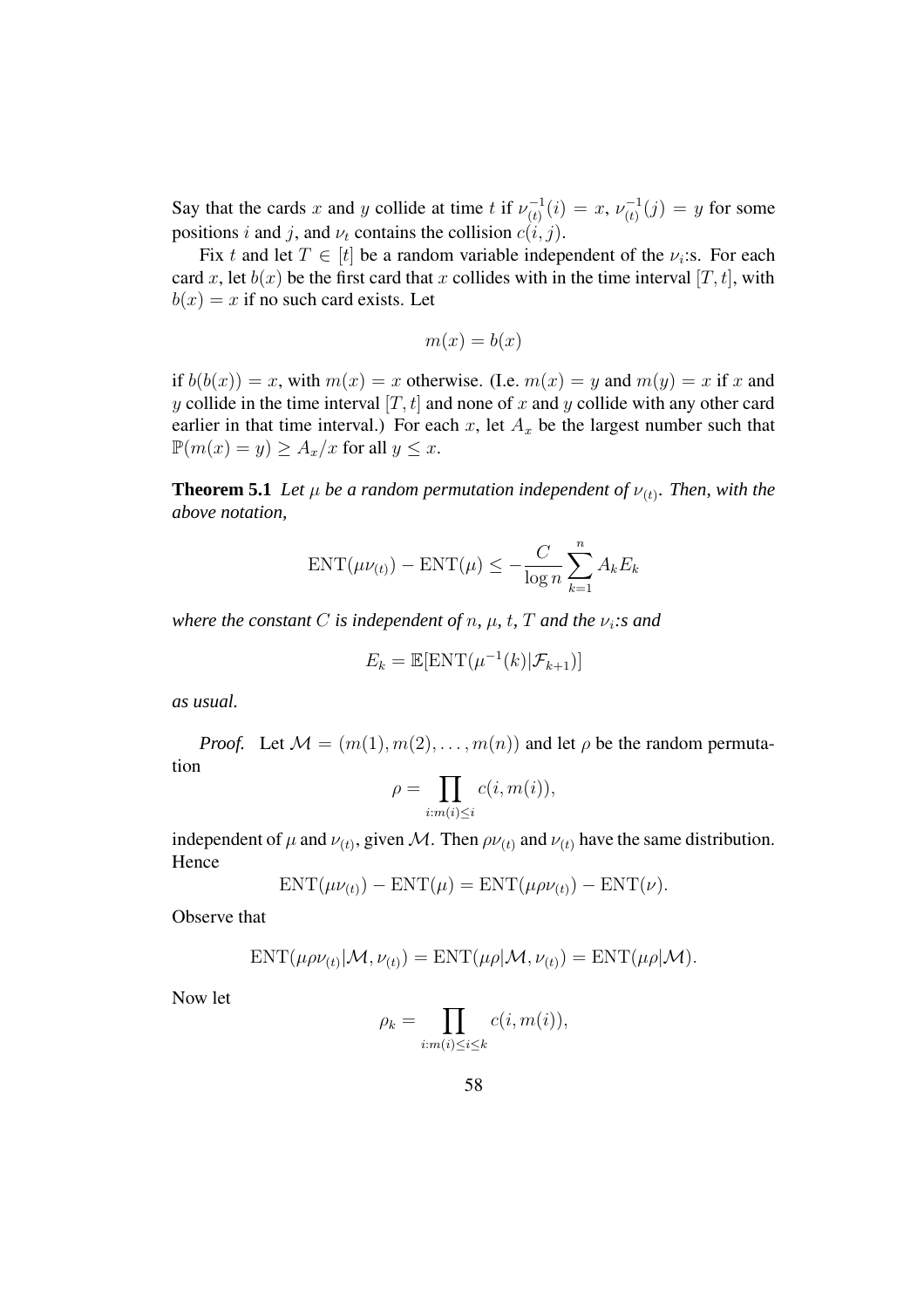$k = 0, 1, 2, \dots, n$ , and note that  $\rho_0 = id$  and  $\rho_n = \rho$ . Since  $\mu$  is independent of  $\mathcal{M}, \text{ENT}(\mu|\mathcal{M}) = \text{ENT}(\mu)$  a.s. so

$$
\begin{aligned} \text{ENT}(\mu \rho \nu_{(t)} | \mathcal{M}, \nu_{(t)}) - \text{ENT}(\mu) &= \text{ENT}(\mu \rho | \mathcal{M}) - \text{ENT}(\mu | \mathcal{M}) \\ &= \text{ENT}(\mu \rho_n | \mathcal{M}) - \text{ENT}(\mu \rho_0 | \mathcal{M}) \\ &= \sum_{k=1}^n \left( \text{ENT}(\mu \rho_k | \mathcal{M}) - \text{ENT}(\mu \rho_{k-1} | \mathcal{M}) \right). \end{aligned}
$$

By Lemma 5.5,  $ENT(\mu \rho \nu_{(t)} | M, \nu_{(t)}) \geq ENT(\mu \rho \nu_{(t)})$ , so we will be done if we can show that for each  $k$ ,

$$
\mathbb{E}[\text{ENT}(\mu \rho_k | \mathcal{M}) - \text{ENT}(\mu \rho_{k-1} | \mathcal{M})] \le -\frac{C}{\log n} A_k E_k.
$$

On the event  $\{m(k) > k\}$  we have that  $\rho_k = \rho_{k-1}$  and so on this event

$$
ENT(\mu \rho_k | \mathcal{M}) - ENT(\mu \rho_{k-1} | \mathcal{M}) = 0.
$$

On  $\{m(k) \leq k\},\$ 

$$
\mathcal{L}(\mu \rho_k) = \frac{1}{2} \mathcal{L}(\mu \rho_{k-1}) + \frac{1}{2} \mathcal{L}(\mu \rho_{k-1}(k \ m(k))).
$$

Fix  $i \leq k$ , let  $\lambda = \mu \rho_{k-1}$  and  $\xi = \lambda (i k)$ . The difference between the permutations  $\lambda$  and  $\xi$  is thus that  $\lambda^{-1}(i) = \xi^{-1}(k)$  and vice versa. Note also that  $\lambda^{-1}(j) = \xi^{-1}(j) = \mu^{-1}(j)$  for all  $j \ge k + 1$ . Let  $\mathcal{G}_j = \sigma(\mathcal{F}_j, \mathcal{M})$ ,  $j \in [n]$ . Since  $ENT(\lambda|\mathcal{G}_{k+1}) = ENT(\xi|\mathcal{G}_{k+1})$ , we have that

$$
\begin{aligned} &\text{ENT}(\lambda c(i,k)|\mathcal{G}_{k+1}) - \text{ENT}(\lambda|\mathcal{G}_{k+1}) \\ &= \text{ENT}\Big(\frac{1}{2}\mathcal{L}(\lambda|\mathcal{G}_{k+1}) + \frac{1}{2}\mathcal{L}(\xi|\mathcal{G}_{k+1})\Big) - \frac{1}{2}\text{ENT}(\lambda|\mathcal{G}_{k+1}) - \frac{1}{2}\text{ENT}(\xi|\mathcal{G}_{k+1}) \\ &= -d(\mathcal{L}(\lambda|\mathcal{G}_{k+1}), \mathcal{L}(\xi|\mathcal{G}_{k+1})) \end{aligned}
$$

by the definitions of relative entropy and d. By Lemma 5.3,

$$
d(\mathcal{L}(\lambda|\mathcal{G}_{k+1}),\mathcal{L}(\xi|\mathcal{G}_{k+1})) \geq d(\mathcal{L}(\lambda^{-1}(k)|\mathcal{G}_{k+1}),\mathcal{L}(\xi^{-1}(k)|\mathcal{G}_{k+1}))
$$
  
= 
$$
d(\mathcal{L}(\lambda^{-1}(k)|\mathcal{G}_{k+1}),\mathcal{L}(\lambda^{-1}(i)|\mathcal{G}_{k+1})).
$$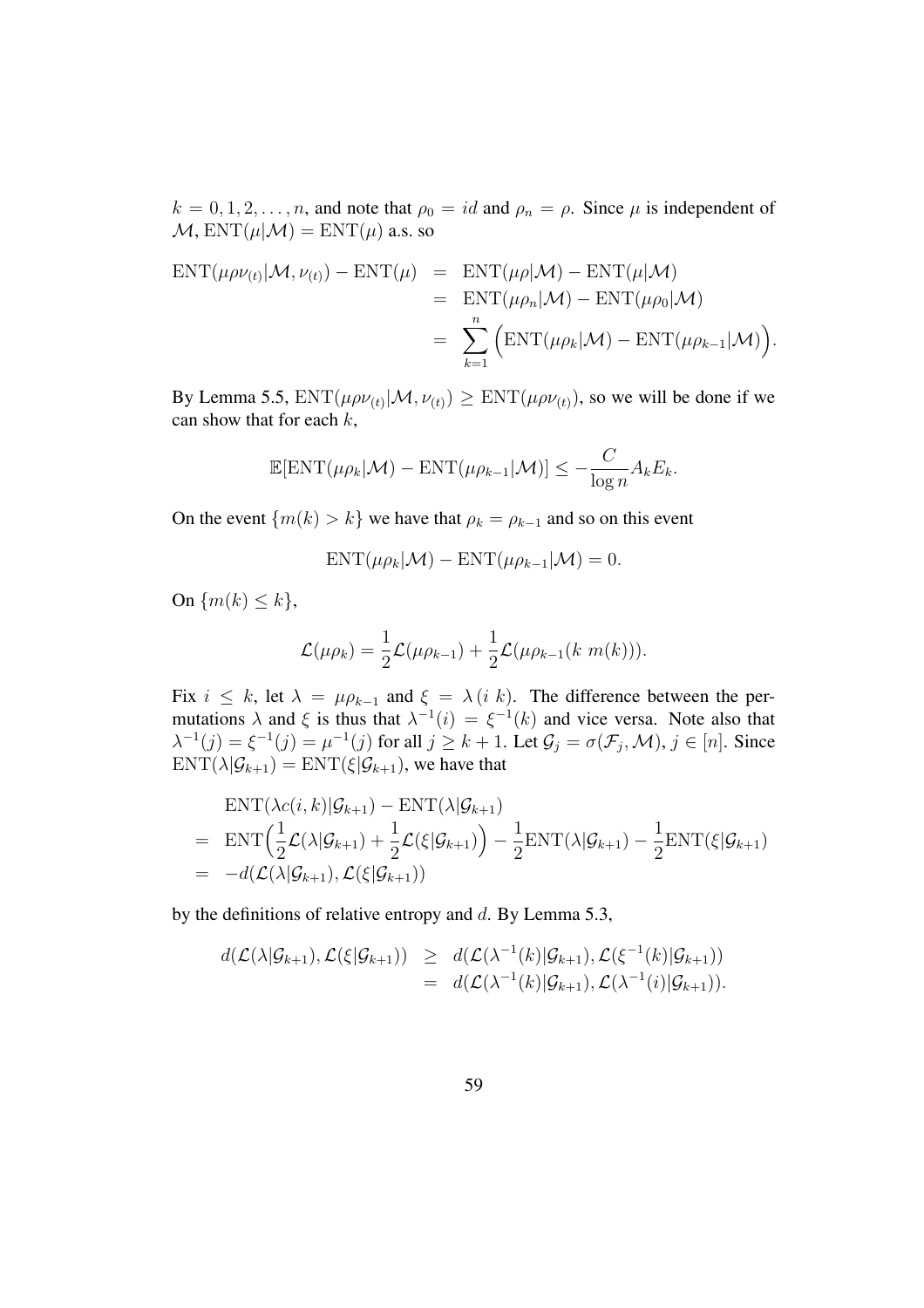Applying this with  $i = m(k)$  on  $\{m(k) \leq k\}$  yields

$$
\begin{aligned}\n\text{ENT}(\mu \rho_k | \mathcal{G}_{k+1}) &= \text{ENT}(\mu \rho_{k-1} | \mathcal{G}_{k+1}) \\
&= \text{ENT}(\lambda c(k, m(k)) | \mathcal{G}_{k+1}) - \text{ENT}(\lambda | \mathcal{G}_{k+1}) \\
&\leq -d(\mathcal{L}(\lambda^{-1}(k) | \mathcal{G}_{k+1}), \mathcal{L}(\lambda^{-1}(m(k)) | \mathcal{G}_{k+1})) \\
&= -\sum_{i=1}^k \mathbf{1}_{\{m(k)=i\}} d(\mathcal{L}(\mu^{-1}(k) | \mathcal{G}_{k+1}), \mathcal{L}(\mu^{-1}(i) | \mathcal{G}_{k+1})) \\
&= -\sum_{i=1}^k \mathbf{1}_{\{m(k)=i\}} d(\mathcal{L}(\mu^{-1}(k) | \mathcal{F}_{k+1}), \mathcal{L}(\mu^{-1}(i) | \mathcal{F}_{k+1}))\n\end{aligned}
$$

where the second last equality follows from the fact that  $\lambda = \mu \rho_{k-1}$  does not have the collision  $c(k, m(k))$  and the last equality follows from that  $\mu$  is independent of M. Taking expectations now gives

$$
\mathbb{E}\Big[\text{ENT}(\mu\rho_k|\mathcal{G}_{k+1}) - \text{ENT}(\mu\rho_{k-1}|\mathcal{G}_{k+1})\Big] \n\leq -\sum_{i=1}^k \mathbb{P}(m(k) = i) \mathbb{E}\Big[d(\mathcal{L}(\mu^{-1}(i)|\mathcal{F}_{k+1}), \mathcal{L}(\mu^{-1}(k)|\mathcal{F}_{k+1}))\Big] \n\leq -\frac{A_k}{k} \sum_{i=1}^k \mathbb{E}\Big[d(\mathcal{L}(\mu^{-1}(i)|\mathcal{F}_{k+1}), \mathcal{L}(\mu^{-1}(k)|\mathcal{F}_{k+1}))\Big] \n\leq -A_k \mathbb{E}\Big[d\Big(\frac{1}{k}\sum_{i=1}^k \mathcal{L}(\mu^{-1}(i)|\mathcal{F}_{k+1}), \mathcal{L}(\mu^{-1}(k)|\mathcal{F}_{k+1})\Big)\Big] \n= -A_k \mathbb{E}\Big[d(U, \mathcal{L}(\mu^{-1}(k)|\mathcal{F}_{k+1}))\Big],
$$

where U is the uniform distribution on  $[n] \setminus {\mu^{-1}(k+1), \mu^{-1}(k+2), \ldots, \mu^{-1}(n)}.$ Here the second inequality follows from the assumption  $\mathbb{P}(m(k) = i) \ge A_k/k$ and the third inequality from the convexity of  $d(\cdot, y)$ . By Lemma 5.4,

$$
d(U, \mathcal{L}(\mu^{-1}(k)|\mathcal{F}_{k+1})) \ge \frac{C}{\log(n-k)} \text{ENT}(\mu^{-1}(k)|\mathcal{F}_{k+1})
$$

$$
= \frac{CE_k}{\log(n-k)} \ge \frac{CE_k}{\log n}.
$$

Inserting into the above yields

$$
\mathbb{E}\Big[\text{ENT}(\mu \rho_k | \mathcal{G}_{k+1}) - \text{ENT}(\mu \rho_{k-1} | \mathcal{G}_{k+1})\Big] \leq \frac{-CA_k E_k}{\log n}.
$$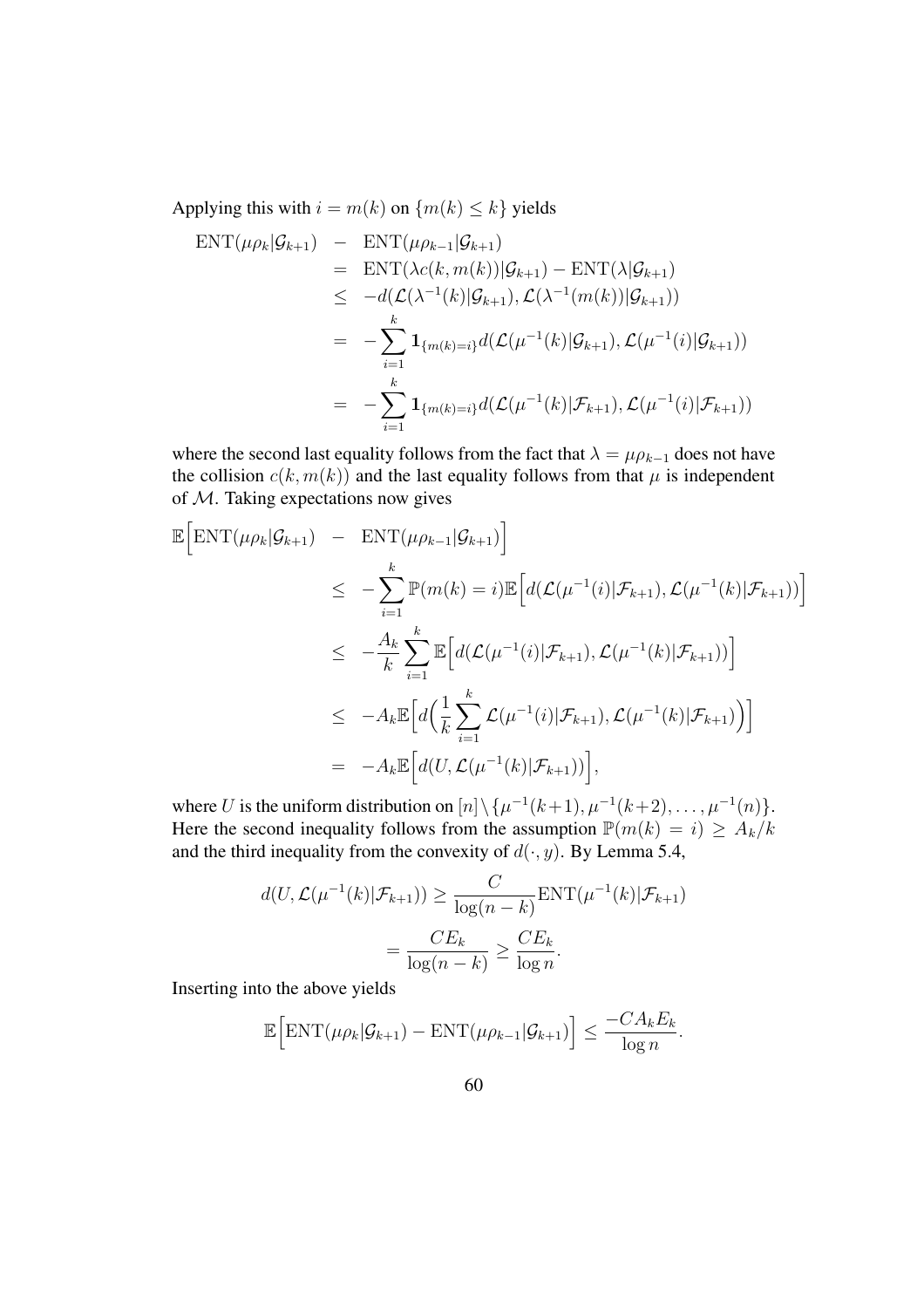This result differs from what we want to prove only in that the conditioning is on  $\mathcal{G}_{k+1}$  and not on M as desired. However, by the chain rule, for any  $i \leq k$ ,

$$
ENT(\mu \rho_i | \mathcal{M}) = \mathbb{E}[\text{ENT}(\mu \rho_i | \mathcal{G}_{k+1}) | \mathcal{M}] + \sum_{j=k+1}^n \mathbb{E}[\text{ENT}((\mu \rho_i)^{-1}(j) | \mathcal{G}_{j+1}) | \mathcal{M}]
$$

and the last sum of this expression is independent of i, since  $(\mu \rho_i)^{-1}(j) = \mu^{-1}(j)$ for all j's of the sum. Hence, applying this for  $i = k - 1$  and  $i = k$  and taking the difference gives

$$
\mathbb{E}\Big[\text{ENT}(\mu\rho_k|\mathcal{G}_{k+1}) - \text{ENT}(\mu\rho_{k-1}|\mathcal{G}_{k+1})\Big] \n= \mathbb{E}\Big[\text{ENT}(\mu\rho_k|\mathcal{M}) - \text{ENT}(\mu\rho_{k-1}|\mathcal{M})\Big].
$$

Next we attack the Thorp shuffle. We will use that the inverse shuffle has the same mixing time as the shuffle itself. For convenience, denote the positions in the deck  $0, 1, 2, \ldots, n - 1$ . Then one step of the inverse Thorp shuffle can be written as

$$
\nu = \theta c(0, h)c(1, h + 1) \dots c(h - 1, 2h - 1)
$$

where  $h = n/2$  and  $\theta$  is the fixed permutation taking the card in position 2*i* to position i and the card in position  $2i + 1$  to position  $h + i$ ,  $i = 0, 1, \ldots, h - 1$ .

Partition the set of positions into intervals such that  $I_0 = \{0\}$  and

$$
I_m = \{2^{m-1}, 2^{m-1} + 1, \dots, 2^m - 1\} \cap [n-1],
$$

 $m = 1, 2, \ldots, \lceil \log_2 n \rceil$ . Fix such an m arbitrarily. We will now show that the conditions of Theorem 5.1 are satisfied with  $t = \lceil \log_2 n \rceil$ , the random variable T having distribution  $\mathbb{P}(T=0) = 1/2^m$  and

$$
\mathbb{P}(T=r) = \frac{1}{2^{m+1-r}},
$$

 $r = 1, 2, \ldots, m$  (i.e.  $m + 1 - T$  is geometric with parameter  $1/2$ , truncated at m) and  $A_i = 1/8$  for  $i \in I_m$ . This means to show that

$$
\mathbb{P}(m(i) = j) \ge \frac{1}{8i}
$$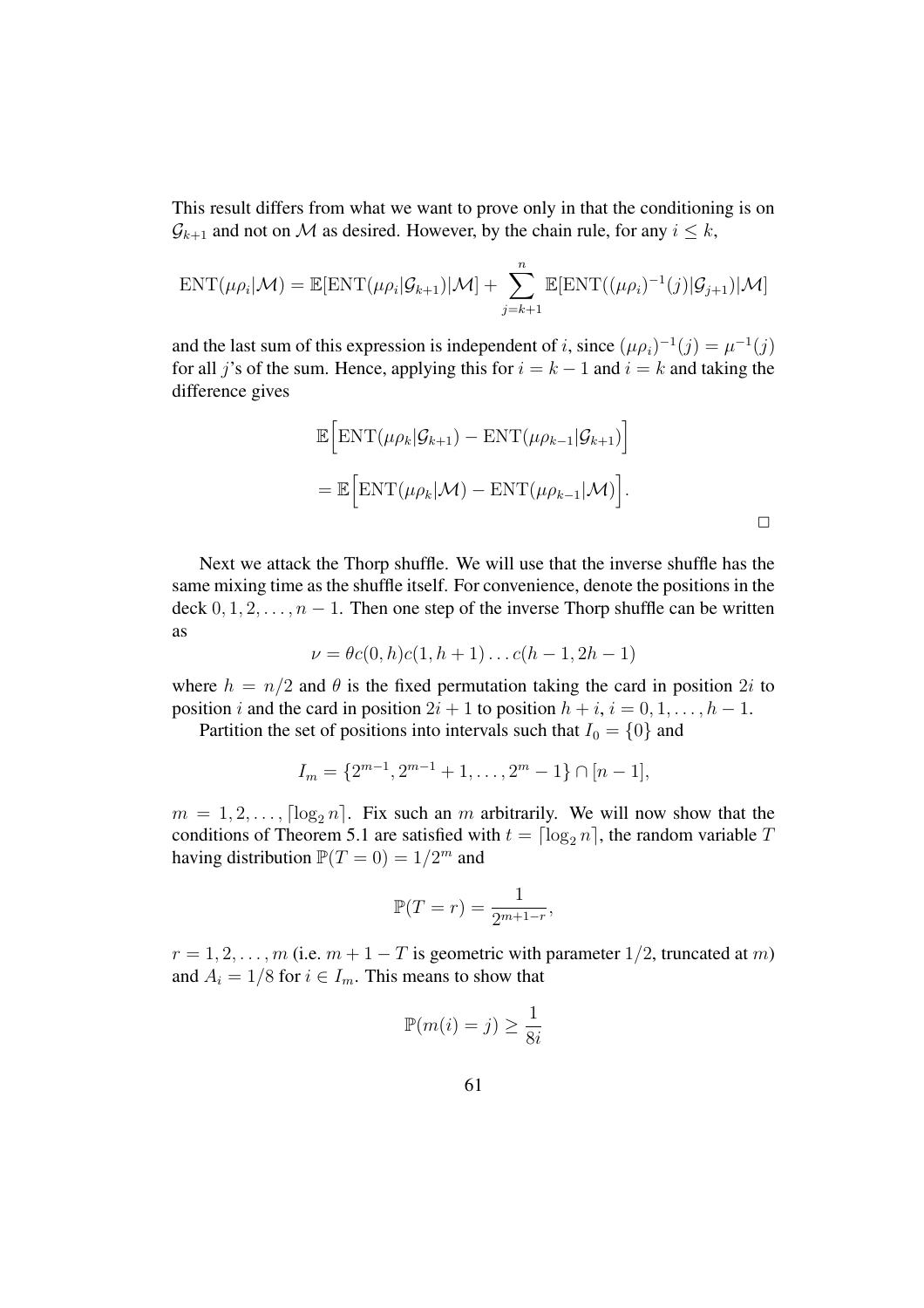for all  $i \in I_m$  and  $j = 0, 1, 2 \ldots, i - 1$ . Fix such i and j.

Let  $f(t) = |t/2|$  and let  $X_s(j)$  be the position of card j at time s. Then

$$
X_s(j) = f(X_{s-1}(j)) + Z_s(j)
$$

where the  $Z_s(j)$ 's,  $s = 1, 2, \ldots, j = 0, 1, 2, \ldots, n-1$ , are independent random varibles taking on the value 0 or h, each with probability  $1/2$ . An elementary observation about the function f is that for  $x > y$ ,

$$
f(x) - f(y) \le \frac{x - y}{2} + \frac{1}{2}
$$

with equality if and only if x is even and y is odd. Hence

$$
\lceil \log_2(f(x) - f(y)) \rceil \le \lceil x - y \rceil - 1
$$

unless x is even and  $y = x - 1$  in which case the left hand side and the right hand side both equal 1. Write (uniquely)

$$
h = 2^k l
$$

where  $l$  is odd.

**Lemma 5.6** *With the above notation,*

$$
\mathbb{P}(X_m(j) \text{ is even}) \geq \frac{1}{2}.
$$

*Proof.* Since  $j < i < 2^m$ ,  $f^m(j) = 0$ . Hence  $X_m(j)$  is completely determined by  $Z_1(j), Z_2(j), \ldots, Z_m(j)$ . If  $m \leq k$ , we simply have that

$$
X_m(j) = \sum_{r=0}^{k-1} 2^{-r} Z_{m-r}(j).
$$

Since every  $Z_r(j)$  is either 0 or  $2^k l$ , every term of the sum is either 0 or  $2^{k-r}l$ which is even since  $r < k \leq m$ . Hence  $X_m(j)$  is deterministically even if  $m \leq k$ .

Now consider the case  $m > k$ . For  $s = m - k, m - k + 1, \dots, m$ , let  $X'_s(j)$  be the position that card j would have had at time s, had  $Z_{m-k}$  been different. Then obviously  $X'_s(j)$  and  $X_s(j)$  have the same distribution. We have that

$$
|X_s(j) - X'_s(j)| = 2^{m-s}l, \ s = m - k, m - k + 1, \dots, m
$$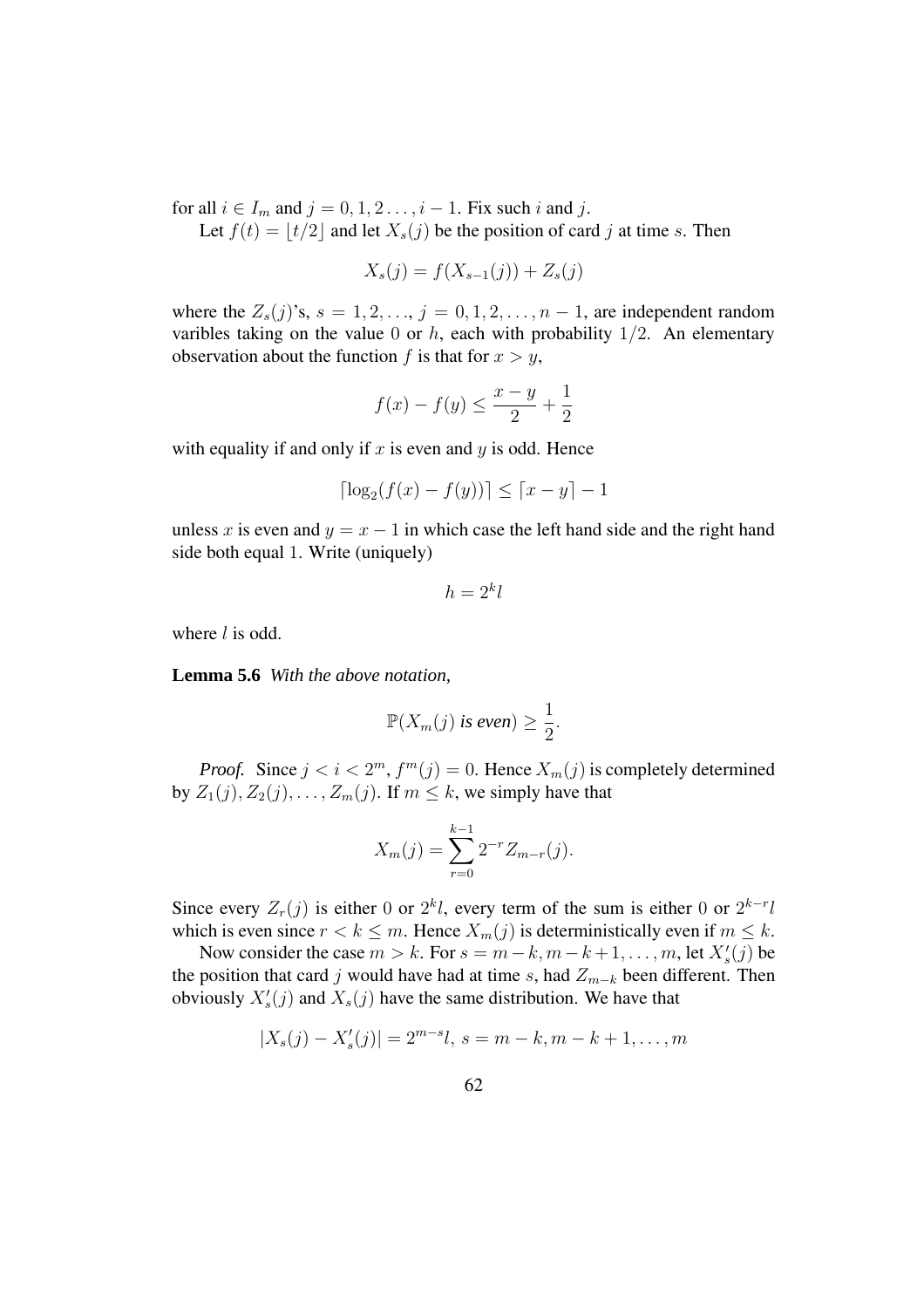and, in particular,  $|X_m(j) - X'_m(j)| = l$ , which is odd. Hence exactly one of  $X_m(j)$  and  $X'_m(j)$  is even, and so

$$
\mathbb{P}(X_m(j) \text{ is even}) = \frac{1}{2}.
$$

 $\Box$ 

Now, let  $y_0 = i = X_0(i)$  and recursively define

$$
y_s = f(y_{s-1}) + X_s(j),
$$

i.e. let  $y_s$  be the position that card i would have had at time s, had  $Z_s(i)$  equalled  $Z_s(j)$  for every s. Let  $\tau$  be the first time s that  $|y_s - X_s(j)| = 1$  and  $X_s(j)$  is even.

Since  $|i - j| < 2^m$  and  $j < i$ , there is an  $s \le m$  such that  $y_s - X_s(j) = 1$ . By the elementary observations about f above,  $y_u - X_u(j) = 1$  for all  $u =$  $s, s + 1, \ldots, \tau$ , since  $X_u(j)$  is odd for all these u. Since Lemma 5.6 tells us that  $X_m(j)$  is even with probability at least 1/2, we get

$$
\mathbb{P}(\tau \le m) \ge \frac{1}{2}.
$$

Clearly

$$
\mathbb{P}(X_0(i) = y_0, X_1(i) = y_1, \dots, X_r(i) = y_r | \tau = r) = \frac{1}{2^r}.
$$

Since  $\mathbb{P}(T = r) \ge 1/2^{m+1-r}$  and T is independent of  $\tau$  and all  $Z_s(j)$ 's, this entails that

$$
\mathbb{P}(m(i) = j) \geq \sum_{r=0}^{m} \mathbb{P}(T = r, \tau = r, X_0(i) = y_0, X_1(i) = y_1, \dots, X_r(i) = y_r)
$$
  
\n
$$
\geq \sum_{r=0}^{m} 2^{-(m+1-r)} 2^{-r} \mathbb{P}(\tau = r)
$$
  
\n
$$
= 2^{-(m+1)} \mathbb{P}(\tau \leq m)
$$
  
\n
$$
\geq \frac{1}{2^{m+2}} \geq \frac{1}{8i}
$$

where the last inequality follows from that  $i \geq 2^{m-1}$ .

We can now use the key theorem with the given t, T and  $A_k$ . Doing so will finally lead to the following result for the Thorp shuffle.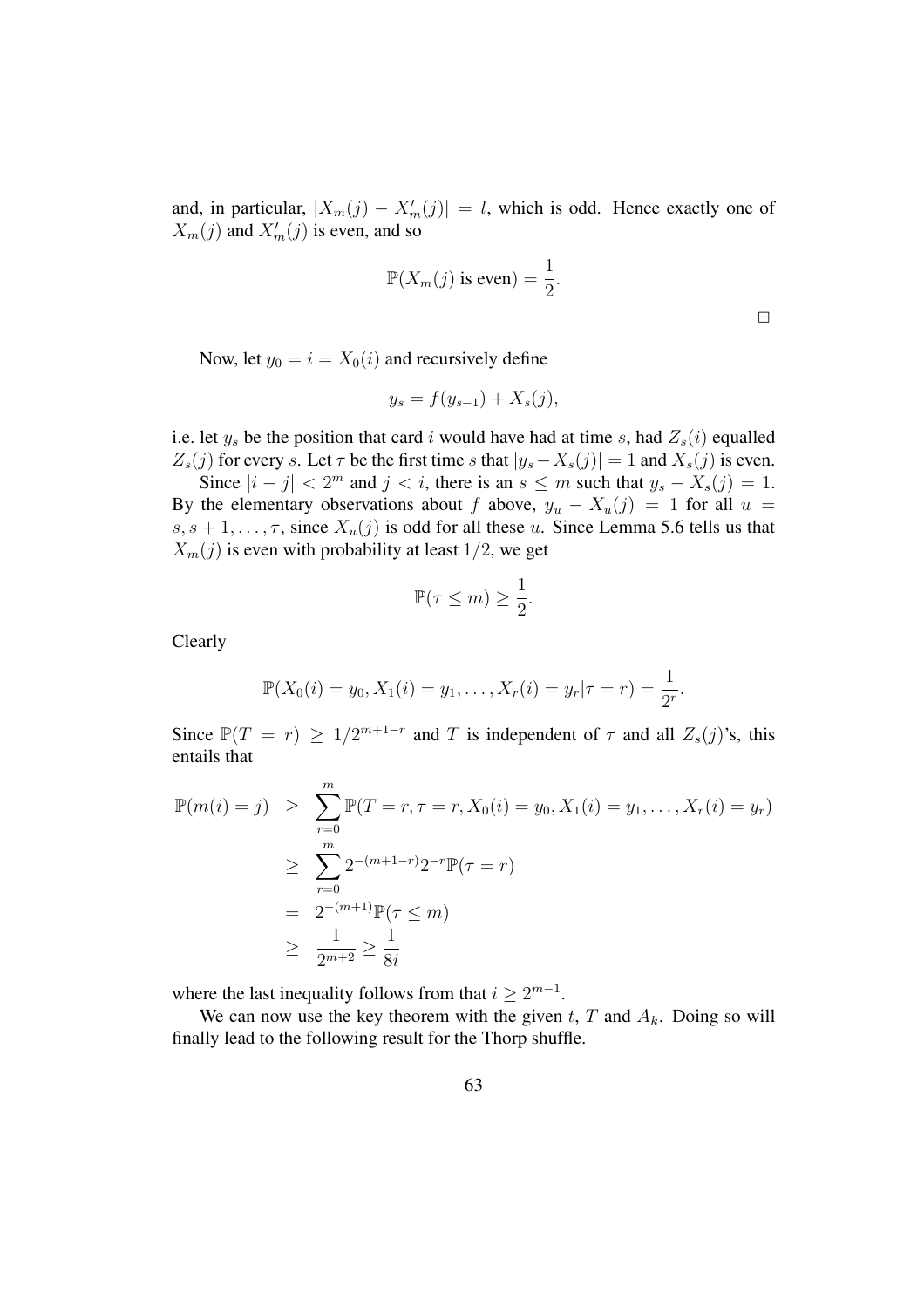**Theorem 5.2** *For the Thorp shuffle,*

$$
\tau_{\text{mix}} = O((\log n)^4).
$$

*Proof.* Continue with the same notation as above. By the chain rule,

$$
\sum_{i=1}^{n} E_i = \sum_{m} \sum_{i \in I_m} E_i = \text{ENT}(\mu)
$$

Since the are at most  $\log_2 n + 2 < C \log n$  intervals  $I_m$ , we must have

$$
\sum_{i \in I_{m^*}} E_i \ge \frac{1}{C \log n} \text{ENT}(\mu),
$$

where  $m^*$  is the index that maximizes the inner sum. Therefore, by the key theorem and the above with  $m = m^*$ ,

$$
ENT(\mu \nu_{(t)}) \leq ENT(\mu) - \frac{C'}{\log n} \sum_{k=1}^{n} A_k E_k
$$
  

$$
\leq ENT(\mu) - \frac{C'}{\log n} \sum_{i \in I_{m^*}} A_i E_i
$$
  

$$
\leq \left(1 - \frac{C'}{8C(\log n)^2}\right) ENT(\mu).
$$

Now iterate this result with  $\mu = \nu_{(Bt(\log n)^3)}, B = 0, 1, 2, \dots$ , and get

$$
\text{ENT}(\nu_{(Bt(\log n)^3)}) \leq \left(1 - \frac{c}{(\log n)^2}\right)^{B(\log n)^3} \text{ENT}(id)
$$
  

$$
\leq n^{-Bc} \log(n!)
$$
  

$$
\leq n^{1 - Bc} \log n \leq \frac{1}{8}
$$

for large *n* as soon as, say,  $B \ge 2/c$ . By Lemma 5.1, for such *B* and *n*,

$$
\|\mathbb{P}(\nu_{(Bt(\log n)^3)} \in \cdot) - \pi\| \leq \sqrt{\frac{1}{2} \text{ENT}(\nu_{(Bt(\log n)^3)})} \leq \frac{1}{4}.
$$

Since  $t = (1 + o(1)) \log_2 n = O(\log n)$ , this means that

$$
\tau_{\text{mix}} = O((\log n)^4).
$$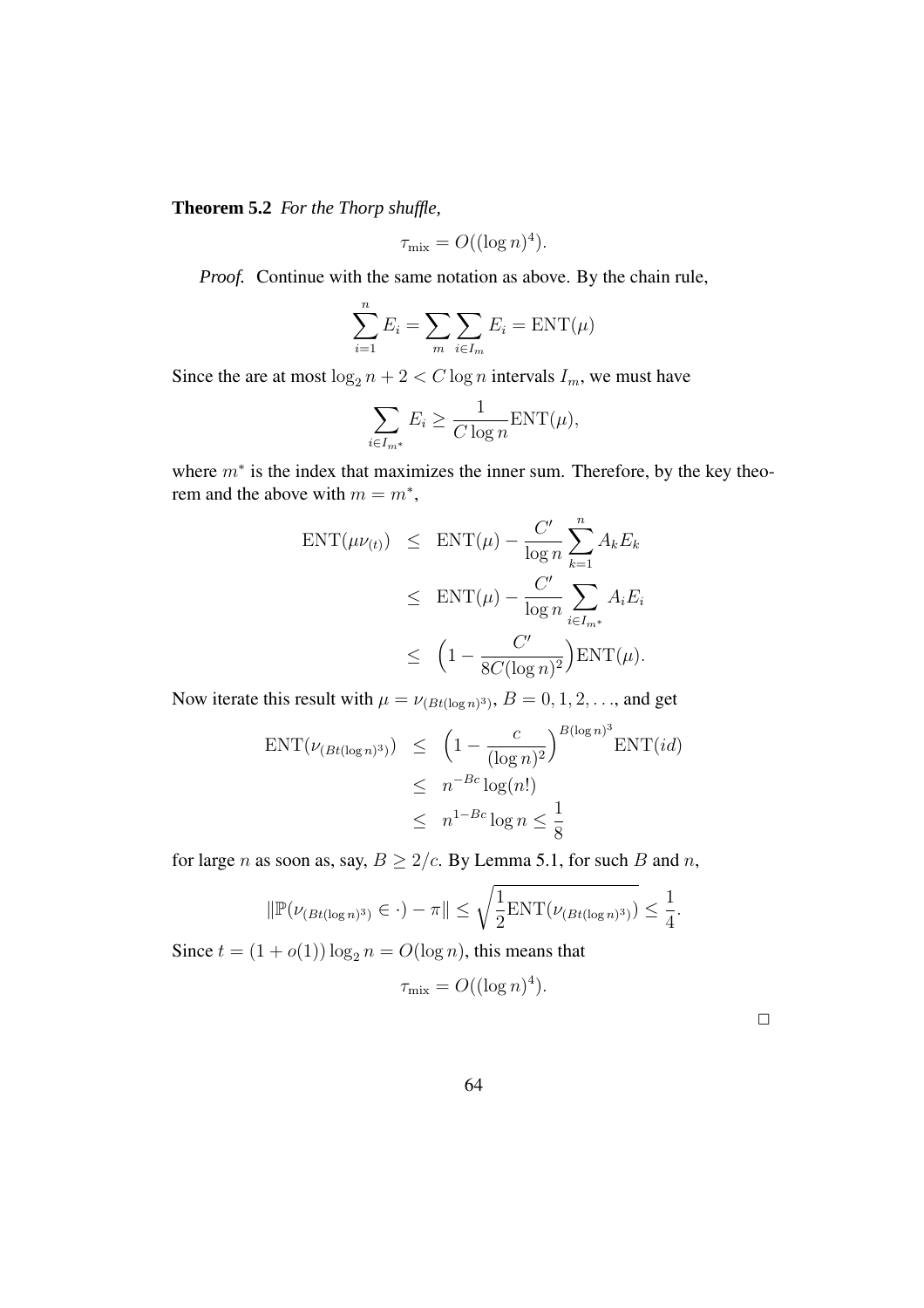#### **REFERENCES**

- 1. D. Aldous, Random walks on finite groups and rapidly mixing Markov chains, *Seminaire de Probabilites*, Lecture notes in Math. **986** (1983), 243- 297.
- 2. D. Aldous and P. Diaconis, Shuffling cards and stoppping times, *Amer. Math Monthly* **93** (1986), 333-348.
- 3. D. Aldous and J. Fill," Reversible Markov chains and random walks on graphs," draft book at www.stat.berkeley.edu/ aldous/RWG/book.html
- 4. O. Angel, Y. Peres and D. B. Wilson, Card shuffling and diophantine approximation, *Ann. Appl. Probab.* **18** (2008), 1215-1231.
- 5. D. Bayer and P. Diaconis, Trailing the dove-tail shuffle to its lair, *Ann. Appl. Probab.* **2** (1992), 294-313.
- 6. P. Diaconis and L. Saloff-Coste, Comparison techniques for random walk on finite groups, *Ann. Probab.* **21** (1993), 2131-2156.
- 7. P. Diaconis and L. Saloff-Coste, Comparison theorems for reversible Markov chains, *Ann. Appl. Probab.* **3** (1993), 696-730.
- 8. P. Diaconis and M. Shashahani, Generating a random permutation with random transpositions, *Z. Wahrsch. Verw. Gebiete* **57** (1981), 159-179.
- 9. R. Durrett, "Probability: Theory and Examples," Wadsworth & Brooks/Cole, 1991.
- 10. J. Jonasson, Biased random-to-top shuffling, *Ann. Appl. Probab.* **16** (2006), 1034-1058.
- 11. J. Jonasson, The overhand shuffle mixes in  $\Theta(n^2 \log n)$  steps, *Ann. Appl. Probab.* **16** (2006), 231-243.
- 12. P. Matthews, A strong uniform time for random transpositions, *J. Theoret. Probab.* **4** (1988), 411-423.
- 13. R. Montenegro and P. Tetali, "Mathematical aspects of mixing time in Markov chains," Foundations and Trends in Theoretical Computer Science, NOW Publishers 2006.